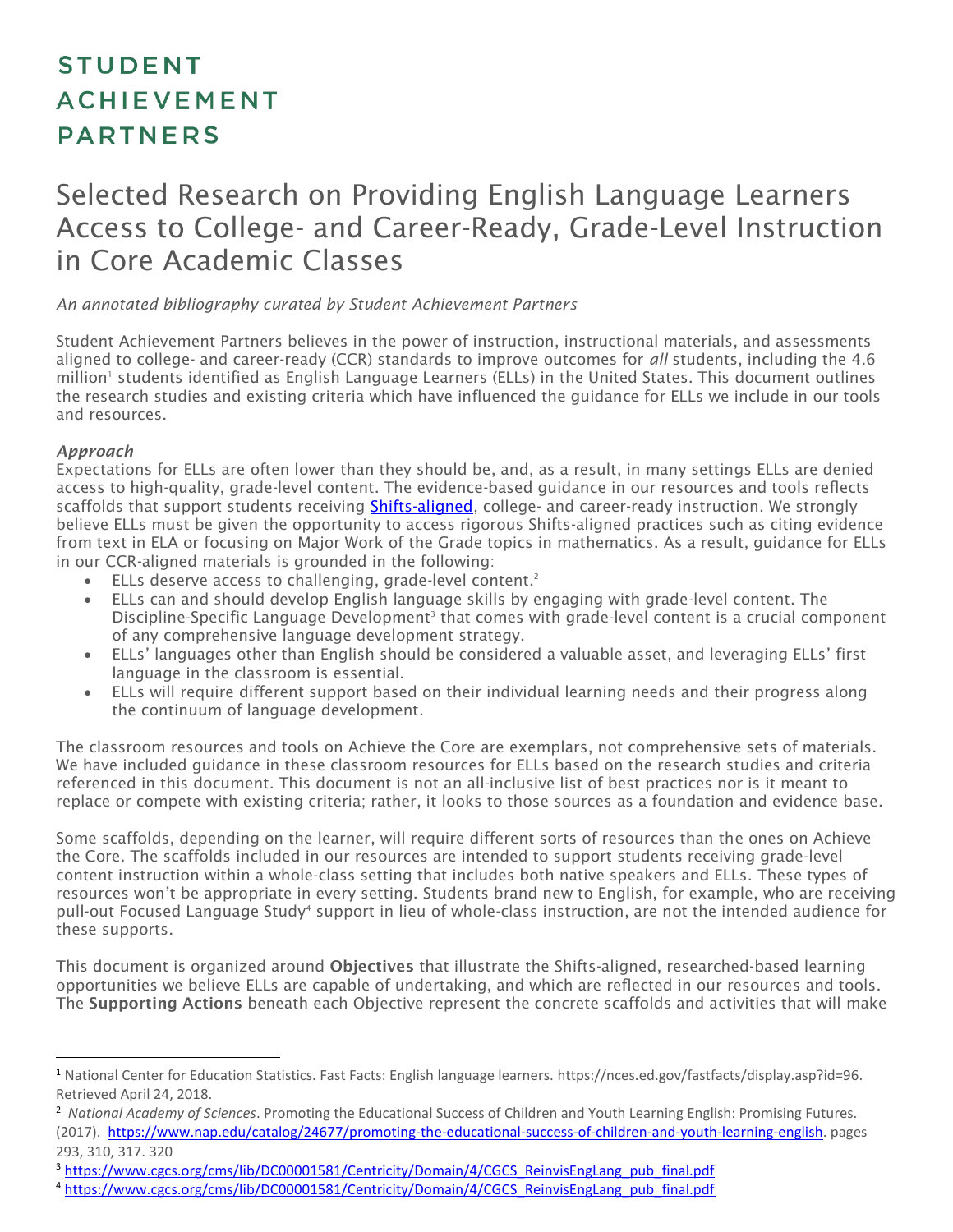these Objectives, and the ability to access college- and career-ready instruction in general, possible for ELLs. Beneath each Supporting Action, you'll find research explaining why it is effective.

# *The Big Picture*

Comprehensive support for ELLs encompasses many components: professional development for teachers, standards-aligned, full-course instructional materials across content areas that reflect best practice for English language development, and a structured district-driven plan to support all ELLs that includes both Focused Language Study and Discipline-Specific Language Development. Student Achievement Partners' work will not address all of these needs, and we rely on other experts and expert practitioners to lead work to create a holistic system of supports for ELLs.

For districts and schools looking to select new curricular materials or examine their comprehensive support for ELLs, the Council of the Great City Schools' *[A Framework for Raising Expectations and Instructional Rigor](https://www.cgcs.org/cms/lib/DC00001581/Centricity/Domain/4/Framework%20for%20Raising%20Expectations.pdf)  [for English Language Learners](https://www.cgcs.org/cms/lib/DC00001581/Centricity/Domain/4/Framework%20for%20Raising%20Expectations.pdf)* (2014), *[A Framework for Re-envisioning Mathematics Instruction for English](https://www.cgcs.org/cms/lib/DC00001581/Centricity/Domain/87/FrameworkForMath4ELLs.pdf)  [Language Learners](https://www.cgcs.org/cms/lib/DC00001581/Centricity/Domain/87/FrameworkForMath4ELLs.pdf)* (2016), and *[Re-envisioning English Language Arts and English Language Development](https://www.cgcs.org/cms/lib/DC00001581/Centricity/Domain/4/CGCS_ReinvisEngLang_pub_final.pdf)* (2017) are resources for study and application.

#### *Acknowledgements*

Student Achievement Partners is grateful for the support, guidance, and feedback of a small group of experts in English Language Learner (ELL) instruction who served as valuable thought partners. From sharing criteria and research to reviewing our Objectives and adaptations, their insights were invaluable.

We'd particularly like to acknowledge George Bunch (University of California Santa Cruz), Amanda Kibler (University of Virginia), Crystal Gonzales (English Learners Success Forum), and Giselle Lundy-Ponce (American Federation of Teachers) for their ongoing guidance throughout the course of the project. Additionally, we're grateful for David Abel (UnboundEd/TNTP), Peter Coe (UnboundEd), Grace Kelemanik (Fostering Math Practices), Amy Lucenta (Fostering Math Practices), Luis-Gustavo Martinez (National Education Association), Renae Skarin (English Learners Success Forum), and Gabriela Uro (The Council of the Great City Schools), who advised us at key points throughout the project. Lastly, we'd like to thank our educator advisory panel classroom teachers, administrators, and ELL specialists—who took time to explain their needs regarding ELL support and provide feedback on our resources and tools.

This project was funded by the Carnegie Corporation of New York, without whom this work would not have been possible.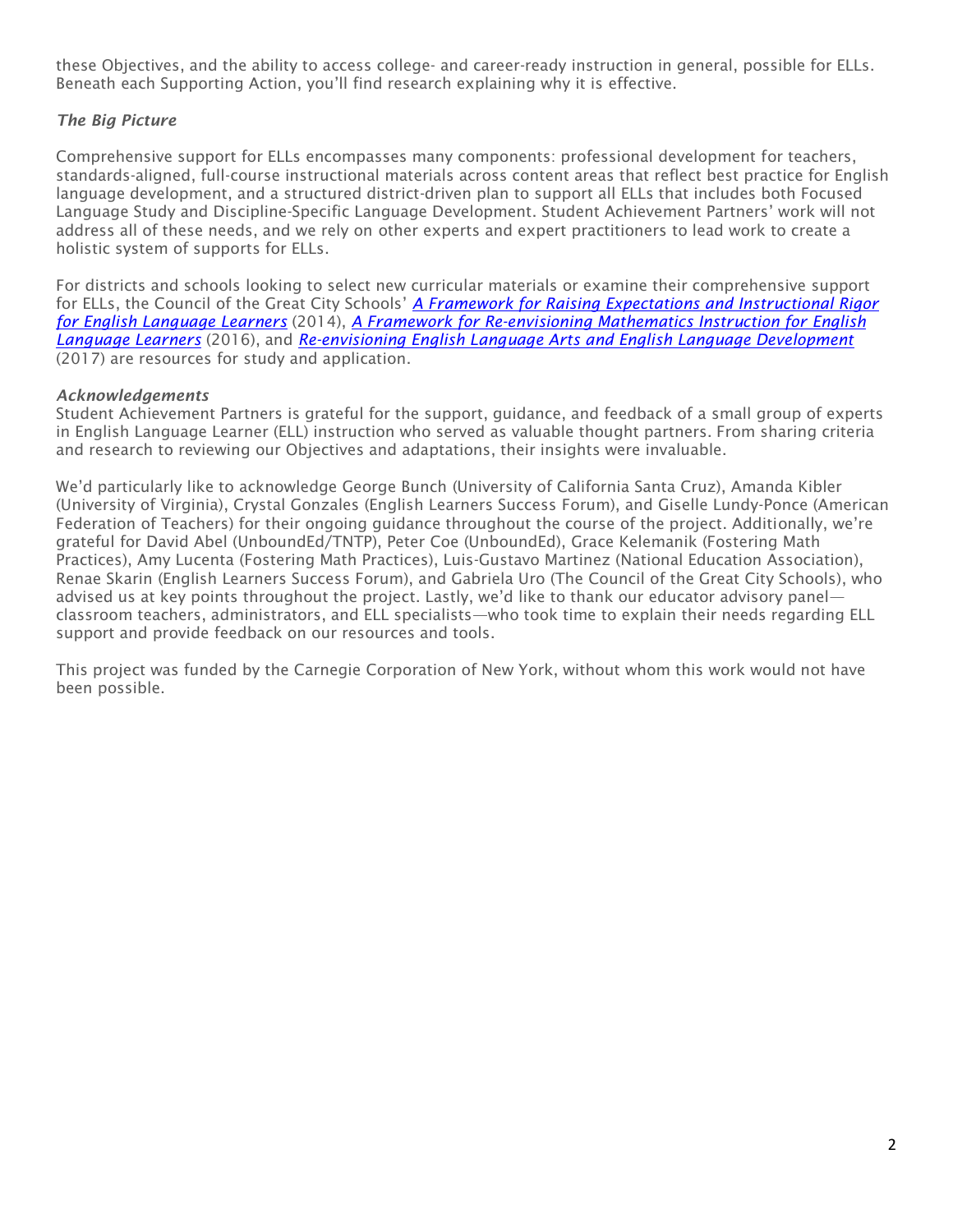# ELA English Language Learner Objectives

In ELA, the Objectives are grounded in two underlying concepts:

- 1. ELLs must be given access to academically rigorous, grade-level appropriate, standards-aligned instruction that simultaneously builds their background knowledge, conceptual understanding, and language competence.
- 2. Scaffolds, supports, and teacher guidance that are consistent with the research, need to be provided to ELLs to supplement—not supplant—core instruction and ultimately foster student independence.

Objective 1: Provide English Language Learners with regular opportunities to negotiate meaning from grade-level complex texts, share their analyses, and argue from evidence, by integrating into instruction features that support English Language Learners to make the content comprehensible for themselves.

# Supporting Actions

1A. Select grade-level complex anchor texts that:

- Are brief and engaging to students.
- Feature a variety of academic vocabulary words for potential study.
- Are connected to a given unit of study and build student knowledge on the topic.
- Provide details and examples that help students understand new concepts and vocabulary.
- Contain ideas that lend themselves to students thinking, writing, and talking about the text from a variety of perspectives.

Key Source: National Academy of Sciences. *Promoting the Educational Success of Children and Youth Learning English: Promising Futures*. (2017). https://www.nap.edu/catalog/24677/promoting-theeducational-success-of-children-and-youth-learning-english.

This report examines different practices, factors and programs that support dual language learners (DLLs) and English learners (ELs) in fully engaging with academic content and achieving educational success. Chapter 8: *Promising and Effective Practices for English Learners in Grades Pre-K-12* reviews the research that points to the importance of supporting English language acquisition through ELs' access to grade-level content instruction.

- As cited in the report, a study by Guthrie and Davis (2003) identified six engaging practices for engaging students who struggled with reading: 1) build reading around rich knowledge goals, 2) connect reading to student experiences through real-world interactions, 3) provide an abundance of interesting books and materials, 4) give students a choice in what they read, 5) provide direct instruction important and necessary reading strategies, and 6) encouraging student collaboration in learning (303).
- As cited in the report, research by Lily Wong Fillmore (2014) found that exposure to grade-level core course content and literacy development is critically important for developing academic English. (310)
- The report states that language used in text and instructional materials is different than spoken English, and can produce a barrier to academic learning if students aren't able to engage with it. (317)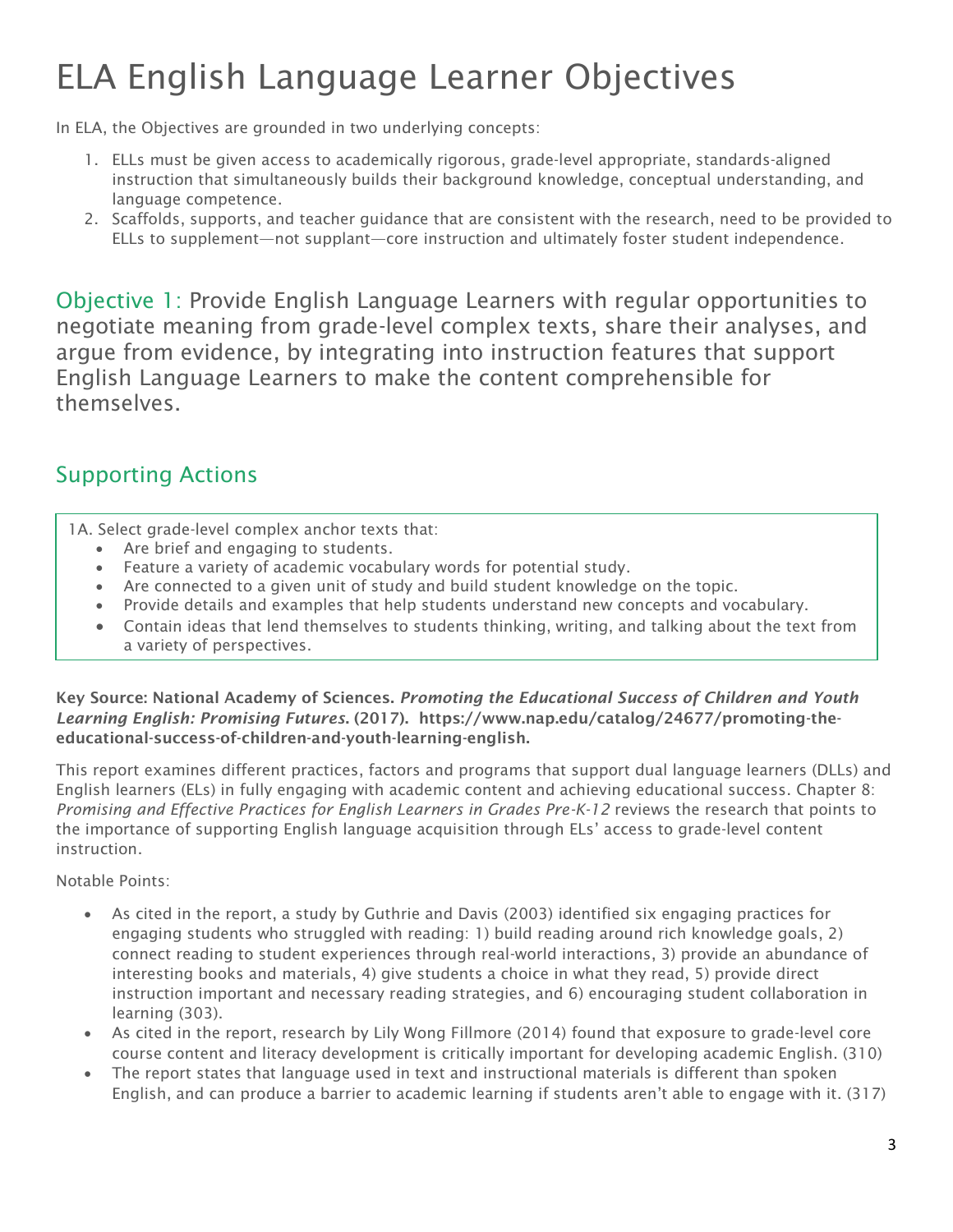• The way readers learn academic language (both native and non-native speakers) is by reading academic texts discussing them with others, and using the structures of language seen in academic writing in one's own discourse (317).

# Key Source: Council of the Great City Schools. (2017). *Re-envisioning English Language Arts and English language development for English language learners.*

This report from the Council of the Great City Schools explains what is needed to master content across grades and helps educators determine if their instructional materials are appropriate for ELLs, all while taking into consideration the requirements of college- and career-ready standards.

# Notable Points:

- In regard to text selection, the report argues that:
	- $\circ$  "Engaging in complex thinking, reading, and engaging with complex text (reading and writing)" are what ELLs are capable of and educators should expect that these students will perform at high levels (p. 11).
	- $\circ$  Giving ELLs the opportunity to learn with grade-level appropriate, complex text will help them "acquire the reasoning, language skills, and academic registers they need to be successful across the curriculum and throughout the school day" (p. 11).
- The report also features criteria for text selection appropriate to instruction with English Language Learners. Applicable criteria include:
	- o "1A: Materials include a range of grade-level and age-appropriate instructional texts (e.g., small group, guided and independent reading texts along a staircase of reading and linguistic complexity)." (pg. 24)
		- "Text sets are consistent with grade-appropriate content, themes, and topics, and promote the development of grade-level academic language and content." (pg.24).
	- $\circ$  "1D: Materials provide sustained time on the themes, with opportunities (texts, tasks, talk) to reinforce conceptual development and extend the academic language that frames those concepts." (pg.24)
	- $\circ$  "1E: Materials include "just-right" pre-reading activities that offer visuals and other types of supports and scaffolds for building essential and pertinent background knowledge on new or unfamiliar themes/topics." (pg.24)
	- $\circ$  "IF: Materials include instruction in which text complexity is called out or highlighted, with specific emphasis on linguistic or structural complexity." (pg.24)

1B. Engage students in reading auxiliary texts and reviewing resources (illustrations, photographs, video clips) on the topic tied to the anchor text to build the knowledge and vocabulary necessary for students to tackle grade-level complex text.

Key Source: National Academy of Sciences. *Promoting the Educational Success of Children and Youth Learning English: Promising Futures*. (2017). https://www.nap.edu/catalog/24677/promoting-theeducational-success-of-children-and-youth-learning-english.

This report examines different practices, factors and programs that support dual language learners (DLLs) and English learners (ELs) in fully engaging with academic content and achieving educational success. Chapter 8: *Promising and Effective Practices for English Learners in Grades Pre-K-12* reviews the research that points to the importance of supporting English language acquisition through ELs' access to grade-level content instruction.

Notable Points:

• Silverman and Hines (2009), studied kindergarten ELLs who watched short videos on the habitats they were reading about. They found that ELLs who watched the videos, outperformed students who had heard the same text, but not seen the videos. Watching the videos did *not* have a positive effect on English-proficient students, demonstrating the effectiveness of this as a strategy specifically supportive of ELLs (294-295)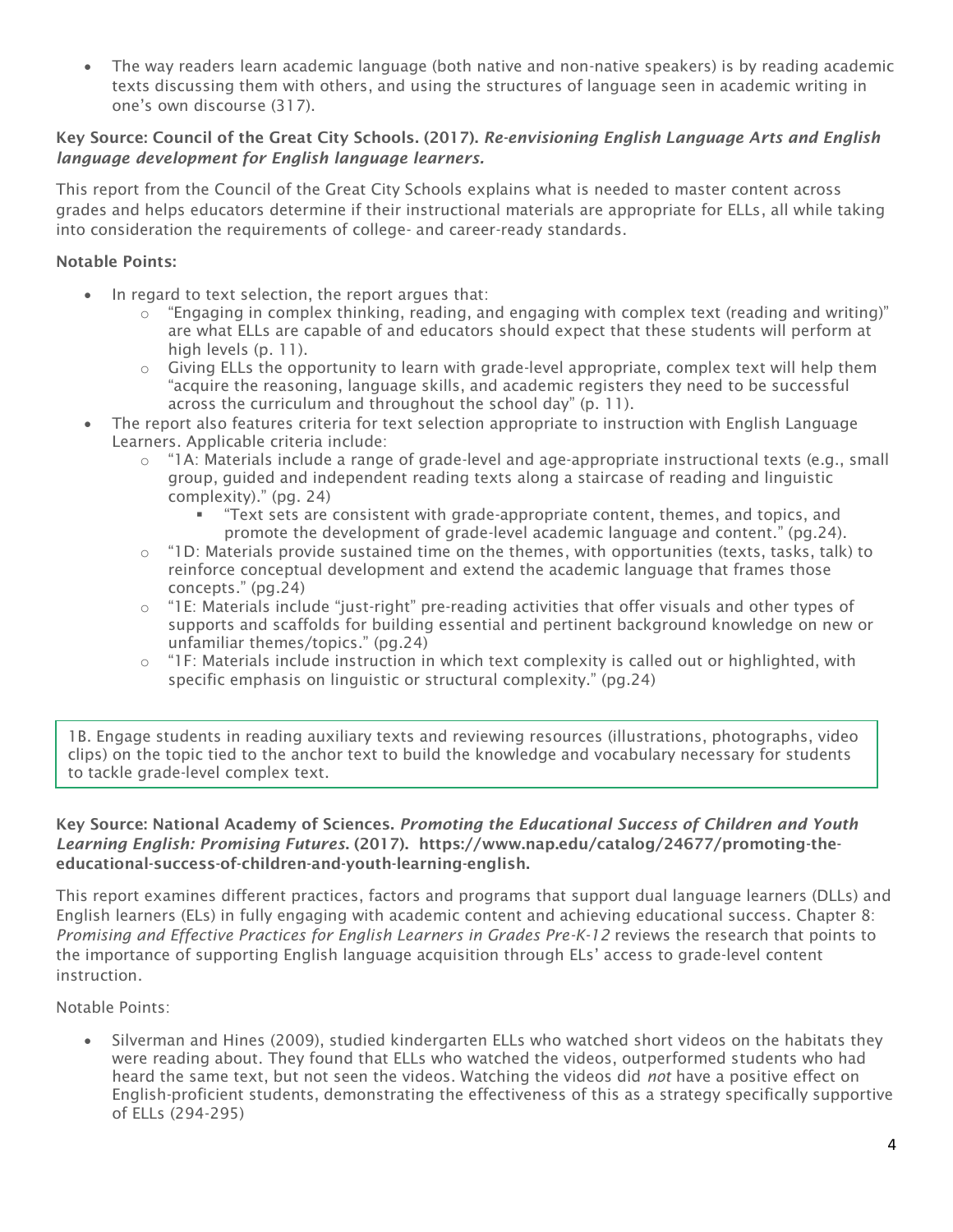- Characteristics of effective intervention studies included in the report featured the characteristics of visual supports such as graphic organizers, illustrations, multimedia, and language supports such as bilingual glossaries. (310)
- Crevecoer et al (2014) studied the effects of multimedia (videos aligned with book themes) and found that multimedia had a positive effect on vocabulary acquisition for ELs, but no such effect on native speakers.(267)

Key Source: August, D., Fenner, D. S., & Snyder, S. (2014). *Scaffolding instruction for English language learners: A resource guide for English Language Arts*. Washington, DC: American Institutes for Research. Retrieved from [https://www.engageny.org/resource/scaffolding-instruction-english-language-learners](https://www.engageny.org/resource/scaffolding-instruction-english-language-learners-resource-guides-english-language-arts-and)[resource-guides-english-language-arts-and](https://www.engageny.org/resource/scaffolding-instruction-english-language-learners-resource-guides-english-language-arts-and)

This resource guide outlines a series of research-cited best practices that help support ELLs in learning words, understanding complex sentences, and comprehending complex text. The document guidance is aimed at users of the EngageNY ELA curriculum, and several example lessons are included to illustrate what the recommendations look like in practice.

### Notable Points

- The authors of the paper suggest having students read short texts to build background knowledge and vocabulary before tackling the main text. The text becomes much more accessible if the students have background knowledge beforehand.
- "The importance of providing ELLs with opportunities to read for multiple purposes is supported by research (August & Shanahan, 2008). First, if the text contains cultural, historical, or thematic information ELLs are unlikely to have acquired, they read short supplementary texts to help them acquire such knowledge" (p. 8).

Key Source: Council of the Great City Schools (2017). *Re-envisioning English Language Arts and English language development for English language learners*. Retrieved from [https://www.cgcs.org/cms/lib/DC00001581/Centricity/Domain/4/CGCS\\_ReinvisEngLang\\_pub\\_final.pdf](https://www.cgcs.org/cms/lib/DC00001581/Centricity/Domain/4/CGCS_ReinvisEngLang_pub_final.pdf)

This report from the Council of the Great City Schools explains what is needed to master content across grades and helps educators determine if their instructional materials are appropriate for ELLs, all while taking into consideration the requirements of college- and career-ready standards.

- In regard to the use of auxiliary texts, Criterion 1B of the report's *Instructional Materials for ELLs: Evaluation Matrix* describes the need for text sets "connected by an essential question or overarching theme." (pg. 24)
- Criterion 1C says "text sets address and support ELA/ELD standards and language progressions in a spiraling and reciprocal manner without sacrificing content or rigor, providing abundant opportunities for students to hear, read, and experience the rhythms and patterns of English." (pg.24)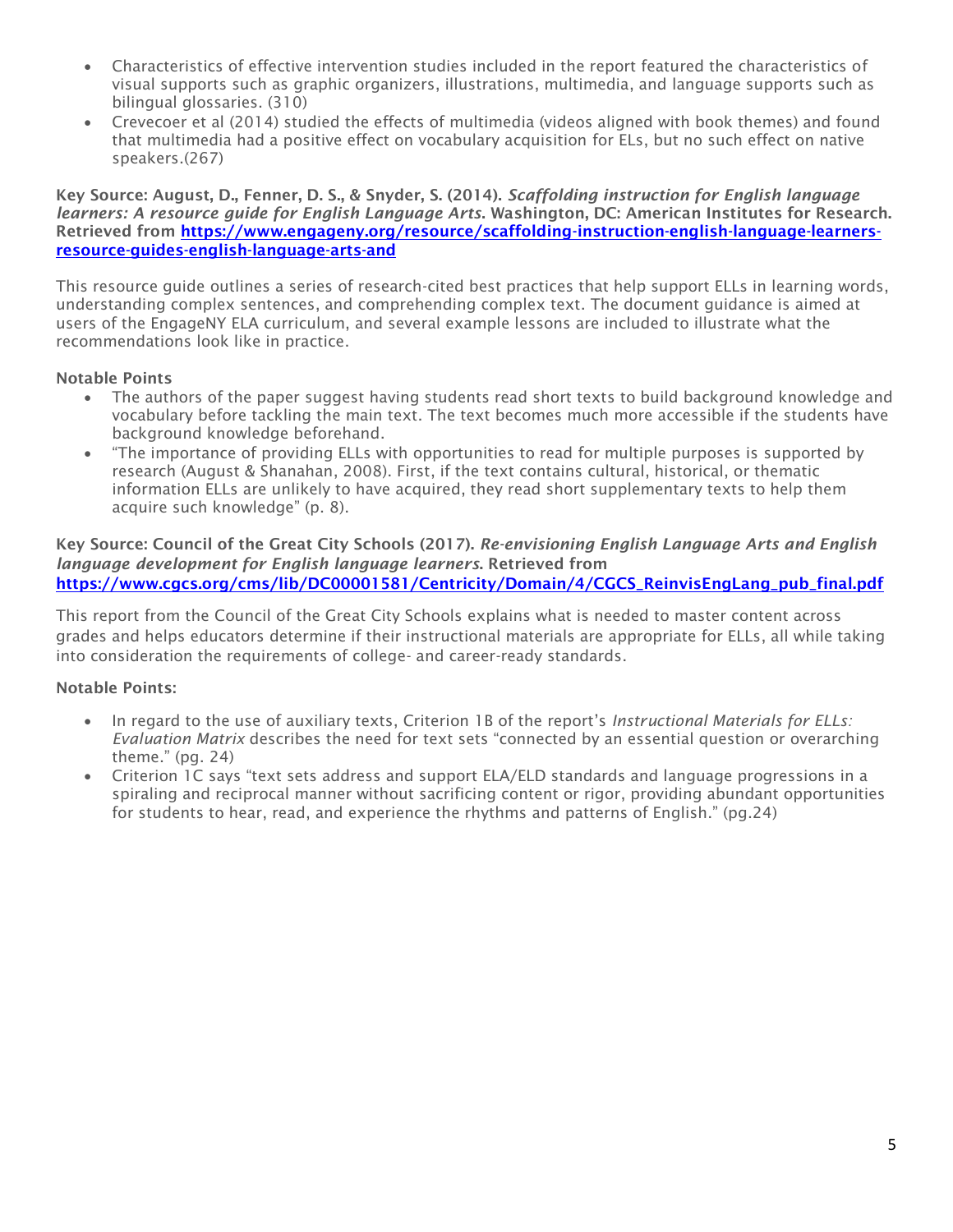1C. Engage in a read-aloud of the text, perform choral reading, and/or utilize recordings of the text, before having students work with the text alone or in groups. Read-alouds can also be used to reinforce understanding and support fluency at subsequent points in working with a text.

#### Key Source: Solari, E. J., & Gerber, M. M. (2008). Early comprehension instruction for Spanish‐speaking English language learners: Teaching text‐level reading skills while maintaining effects on word‐level skills. *Learning Disabilities Research & Practice, 23*(4), 155-168.

In this study of 82 ELL kindergarten students from four different classes in California, students were given interventions structured in three different ways:

- Group 1: Listening Comprehension Concentration 70% of time was spent on listening comprehension and vocabulary, 10% on alphabetic knowledge, and 20% on phonological awareness.
- Group 2: Phonological Awareness Concentration 70% of time was spent on phonological awareness, 10% on alphabetic knowledge, and 20% on listening comprehension and vocabulary.
- Group 3: Only Phonological Awareness and Alphabet Knowledge received only word-level skill instruction; 20% of the time was allotted to alphabet knowledge, and 80% of the time was spent on phonological awareness.

# Notable Point:

• The Listening Comprehension group (Group 1) performed better on nearly all measures of a post-test, including phonological awareness (the focus of Group 2), showing the importance of listening comprehension in all aspects of literacy instruction.

Key Source: August, D., Fenner, D. S., & Snyder, S. *Scaffolding instruction for English language learners: A resource guide for English Language Arts*. Washington, DC: American Institutes for Research. Retrieved from [https://www.engageny.org/resource/scaffolding-instruction-english-language-learners-resource](https://www.engageny.org/resource/scaffolding-instruction-english-language-learners-resource-guides-english-language-arts-and)[guides-english-language-arts-and](https://www.engageny.org/resource/scaffolding-instruction-english-language-learners-resource-guides-english-language-arts-and)

This resource guide outlines a series of research-cited best practices that help support ELLs in learning words, understanding complex sentences, and comprehending complex text. The document guidance is aimed at users of the EngageNY ELA curriculum, and several example lessons are included to illustrate what the recommendations look like in practice.

- The authors recommend engaging in a routine of reading that involves five types of reading:
	- $\circ$  Engaging in reading of short supplementary texts to build background knowledge to engage with the anchor text.
	- o Listening to a fluent read-aloud prior to engaging in reading themselves.
	- $\circ$  Reading and answering comprehension questions about key details.
	- $\circ$  Rereading to identify vocabulary and content they did not understand on a first read.
	- o Revisiting the text to analyze craft and structure.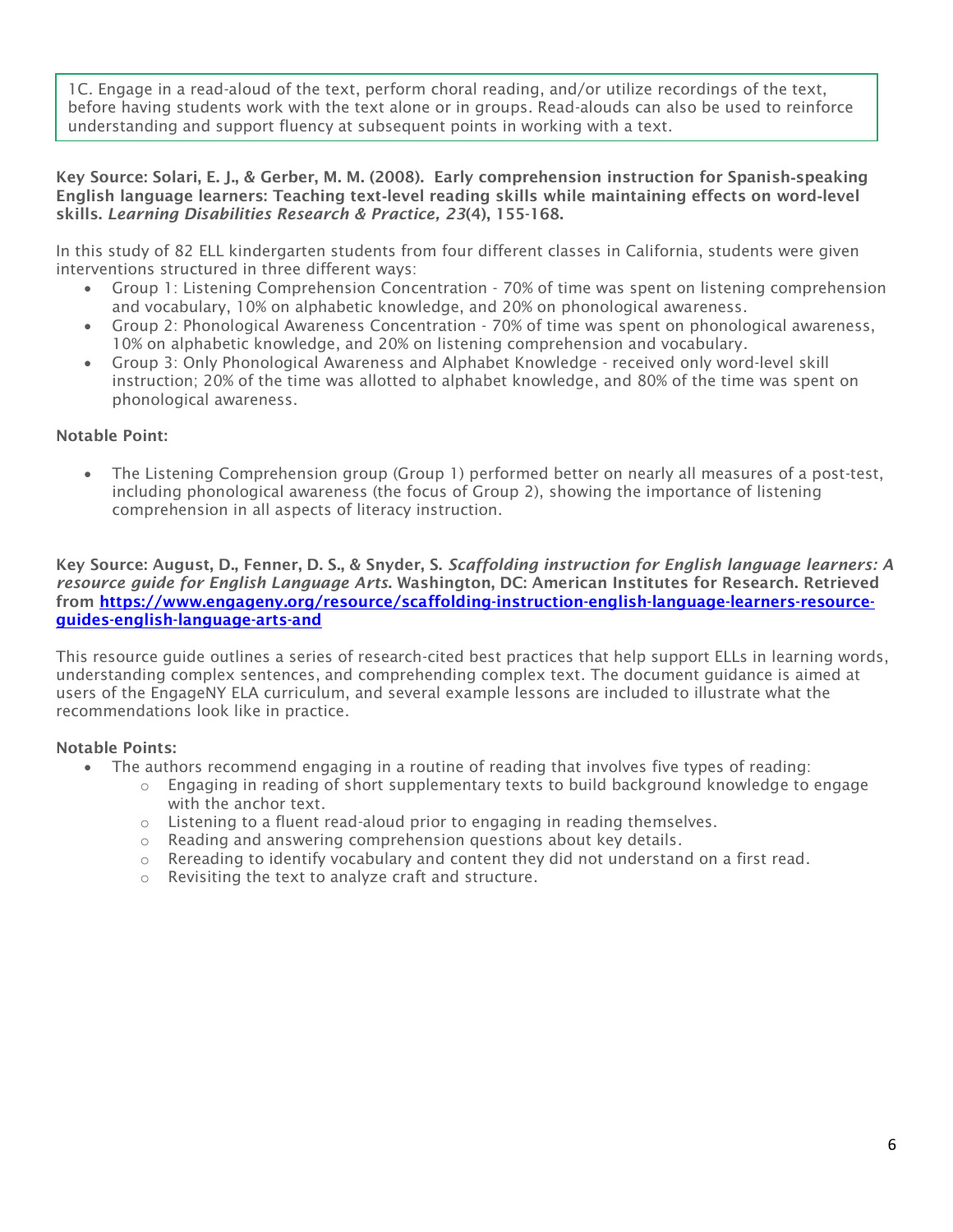1D. Ask students to answer questions about relevant sections of the anchor text to engage students with the text; clarify the wording of questions if necessary, without reducing their conceptual rigor.

Key Source: Baker, S., Lesaux, N., Jayanthi, M., Dimino, J., Proctor, C. P., Morris, J., Gersten, R., Haymond, K., Kieffer, M. J., Linan-Thompson, S., & Newman-Gonchar, R. (2014). *Teaching academic content and literacy to English learners in elementary and middle school* (NCEE 2014-4012). Washington, DC: National Center for Education Evaluation and Regional Assistance (NCEE), Institute of Education Sciences, U.S. Department of Education. Retrieved from the NCEE website: http://ies.ed.gov/ncee/wwc/publications\_reviews.aspx

After reviewing many rigorous studies of instructional interventions for ELL students, a panel compiled four recommendations (and accompanying instructional strategies) that are supported by causal evidence as effective for supporting ELLs. The document is intended as practitioner guidance for educators teaching elementary and middle school ELLs.

#### Notable Points:

- In regard to clarifying the wording of text-dependent questions, the panel recommended that:
	- $\circ$  Students be provided with a student-friendly dictionary to allow them to clarify the meaning of words in questions.
	- $\circ$  Teachers consider rephrasing a complex inferential question into one that is more clearly and explicitly written yet requires the same cognitive load in the student response. For example: "How do you think this historical event affects Mexico today?" could be rephrased as "How do you think Mexico changed because of the Aztec period? What examples of the changes do you still see today?"

1E. Provide opportunities for English Language Learners to reread the text with different purposes, foci, questions, and activities each time.

Key Source: August, D., Fenner, D. S., & Snyder, S. (2014). *Scaffolding instruction for English language learners: A resource guide for English Language Arts*. Washington, DC: American Institutes for Research. Retrieved from [https://www.engageny.org/resource/scaffolding-instruction-english-language-learners](https://www.engageny.org/resource/scaffolding-instruction-english-language-learners-resource-guides-english-language-arts-and)[resource-guides-english-language-arts-and](https://www.engageny.org/resource/scaffolding-instruction-english-language-learners-resource-guides-english-language-arts-and)

This resource guide outlines a series of research-cited best practices that help support ELLs in learning words, understanding complex sentences, and comprehending complex text. The document guidance is aimed at users of the EngageNY ELA curriculum, and several example lessons are included to illustrate what the recommendations look like in practice.

#### Notable Points:

- The authors recommend engaging in a routine of reading that involves five types of reading:
	- $\circ$  Engaging in reading of short supplementary texts to build background knowledge to engage with the anchor text.
	- $\circ$  Listening to a fluent read-aloud prior to engaging in reading themselves.
	- o Reading and answering comprehension questions about key details.
	- $\circ$  Reread to identify vocabulary and content they did not understand on a first read.
	- o Revisit the text to analyze craft and structure.

#### Key Source: English Learners Success Forum. (2017). *Draft guidelines for improving English Language Arts materials for English learners and draft guidelines for improving mathematics materials for English learners.*

This guidance was developed by a working group of English Language Learner experts and includes researchbased supports for ELLs that should be included in instructional materials.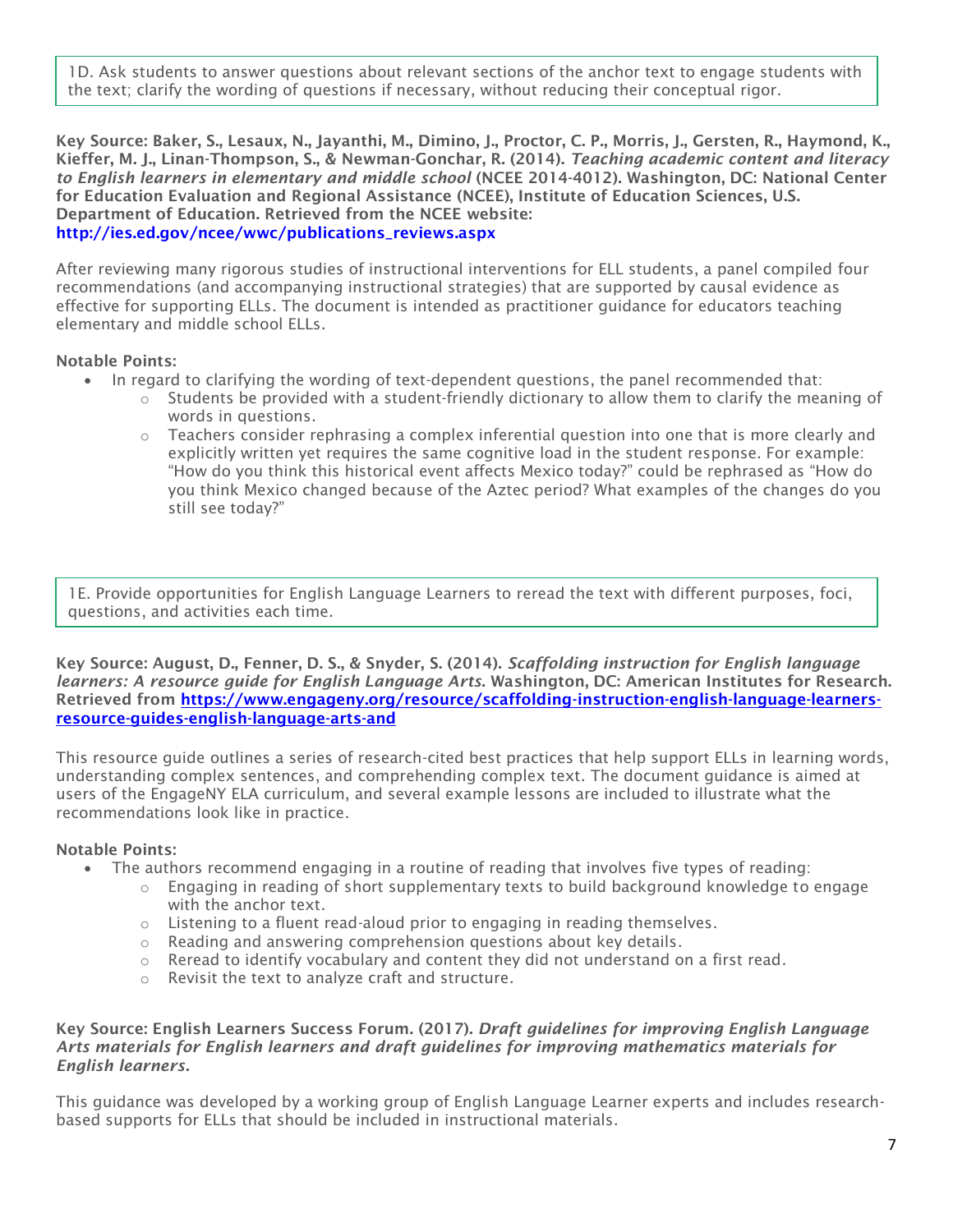# Notable Points:

- Within the guidance, it is recommended that text is rarely, if ever, simplified for ELLs; instead, texts should include appropriate supports to help students access the unaltered text. When working with the text, students should read and reread, engaging with different foci. Teachers should make use of the following scaffolds to support these different reading purposes:
	- $\circ$  Applying text engineering (chunking a text in meaningful units, inserting headings, inserting questions) to alert students to key queries to keep in mind while reading the next chunk of texts. (Resource: [Chunking Texts\)](https://www.facinghistory.org/resource-library/teaching-strategies/chunking) (pg. 12)
	- $\circ$  Helping teachers indicate to students what is essential to understand. (pg.12)
	- o Grouping of students for productive discussions about complex texts. (Resource: **Assigning** [Roles\)](https://www.facinghistory.org/resource-library/teaching-strategies/assigning-roles-group-work) (pg.12)
	- $\circ$  Including parenthetical explanations, definitions, or a student-friendly glossary. (pg.12)
	- $\circ$  Using multiple texts (including multimedia) to build background knowledge on crucial topics and disciplinary practices. (pg.12)
	- $\circ$  Engaging in regular and explicit syntax development within reading tasks. That focus should occur in the context of collaboratively grappling with meaningful texts. (pg.12)
	- $\circ$  Focusing on vocabulary in reading tasks in the context of meaning-making and communicating. Materials should draw students' attention to high-value vocabulary words that are either essential for understanding the reading or that represent words students will encounter frequently along their educational journey. These are often referred to as Tier 2 and Tier 3 vocabulary. (Resources: [Vocabulary Development;](https://www.teachingchannel.org/videos/middle-school-vocabulary-development) [Word Wall;](https://www.facinghistory.org/resource-library/teaching-strategies/word-wall) [Context Clues;](http://www.empoweringells.com/a15-context-clues/) [Tiered Vocabulary\)](http://www.empoweringells.com/tiered-vocabulary/) (pg.13)

1F. Provide graphic organizers (or other tools, such as in-text highlighting and annotating) to help students capture and reflect on new knowledge. Graphic organizers can support students in preparing for content-focused writing and discussion.

# Key Source: National Academy of Sciences. *Promoting the Educational Success of Children and Youth Learning English: Promising Futures*. (2017). https://www.nap.edu/catalog/24677/promoting-theeducational-success-of-children-and-youth-learning-english.

This report examines different practices, factors and programs that support dual language learners (DLLs) and English learners (ELs) in fully engaging with academic content and achieving educational success. Chapter 8: *Promising and Effective Practices for English Learners in Grades Pre-K-12* reviews the research that points to the importance of supporting English language acquisition through ELs' access to grade-level content instruction.

Notable Points:

• Characteristics of effective intervention studies included in the report featured the characteristics of visual supports such as graphic organizers, illustrations, multimedia, and language supports such as bilingual glossaries. (310)

#### Key Source: August, D., Branum-Martin, L., Cardenas- Hagan, E., & Francis, D. J. (2009). The impact of an instructional intervention on the science and language learning of middle grade English language learners. *Journal of Research on Educational Effectiveness, 2*(4), 345-376. doi:10.1080/19345740903217623

This study looked at the effectiveness of interventions designed to build knowledge and academic vocabulary within a whole class setting (both ELLs and native speakers). The study involved 890 sixth-grade students (562 were ELLs; 328 were English-proficient based on district language proficiency testing) in a high-poverty district in the Rio Grande Valley. Students were taught word-learning strategies such as using information from context, morphology, multiple meanings, and cognates to infer meaning. In addition to participating in biweekly meetings, teachers received detailed/semi-scripted plans, overhead transparencies, worksheets, homework assignments, and reading items.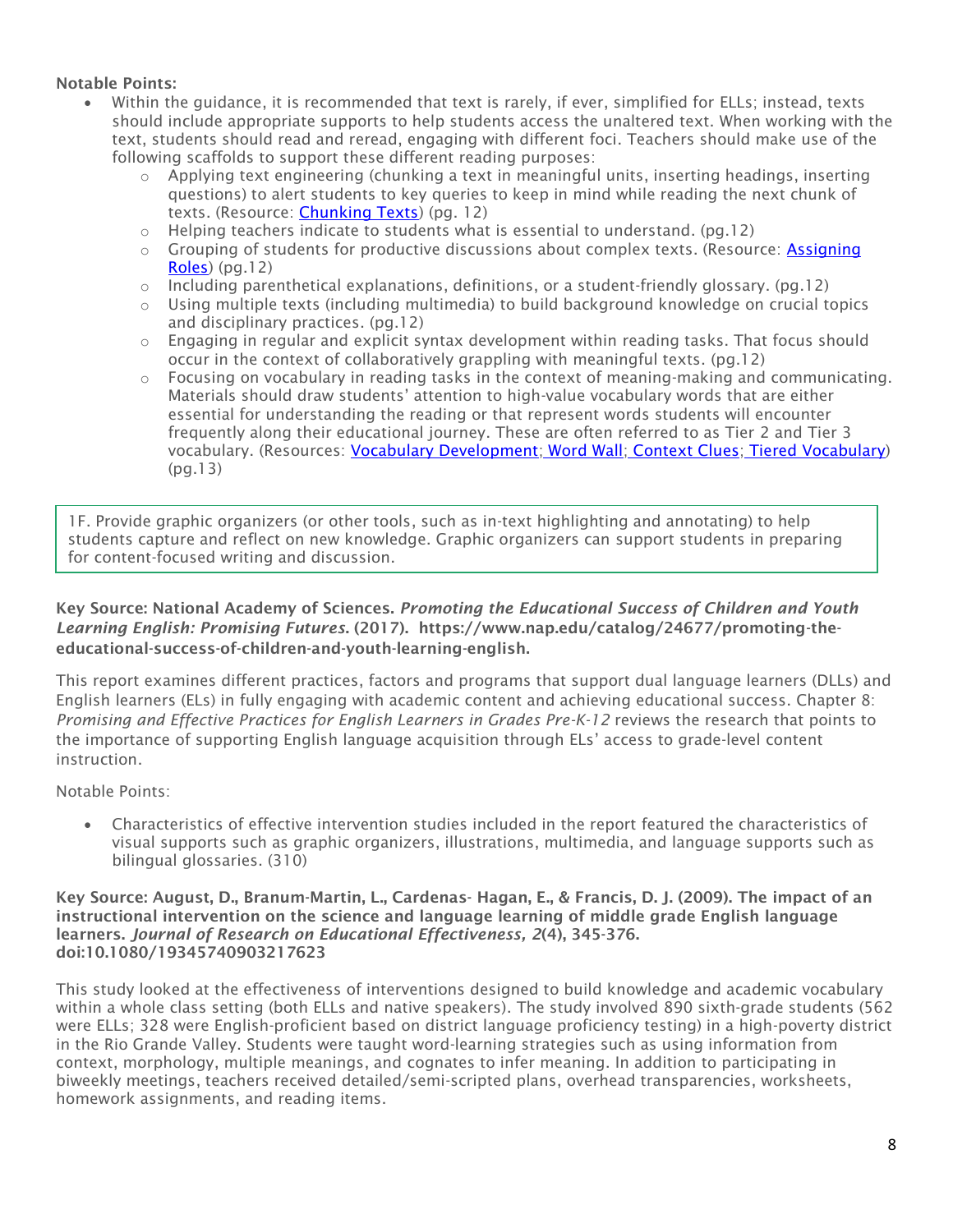# Notable Points:

• Teachers found that scaffolds designed to support ELL students were effective in helping all students (both native and non-native speakers) increase their vocabulary.

| Assessments and    | Treatment |       | Pretest | Posttest |       |     |
|--------------------|-----------|-------|---------|----------|-------|-----|
| Language Group     | Group     | M     | SD      | M        | SD    | Ν   |
| Vocabulary         |           |       |         |          |       |     |
| English proficient | Treatment | 15.43 | 13.61   | 24.88    | 17.56 | 158 |
|                    | Control   | 17.45 | 13.60   | 21.23    | 16.10 | 170 |
| ELL                | Treatment | 8.41  | 9.14    | 15.22    | 14.23 | 266 |
|                    | Control   | 9.24  | 9.62    | 12.22    | 12.59 | 296 |
| Science            |           |       |         |          |       |     |
| English proficient | Treatment | 9.36  | 4.00    | 14.06    | 7.42  | 158 |
|                    | Control   | 9.93  | 4.51    | 13.88    | 7.10  | 170 |
| ELL                | Treatment | 8.05  | 3.68    | 11.77    | 6.03  | 266 |
|                    | Control   | 8.36  | 4.01    | 11.11    | 5.61  | 296 |

## **Table 3.** Descriptive statistics for vocabulary and science CBM assessments

*Note.* CBM = curriculum-based measurement; LEP = Limited English proficient.

- Examples of the scaffolds used:
	- o Visuals, including graphic organizers.
	- $\circ$  Opportunity for students to preview activities to ensure they understood what to do.
	- $\circ$  Explicit vocabulary instruction of both general and domain-specific words:
		- Glossaries with visuals, definitions, and Spanish translations.
		- **EXEC** Teacher-taught strategies to improve word learning.
	- o Pairing of students with a native speaker.

Key Source: Baker, S., Lesaux, N., Jayanthi, M., Dimino, J., Proctor, C. P., Morris, J., Gersten, R., Haymond, K., Kieffer, M. J., Linan-Thompson, S., & Newman-Gonchar, R. (2014). *Teaching academic content and literacy to English learners in elementary and middle school* (NCEE 2014-4012). Washington, DC: National Center for Education Evaluation and Regional Assistance (NCEE), Institute of Education Sciences, U.S. Department of Education. Retrieved from the NCEE website: [http://ies.ed.gov/ncee/wwc/publications\\_reviews.aspx](http://ies.ed.gov/ncee/wwc/publications_reviews.aspx)

After reviewing many rigorous studies of instructional interventions for ELL students, a panel compiled four recommendations (and accompanying instructional strategies) that are supported by causal evidence as effective for supporting ELLs. The document is intended as practitioner guidance for educators teaching elementary and middle school ELLs.

- In regard to supporting ELL students in organizing and reflecting on new knowledge and concepts, the panel recommendations include:
	- $\circ$  "Clarifying and reinforcing vocabulary definitions using concrete examples and non-examples, graphic organizers, pictures, gestures, and actions" (p. 19).
	- o "Anchoring new learning with videos, visuals, and graphic organizers" (p. 33).
	- $\circ$  "Supporting brainstorming activities, helping students make connections, understand patterns, and recognize relationships between facts, terms, and concepts" (p. 33).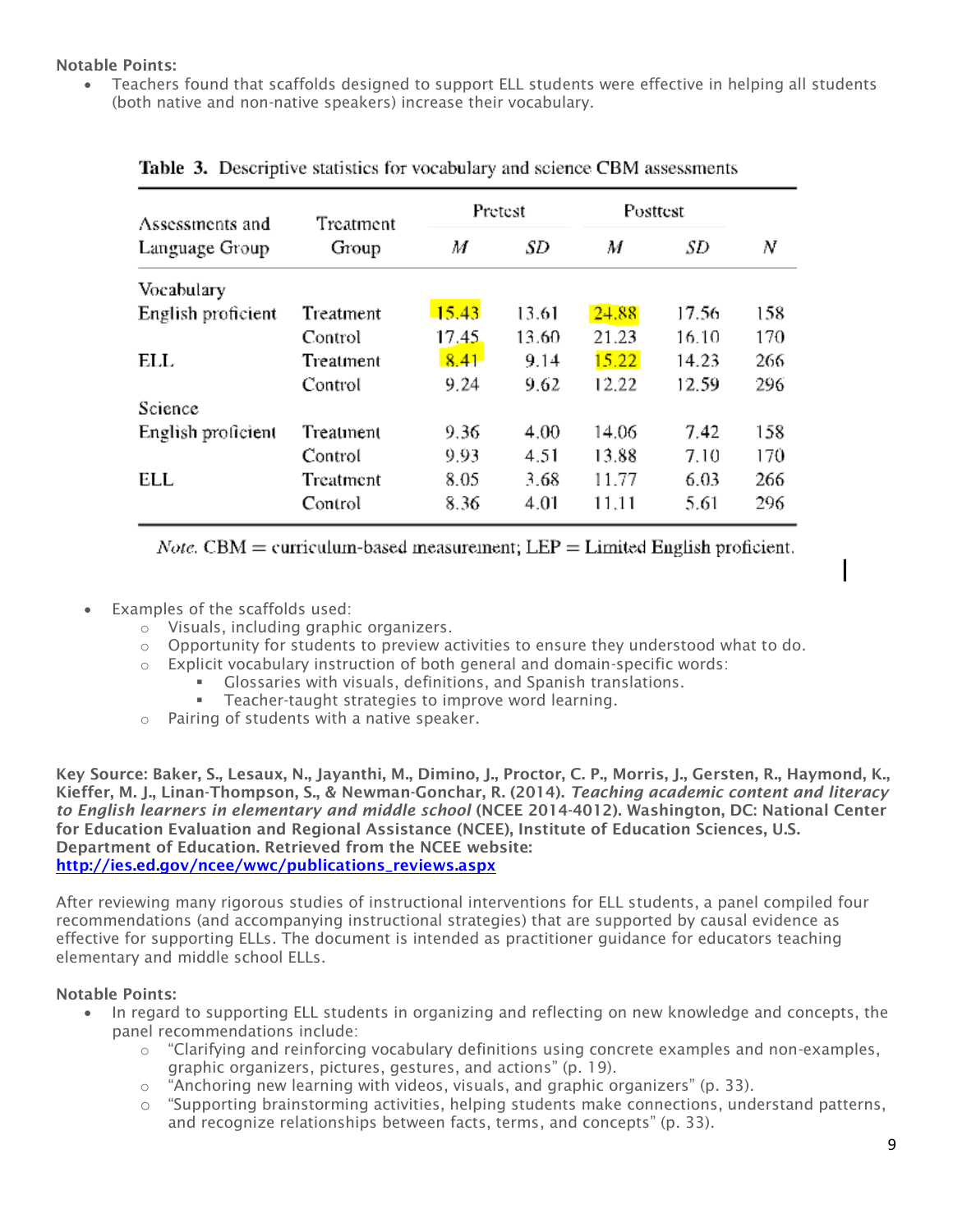Objective 2: Provide daily opportunities for students to talk (and listen to others talk) about content, anchored around topics present in the texts they are reading, to build their confidence and knowledge, and practice newly acquired skills.<sup>5</sup>

# Supporting Actions

2A. Structure student groups around meaningful collaborative tasks (e.g., have students cite evidence from the text to support the position they take) that allow English Language Learners to use their full linguistic and cultural resources. This includes:

- Allowing English Language Learners to collaborate in their home languages to process content before participating in whole class discussions in English.
- Allowing English Language Learners to use English language that is still under development.
- Providing brief, additional comprehension and vocabulary instruction connected to the content being covered in small groups of English Language Learners who are struggling with language and literacy.

# Key Source: National Academy of Sciences. *Promoting the Educational Success of Children and Youth Learning English: Promising Futures*. (2017). https://www.nap.edu/catalog/24677/promoting-theeducational-success-of-children-and-youth-learning-english.

This report examines different practices, factors and programs that support dual language learners (DLLs) and English learners (ELs) in fully engaging with academic content and achieving educational success. Chapter 8: *Promising and Effective Practices for English Learners in Grades Pre-K-12* reviews the research that points to the importance of supporting English language acquisition through ELs' access to grade-level content instruction.

Notable Points:

l

- Several studies reviewed for the report (Calderón et al., 1998, Calhoun et al., 2007, McMaster et al., 2008, Ryoo, 2009, Sáenz et al., 2005) found that peer assisted learning in pairs or small groups of four to six students was effective in improving literacy. (295-296)
- Several studies reviewed for the report (Carlo et al., 2004; Liang et al., 2016, Saunders and Goldenberg, 1999) point to the efficacy of instructional routines that draw on students' home language, knowledge, and cultural assets. Examples of these routines and practices are things like previewing or reviewing content in students' home language, allowing conversation in the home languages, providing vocabulary definitions in home language, and introducing word learning strategies that highlight cognates and connections to home language (297-298)
- In a study of 1<sup>st</sup> grade students in a dual language program (Calhoun et al., 2007), students who engaged in Peer Assisted Learning Strategies (PALS) showed significantly higher growth on phoneme segmentation, nonsense word fluency, and oral reading fluency, after engaging in structured routines involving pairing of high and low performing students. (296)
- For ELLs requiring more time to develop their prereading, reading, literacy, and language skills, multiple studies call for the use of small group work with homogenous groups for at least 30 minutes. (299, 324)
- Numerous studies were reviewed about successful interventions for ELL students to develop their academic language and core content knowledge. An aspect of all of the interventions in the study was

 $5$  Note: This objective would not be applicable to mini-assessments where students are expected to work alone.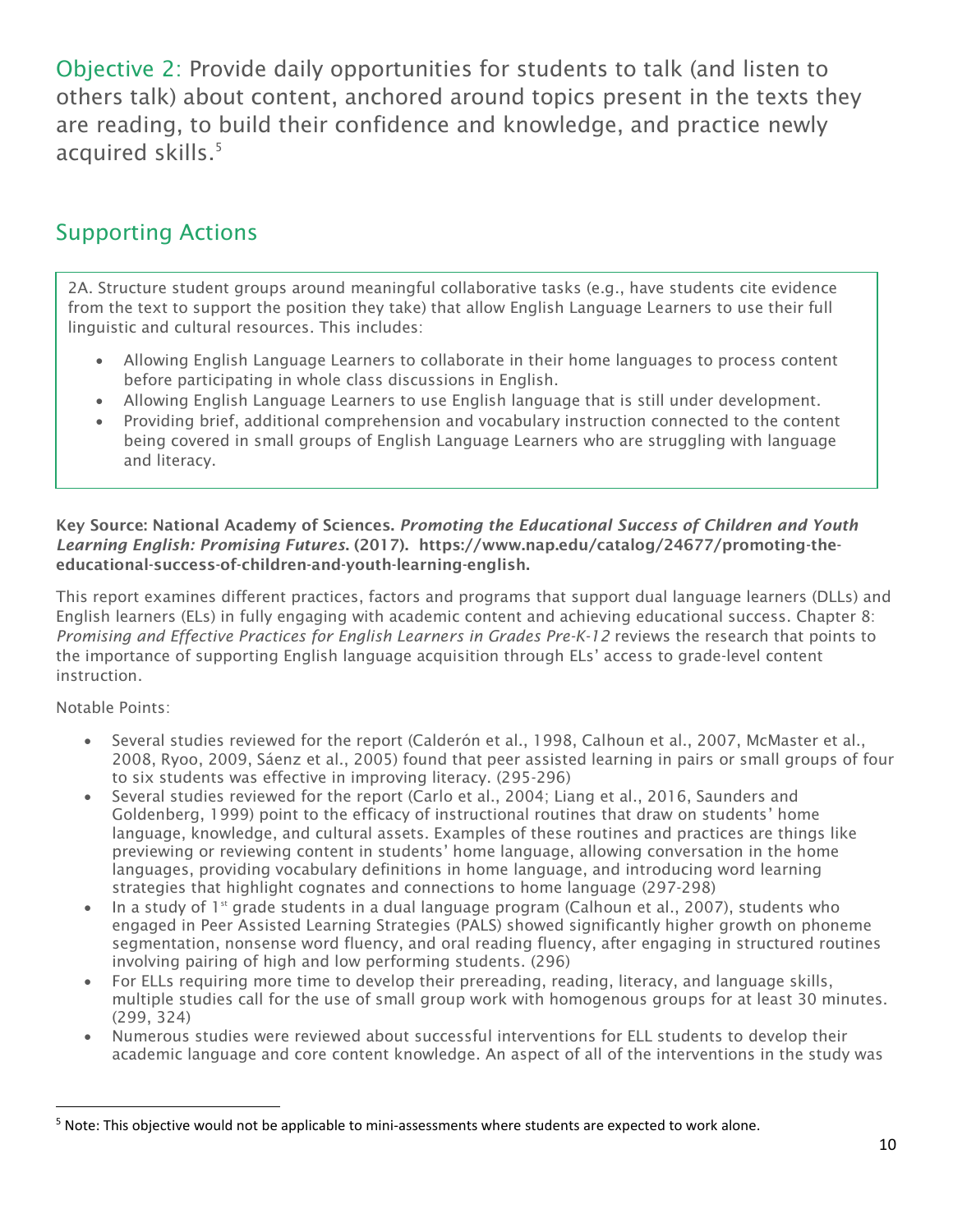that they were implemented in classrooms that provided regular opportunities for ELL and non-ELLs to talk and work together through structured collaboration activities. 308-309

#### Key Source: English Learners Success Forum. (2017). *Draft guidelines for improving English Language Arts materials for English learners and draft guidelines for improving mathematics materials for English learners.*

This guidance was developed by a working group of English Language Learner experts and includes researchbased supports for ELLs that should be included in instructional materials.

# Notable Points:

- In this set of guidance, recommendations are made about strategic use of collaborative and group work, including:
	- $\circ$  "Units should include pair or group conversation activities which help students practice their abilities to develop and challenge ideas using evidence-based reasoning, allowing them to engage with ideas and engage with ELA practices (infer meaning from texts, make arguments, support claims with text evidence, organize ideas, etc.) before writing extensively about them." (Resources: [Argumentation Activities;](http://jeffzwiers.org/cultivating-constructive-conversations) [Fortifying Speaking and Listening Skills;](http://jeffzwiers.org/fortifying-speaking) [Socratic Seminar;](https://www.facinghistory.org/resource-library/teaching-strategies/socratic-seminar) [Jigsaw Project;](https://www.teachingchannel.org/videos/groups-to-analyze-complex-texts) [Save the Last Word for Me\)](https://www.facinghistory.org/resource-library/teaching-strategies/save-last-word-me) (pg.9)
	- $\circ$  "Teacher materials should include instruction on grouping strategies which encourage students to leverage their oral language resources to engage with complex disciplinary ideas and practices and to support each other in developing disciplinary language in English. This is especially important for newcomers for whom the cognitive load of simultaneous language and content knowledge development can prove to be a barrier to meaningful instruction. For example, homogeneous grouping by language background can allow the teacher to leverage bilingual language resources and accelerate content and language learning. Heterogeneous groupings can provide ELs with peer modeling of authentic communication and support by native English-speaking peers."(pg. 9)

Key Source: Baker, S., Lesaux, N., Jayanthi, M., Dimino, J., Proctor, C. P., Morris, J., Gersten, R., Haymond, K., Kieffer, M. J., Linan-Thompson, S., & Newman-Gonchar, R. (2014). *Teaching academic content and literacy to English learners in elementary and middle school* (NCEE 2014-4012). Washington, DC: National Center for Education Evaluation and Regional Assistance (NCEE), Institute of Education Sciences, U.S. Department of Education. Retrieved from the NCEE website: [http://ies.ed.gov/ncee/wwc/publications\\_reviews.aspx](http://ies.ed.gov/ncee/wwc/publications_reviews.aspx)

After reviewing many rigorous studies of instructional interventions for ELL students, a panel compiled four recommendations (and accompanying instructional strategies) that are supported by causal evidence as effective for supporting ELLs. The document is intended as practitioner guidance for educators teaching elementary and middle school ELLs.

- In regard to supporting ELL students, the authors recommend frequent use of small group instruction for the following reasons:
	- $\circ$  It allows students "the opportunity to listen and speak through critical conversations about text and content in collaborative settings" (p. 51).
	- $\circ$  It allows students to brainstorm and support each other in preparing for a writing activity they might otherwise struggle to prepare for alone.
	- o It allows them to provide feedback and react to others' ideas.
- Using different types of grouping is recommended to serve various learning goals for ELLs:
	- $\circ$  Homogeneous groupings allow for targeted support of a students' identified needs that would otherwise not be possible in a whole-class setting.
	- $\circ$  Heterogeneous groupings allow students to benefit from hearing the ideas and oral expression of students at different proficiency levels.
- When groups are composed of English Language Learners, the study recommends providing brief, fastpaced additional comprehension and vocabulary instruction connected to the content being covered.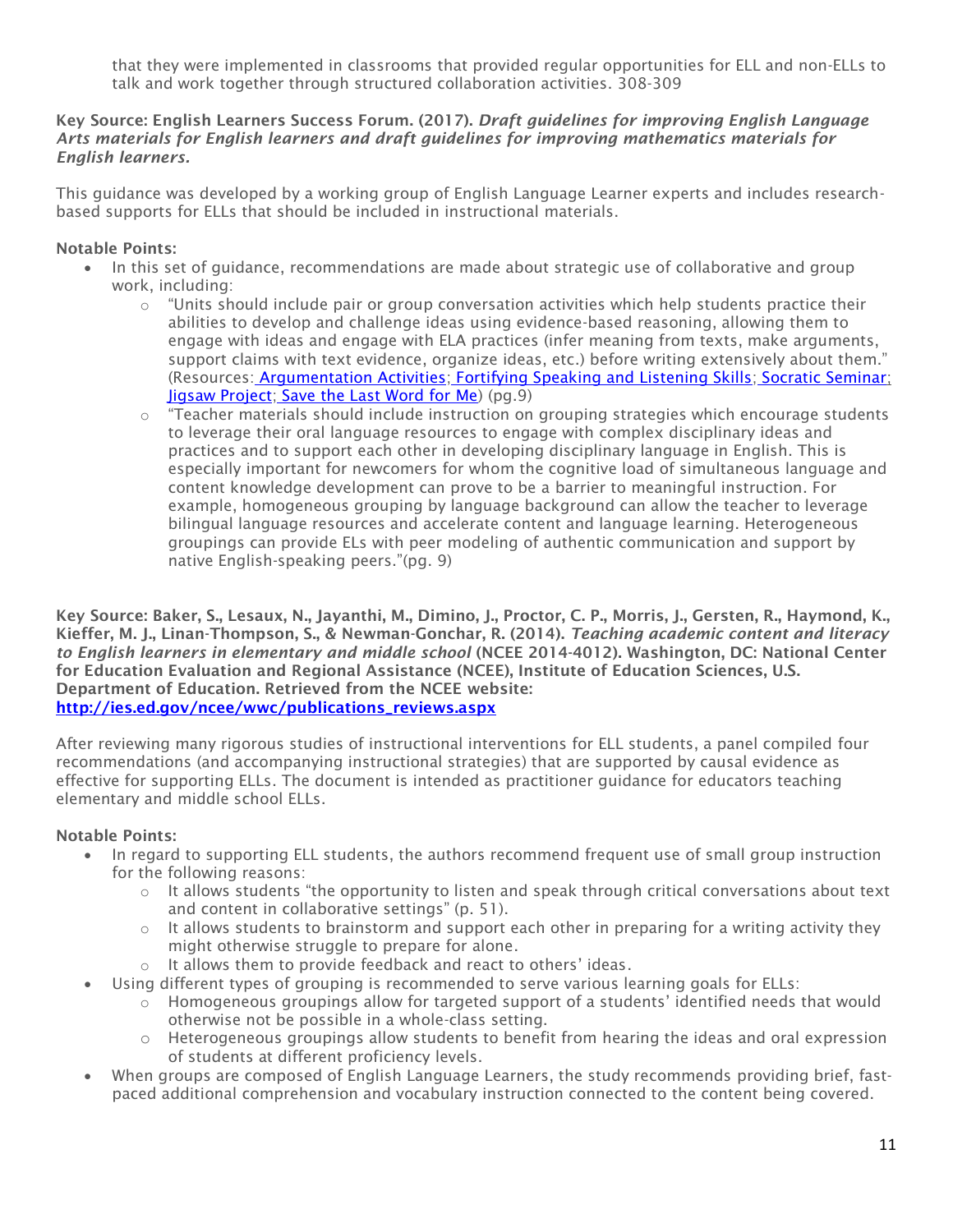2B. Ask students to arrive at a reasonable interpretation of extended discourse, rather than being asked to process every word literally.

#### Key Source: Bunch, G. C., Kibler, A., & Pimentel, S. (2012). *Realizing opportunities for English learners in the Common Core English Language Arts and Disciplinary Literacy Standards.*

This paper offers research-based recommendations for how to help English Language Learners achieve the requirements of college- and career-ready standards in ELA. The recommendations focus on four areas: Reading, Writing, Speaking and Listening, and Language.

### Notable Points:

- College- and career-ready standards require students to be able to interpret information and use it to make claims. Similarly, it requires students to discern the most important or pertinent pieces of information within a text that can be used to construct logical claims.
- Preparing for and engaging in oral discourse in which students listen to others and make their own oral claims is especially valuable for language development of ELLs.
- It is important that ELLs are able to participate in discussions and other opportunities to formulate and deliver oral claims. To allow ELLs with still-developing English language skills to participate, teachers should "help ELs to "arrive successfully at a reasonable interpretation of extended discourse" (Brown & Yule, 1983, p. 57) rather than to process every word literally, which is impossible even for native English speakers to do (p. 7).

2C. Scaffold questions for discussions so that questioning sequences include a mix of factual and inferential questions and a mix of shorter and more extended responses.

Key Source: Baker, S., Lesaux, N., Jayanthi, M., Dimino, J., Proctor, C. P., Morris, J., Gersten, R., Haymond, K., Kieffer, M. J., Linan-Thompson, S., & Newman-Gonchar, R. (2014). *Teaching academic content and literacy to English learners in elementary and middle school* (NCEE 2014-4012). Washington, DC: National Center for Education Evaluation and Regional Assistance (NCEE), Institute of Education Sciences, U.S. Department of Education. Retrieved from the NCEE website: [http://ies.ed.gov/ncee/wwc/publications\\_reviews.aspx](http://ies.ed.gov/ncee/wwc/publications_reviews.aspx)

After reviewing many rigorous studies of instructional interventions for ELL students, a panel compiled four recommendations (and accompanying instructional strategies) that are supported by causal evidence as effective for supporting ELLs. The document is intended as practitioner guidance for educators teaching elementary and middle school ELLs.

- In regard to scaffolding question sequences, the panel recommended:
	- $\circ$  Introducing a mix of factual, more straightforward questions, with more complex inferential questions.
	- $\circ$  Examples: "Why did the Aztecs destroy their capital city rather than destroy the causeway?" (Factual) vs "Why do you think the Aztecs realized the Spanish were not gods?" (Inferential).
- Factual questions will help students hone in on key pieces of information from the text that can facilitate their discussion and can feature in their responses to more complex inferential questions.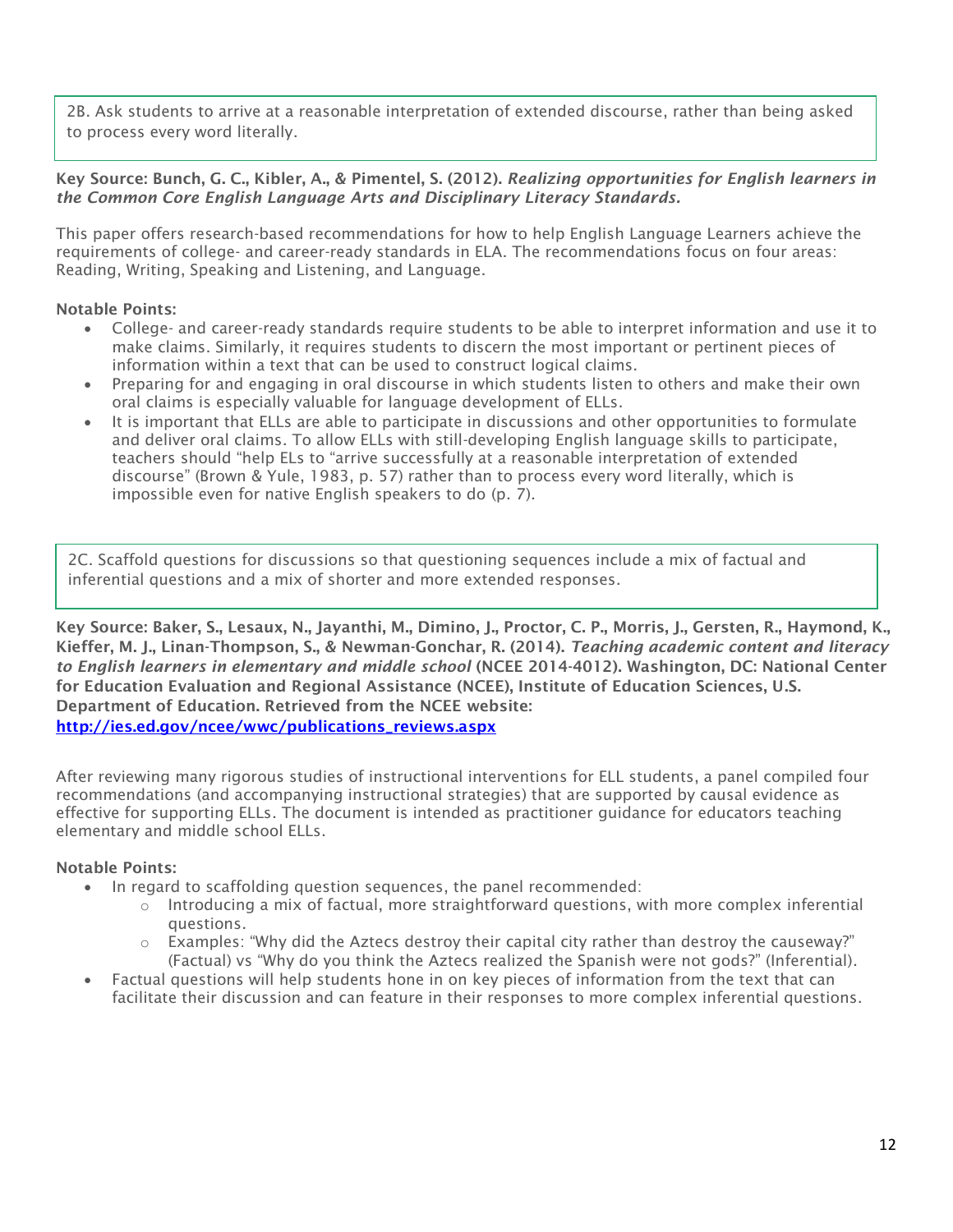2D. Present directions and tasks orally and visually; repeat often; and ask English Language Learners to rephrase.

### Key Source: Echevarria, J., Vogt, M. J., & Short, D. J. (2012). *Making content comprehensible for English learners: The SIOP model* (4th edition). New York: Pearson Education.

The Sheltered Instruction Observation Protocol model (SIOP) is one model of instruction for ELLs. Based on empirical research, it aims to integrate content and language instruction for students learning a new language.

- Features of the SIOP model related to student directions include:
	- $\circ$  Crafting clear explanations for what students are being asked to do:
		- **•** Provide routines—the more practice students have with the types of tasks found in content classes, the better they will perform in class.
		- **•** Present instructions in a step-by-step manner, preferably modeled or demonstrated.
		- **EXECT** Show a finished product—this allows students to know what the task entails.
		- **EXECOMPANY STARS IN A LATE 2018 WE ATTED STARS IN A LATE COMPONE 1** Accompany oral diter point in time as they complete the assignment or task.
		- Go over every aspect of the lesson, showing visuals with each step, if needed.
		- Write out directions as you would for your students and ask a colleague to follow them as a check of how clear your task explanations are.
	- o Using gestures, body language, pictures, and objects to accompany speech. Gestures and visual aids assist students in organizing and making sense of information that is presented verbally.
	- $\circ$  Providing a model of a process, task, or assignment. Doing so as the students are taken through the task verbally eliminates ambiguity and gives the message in more than one way.
	- $\circ$  Writing lesson-level objectives and using student-friendly language that suits the age and proficiency levels in the class.
	- $\circ$  Writing objectives in terms of student learning, not as an agenda item. For example:
		- Students will be able to...
		- Students will...
		- We will…
		- Today I will…
		- **•** The learning will...
		- Our job is to...
	- $\circ$  Limiting the number of content objectives to only 1 or 2 per lesson to reduce the complexity of the learning task and to ensure that instruction can meet the objectives.
	- o Sharing objectives with the students orally and in writing.
	- $\circ$  Reviewing the objectives at the end of the lesson to determine if students have mastered them.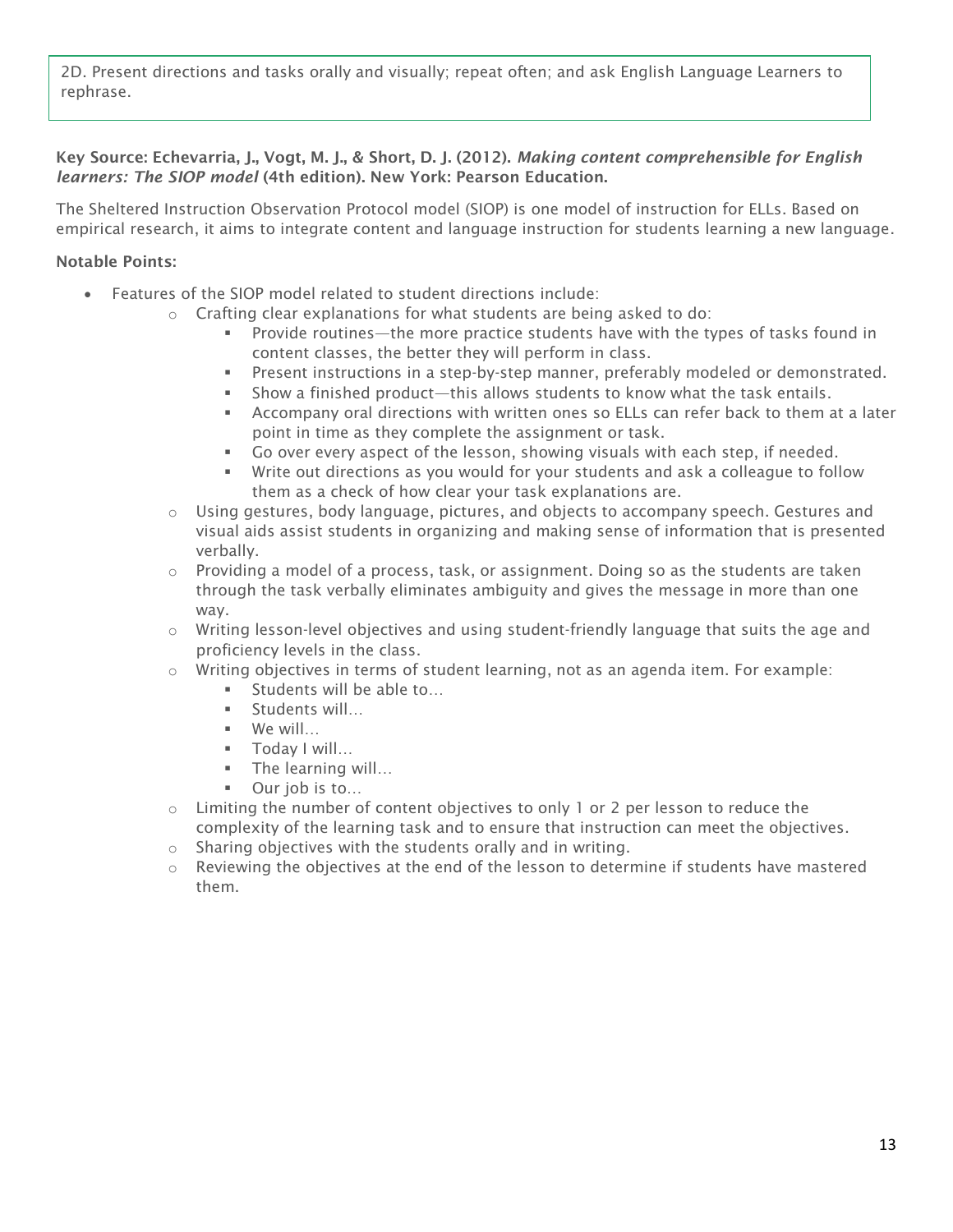Objective 3: Engage in intense academic vocabulary work before, during, and after reading over the course of several lessons.<sup>6</sup>

# Supporting Actions

3A. Provide explicit instruction, using multiple modalities, on selected vocabulary words (e.g., 5-8 for a given text) that are central to understanding the text.

Key Source: National Academy of Sciences. *Promoting the Educational Success of Children and Youth Learning English: Promising Futures*. (2017). https://www.nap.edu/catalog/24677/promoting-theeducational-success-of-children-and-youth-learning-english.

This report examines different practices, factors and programs that support dual language learners (DLLs) and English learners (ELs) in fully engaging with academic content and achieving educational success. Chapter 8: *Promising and Effective Practices for English Learners in Grades Pre-K-12* reviews the research that points to the importance of supporting English language acquisition through ELs' access to grade-level content instruction.

Notable Points:

- Explicit in-depth vocabulary teaching was found to be effective for building vocabulary knowledge and skills. Crevecoeur et al., 2014 and Silverman and Hines, 2009, each produced a study looking at kindergarten students who were provided with direct instruction on vocabulary in the context of story reading. They found improved outcomes via explicit instruction, ongoing clarification of word meanings in multiple contexts before, during, and after reading. (267-268)
- Defining words in context is one way to make content comprehensible (e.g., Carlo et al., 2004, Tong et al., 2014). (295)

Key Source: Vaughn, S., Martinez, L. R., Linan-Thompson, S., Reutebuch, C. K., Carlson, C. D., & Francis, D. J. (2009). Enhancing social studies vocabulary and comprehension for seventh-grade English language learners: Findings from two experimental studies. *Journal of Research on Educational Effectiveness, 2*(4), 297-324.

This two-year study of more than 800 seventh-grade social studies students (both ELLs and native speakers) in Texas found improvement in word knowledge and comprehension for all students (ELLs and native speakers) receiving supports typically thought of as best practices for ELL instruction.

# Notable Points:

l

- Among other interventions, the study included the following protocol:
	- 1. Teachers pronounced the word, identified a Spanish cognate or Spanish translation, gave a student-friendly definition, and used a visual representation.
	- 2. Teachers shared two sentences using each vocabulary word (one in a historical context from class text and one with the word based on students' experiences).
	- 3. Students then used the word and applied its meaning by discussing a prompt with their student partner.
- Teachers also employed graphic organizers, structured paired reading, introduction of questions prior to read-alouds, and use of media to reinforce vocabulary.
- The combination of vocabulary and concept instruction shifted the instructional emphasis from learning historical facts to using language and understanding the content.

 $6$  Note: Not all strategies must be addressed in set of adaptations.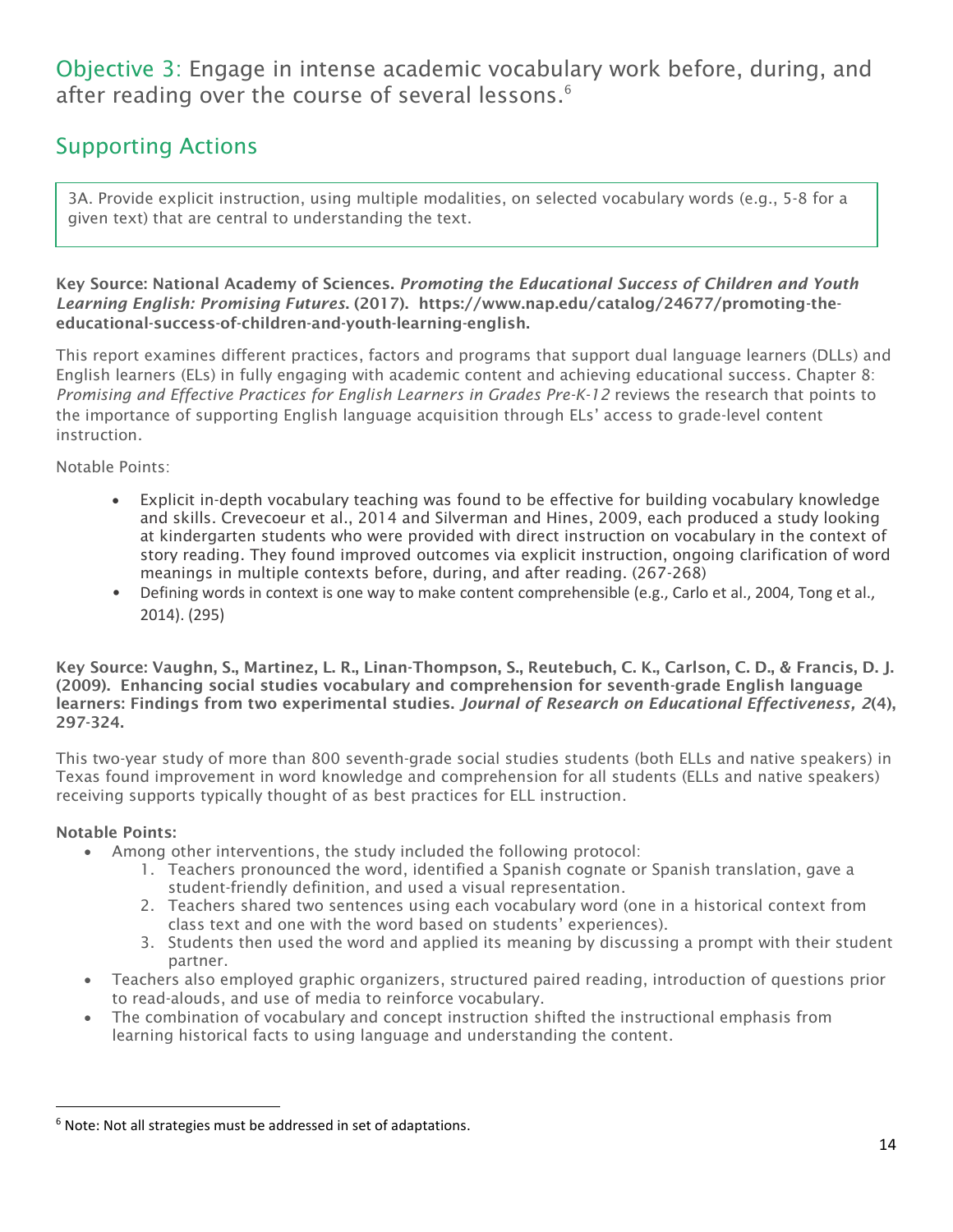Key Source: Baker, S., Lesaux, N., Jayanthi, M., Dimino, J., Proctor, C. P., Morris, J., Gersten, R., Haymond, K., Kieffer, M. J., Linan-Thompson, S., & Newman-Gonchar, R. (2014). Teaching academic content and literacy to English learners in elementary and middle school (NCEE 2014-4012). Washington, DC: National Center for Education Evaluation and Regional Assistance (NCEE), Institute of Education Sciences, U.S. Department of Education. Retrieved from the NCEE website: [http://ies.ed.gov/ncee/wwc/publications\\_reviews.aspx](http://ies.ed.gov/ncee/wwc/publications_reviews.aspx)

After reviewing many rigorous studies of instructional interventions for ELL students, a panel compiled four recommendations (and accompanying instructional strategies) that are supported by causal evidence as effective for supporting ELLs. The document is intended as practitioner guidance for educators teaching elementary and middle school ELLs.

## Notable Points

- In regard to vocabulary instruction, recommendations from the panel include:
	- $\circ$  Selecting a small number of words for intensive instruction over the course of several lessons to increase students' vocabularies. Evidence shows that when ELL students are taught large numbers of words in one day, they have only shallow understanding. Between 5–8 words should be selected for intensive instruction to allow for deep, meaningful learning.
	- $\circ$  Attending to these six criteria for choosing words for instruction with ELLs—words should:
		- Be central to understanding the text.
		- Be frequently used in the text.
		- Appear in other content areas.
		- **E** Have multiple meanings.
		- Have affixes.
		- Have cross language potential, such as cognates.
	- $\circ$  Teaching vocabulary using multiple modalities (writing, speaking, and listening) with the goal of having students understand how the word is used in context, rather than having them memorize definitions.
	- $\circ$  Providing explicit instruction on vocabulary to help students pinpoint the word's meaning, using tools and strategies such as student-friendly glossaries, examples/non-examples, and concrete examples/visuals.
	- $\circ$  Providing multiple ways for students to practice with vocabulary and show their understanding, such as class discussion, written work, and games like crosswords or charades. This will allow for deep processing of the words' meanings, create a variety of experiences (reflecting how words are used in the real world), and keep students interested.
	- $\circ$  Teaching word-learning strategies to increase students' understanding of how words work, and how they can determine meaning independently.

3B. Read the text aloud, and then facilitate a discussion about specific words in the text.

#### Key Source: English Learners Success Forum. (2017). *Draft guidelines for improving English Language Arts materials for English learners and draft guidelines for improving mathematics materials for English learners.*

This guidance was developed by a working group of English Language Learner experts and includes researchbased supports for ELLs that should be included in instructional materials.

- Recommendations regarding the strategic integration of vocabulary work through text-based discussions include:
	- $\circ$  Vocabulary should be a regular focus in reading tasks but should be presented in the context of meaning-making and communicating, and not merely to acquire academic English. Materials should draw students' attention to high-value vocabulary words that are either essential for understanding the reading or that represent words students will encounter frequently along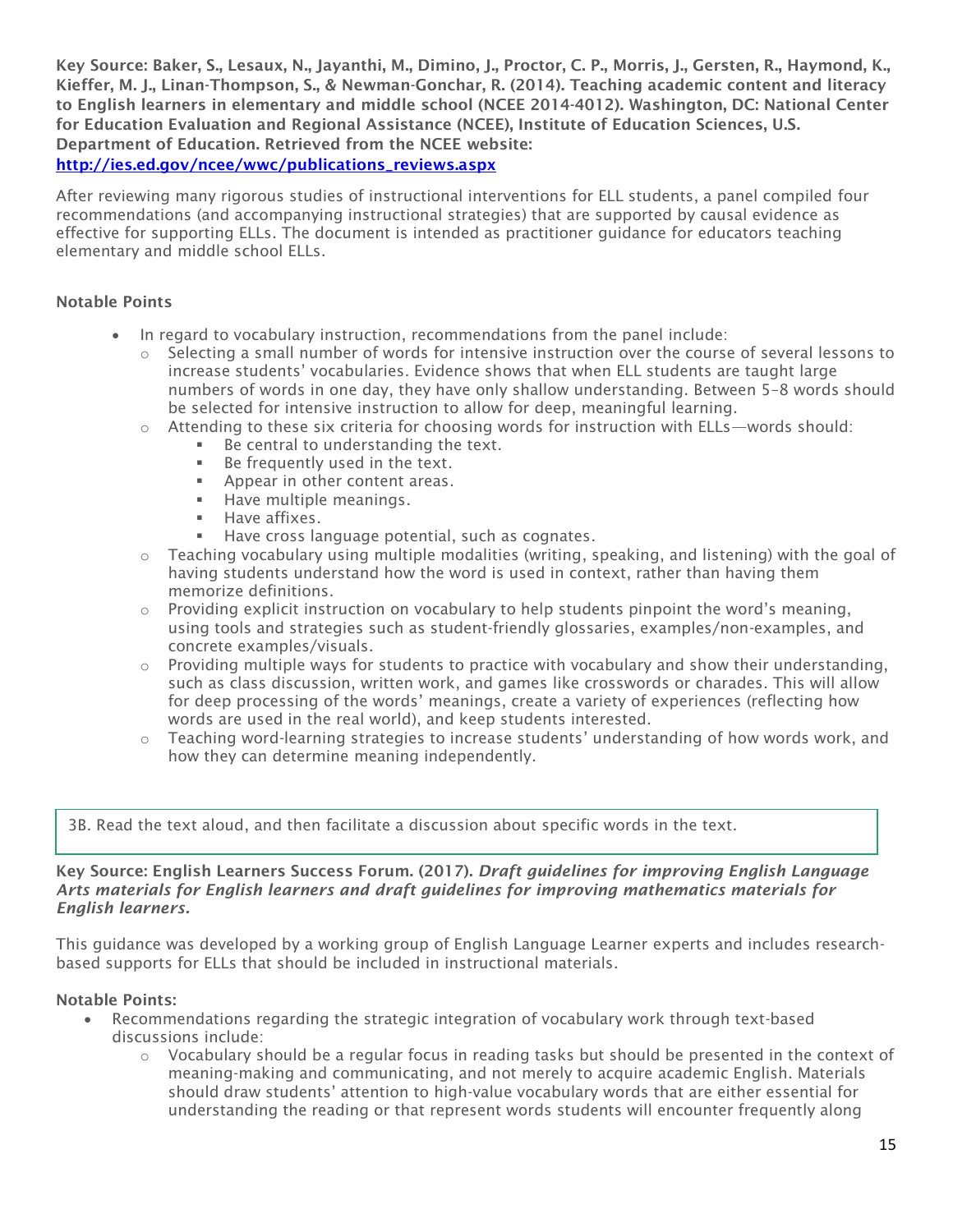# Key Source: Echevarria, J., Vogt, M. J., & Short, D. J. (2012). *Making content comprehensible for English learners: The SIOP model* (4th edition). New York: Pearson Education.

The Sheltered Instruction Observation Protocol model (SIOP) is one model of instruction for ELLs. Based on empirical research, it aims to integrate content and language instruction for students learning a new language.

# Notable Points:

- The SIOP model includes a variety of ways to effectively review academic vocabulary with students during a lesson:
	- $\circ$  Use analogies, the process of relating newly learned words to other words with the same structure or pattern. For example, using the root *photo* (meaning light) in a lesson on photosynthesis to refer students to other words with the same word root (photography, photocopy).
	- $\circ$  Point out multiple meanings, such as those that have one meaning in conversational English and another that is disciple specific (e.g., "the cleaning *product* I want to buy has bleach in it" v. "the *product* of 25 X 4 is 100").
	- $\circ$  Point out synonyms and antonyms for key vocabulary, when possible. Four corner charts can be helpful for review when they include (1) the vocabulary word, (2) a synonym, (3) an antonym, and (4) "what the word is not."
	- $\circ$  Draw students' attention to how words are used in various contexts (pragmatics), because they may differ across cultures and languages. It is important to talk to students about how language is used in different contexts and how what might be appropriate in one context may be inappropriate in another.
	- $\circ$  Repeat academic words and terms because doing so has benefits to students. Provide multiple exposures to new terminology to build familiarity, confidence, and English proficiency.
	- $\circ$  Include a final vocabulary review at the conclusion of a lesson. Students may share understandings with a partner while teachers check their explanations. Have students write a quick definition (in student speak) on individual white boards and hold them up to show; do a match of words and definitions on the board or in an interactive presentation on devices; write two to three sentences including the words on an exit slip that they turn in as they leave the classroom.

3C. Emphasize meanings of everyday words that are not necessarily part of the academic curriculum.

Key Source: Baker, S., Lesaux, N., Jayanthi, M., Dimino, J., Proctor, C. P., Morris, J., Gersten, R., Haymond, K., Kieffer, M. J., Linan-Thompson, S., & Newman-Gonchar, R. (2014). *Teaching academic content and literacy to English learners in elementary and middle school* (NCEE 2014-4012). Washington, DC: National Center for Education Evaluation and Regional Assistance (NCEE), Institute of Education Sciences, U.S. Department of Education. Retrieved from the NCEE website: [http://ies.ed.gov/ncee/wwc/publications\\_reviews.aspx](http://ies.ed.gov/ncee/wwc/publications_reviews.aspx)

After reviewing many rigorous studies of instructional interventions for ELL students, a panel compiled four recommendations (and accompanying instructional strategies) that are supported by causal evidence as effective for supporting ELLs. The document is intended as practitioner guidance for educators teaching elementary and middle school ELLs.

- In regard to supporting ELLs with everyday vocabulary, the panel found that:
	- $\circ$  Because ELLs are new to English, they may struggle with vocabulary words that do not hinder native speakers and that do not justify instructional time yet may impact ELLs overall comprehension: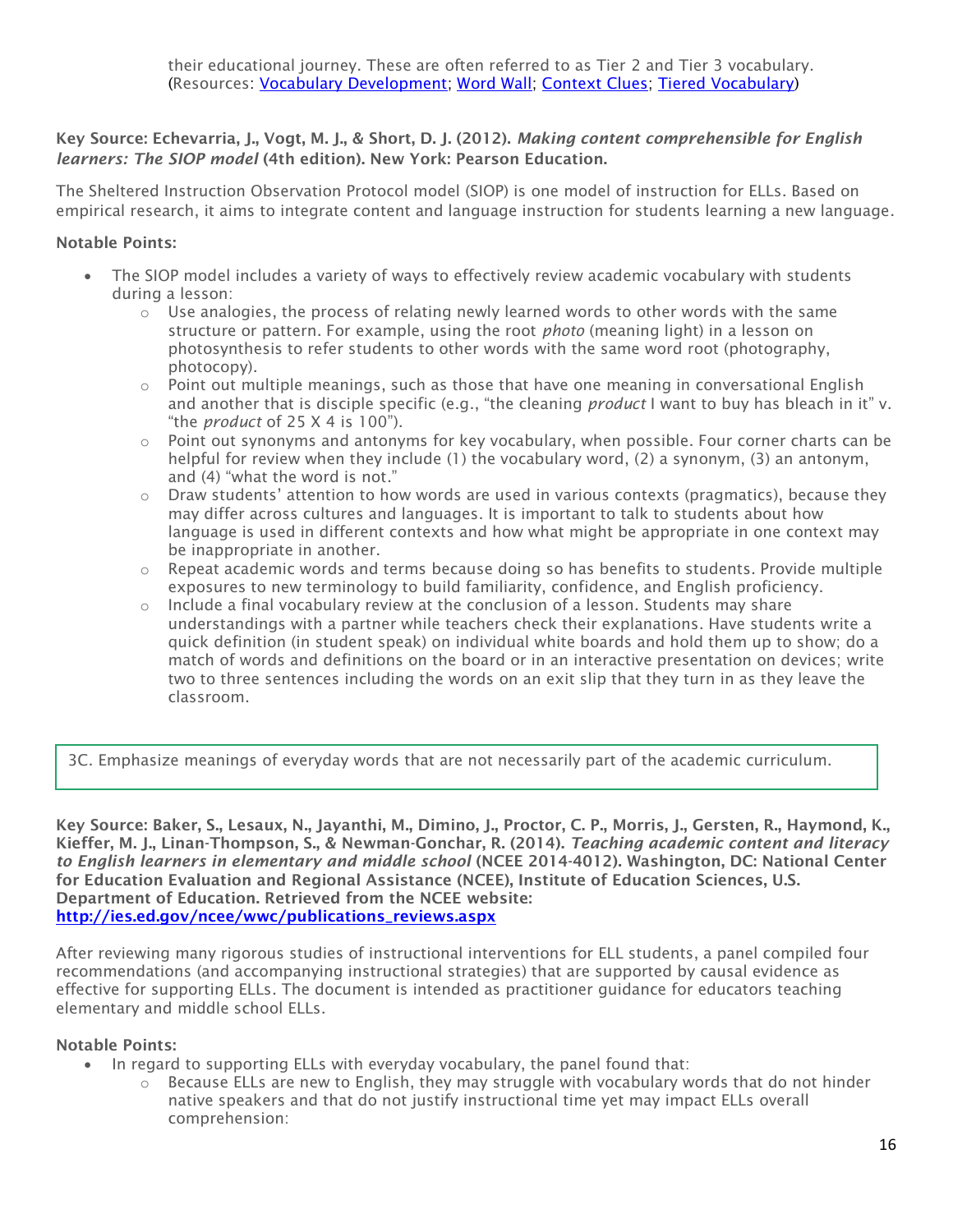- It is likely that ELLs will still find unfamiliar vocabulary within texts they are asked to read, even after teachers engage in direct vocabulary instruction on a small number of new vocabulary words.
- **EXECT** Students may turn to dictionaries or glossaries to find the meaning of these words but find that these dictionaries are also well-beyond their reading ability.
- **EXEC** Teachers should be conscious of the fact that vocabulary words native speakers have learned through everyday speech have not yet been encountered by ELLs and may pose barriers to comprehension.
- $\circ$  Reinforcing the meaning of these words through whole-class discussion or one-on-one work can help bolster that vocabulary knowledge, even if these words do not warrant in-depth instruction activities.

3D. Explicitly clarify and reinforce definitions of words using examples, non-examples, synonyms, antonyms, and concrete representations.

Key Source: Baker, S., Lesaux, N., Jayanthi, M., Dimino, J., Proctor, C. P., Morris, J., Gersten, R., Haymond, K., Kieffer, M. J., Linan-Thompson, S., & Newman-Gonchar, R. (2014). *Teaching academic content and literacy to English learners in elementary and middle school* (NCEE 2014-4012). Washington, DC: National Center for Education Evaluation and Regional Assistance (NCEE), Institute of Education Sciences, U.S. Department of Education. Retrieved from the NCEE website: [http://ies.ed.gov/ncee/wwc/publications\\_reviews.aspx](http://ies.ed.gov/ncee/wwc/publications_reviews.aspx)

After reviewing many rigorous studies of instructional interventions for ELL students, a panel compiled four recommendations (and accompanying instructional strategies) that are supported by causal evidence as effective for supporting ELLs. The document is intended as practitioner guidance for educators teaching elementary and middle school ELLs.

#### Notable Points:

- In regard to supporting ELLs with vocabulary acquisition, the panel found that:
	- $\circ$  It is valuable to use example and non-examples, tying a word to a concrete visual (e.g., "dinosaur" and "skyscraper" as examples and "ant" and "baby" for non-examples of *enormous.* ▪ Examples and non-examples may also be reinforced by using gestures or actions.
	- $\circ$  Synonyms and antonyms of a new vocabulary word can help students hone in on meaning and place the new word in the context of their existing vocabulary.
	- $\circ$  In writing activities, asking students to check their written work by ensuring the sentence still makes sense when they inserted a synonym reinforces definitions.
	- o Synonyms can also be used to create a student-friendly dictionary.

3E. Provide opportunities to practice using newly acquired vocabulary in the context of their discussions and writing:

- Provide a range of engaging activities (e.g., crosswords, charades, sketching) to represent word meanings in texts they are reading.
- Ask students to respond to questions where they have to show their understanding of subtle differences in usage and meaning.

Key Source: Baker, S., Lesaux, N., Jayanthi, M., Dimino, J., Proctor, C. P., Morris, J., Gersten, R., Haymond, K., Kieffer, M. J., Linan-Thompson, S., & Newman-Gonchar, R. (2014). *Teaching academic content and literacy to English learners in elementary and middle school* (NCEE 2014-4012). Washington, DC: National Center for Education Evaluation and Regional Assistance (NCEE), Institute of Education Sciences, U.S. Department of Education. Retrieved from the NCEE website: [http://ies.ed.gov/ncee/wwc/publications\\_reviews.aspx](http://ies.ed.gov/ncee/wwc/publications_reviews.aspx)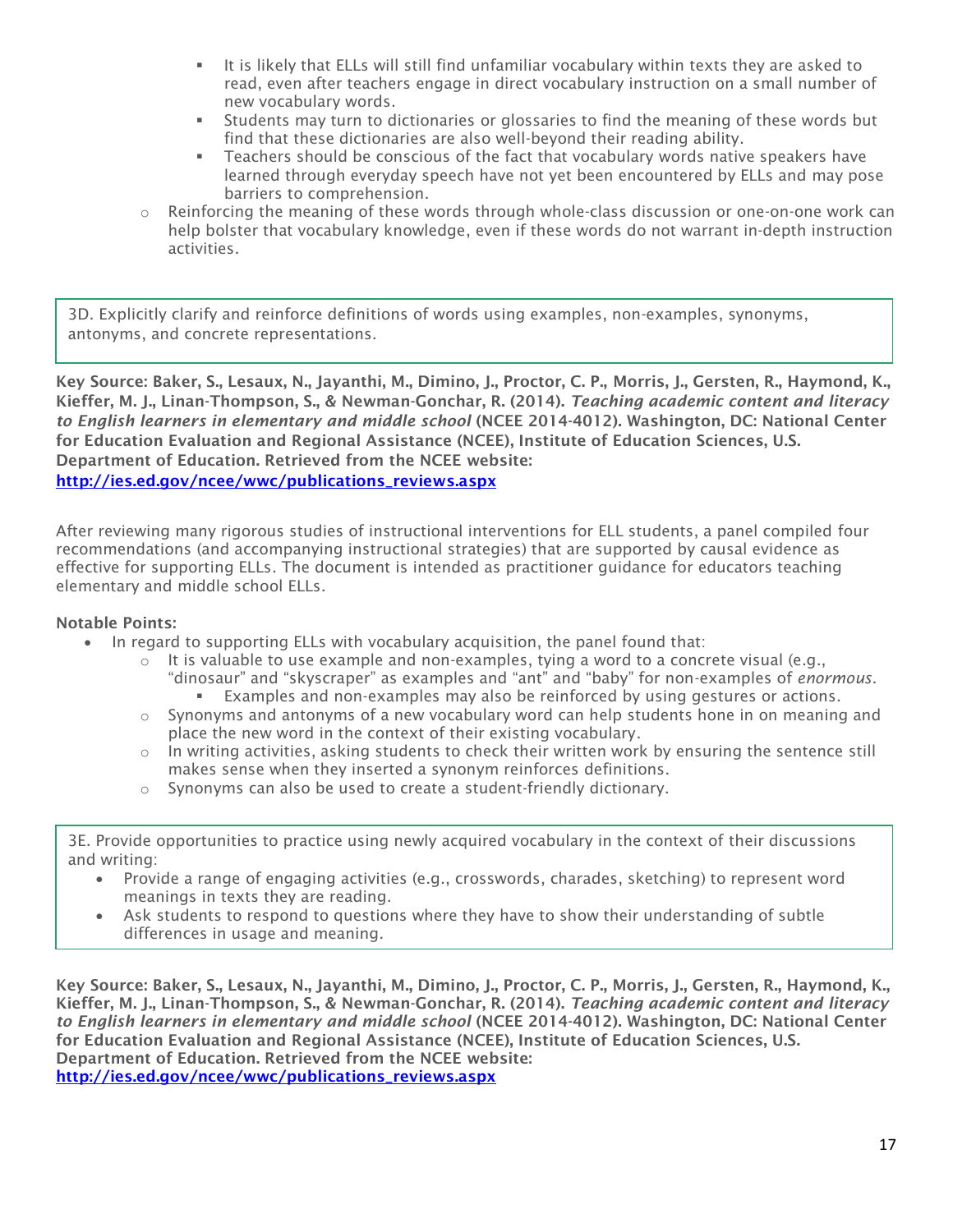After reviewing many rigorous studies of instructional interventions for ELL students, a panel compiled four recommendations (and accompanying instructional strategies) that are supported by causal evidence as effective for supporting ELLs. The document is intended as practitioner guidance for educators teaching elementary and middle school ELLs.

# Notable Points:

- ELL students benefit from repeated exposure to new vocabulary through a variety of interactions.
- Providing a range of activities helps students review previously taught vocabulary and further cements those words in their working knowledge.
- These strategies (if not overused) can also boost engagement for students.

Key Source: Lesaux, N. K., Kieffer, M. J., Faller, S. E., & Kelley, J. G. (2010). The effectiveness and ease of implementation of an academic vocabulary intervention for linguistically diverse students in urban middle schools. *Reading Research Quarterly, 45*(2), 196-228. doi:10.1598/ RRQ.45.2.3

This study was conducted over the course of the 2007–2008 academic year in 21 classrooms in seven middle schools in a large urban district with 476 sixth-grade students (346 ELLs and 130 native English speakers). It showed the positive effects of strategic academic vocabulary instruction. The study was 18 weeks in length and consisted of multiple "units" based around an informational text and 8–9 high-utility vocabulary words per unit.

# Notable Points

- Instruction was designed to build knowledge of words incrementally by providing multiple exposures to the words in different forms and in different meaningful contexts. The intervention included a variety of whole-group, small-group, and independent activities designed to promote deep processing through opportunities for listening, speaking, reading, and writing with the words.
- The intervention resulted in statistically significant effects on several aspects of vocabulary knowledge (for both ELLs and native speakers), including meanings of taught words, morphological awareness, and the word meanings as presented in expository text. The intervention also yielded marginally significant but promising effects on both a depth of word knowledge measure and a norm-referenced measure of reading comprehension.

3F. Teach English Language Learners strategies that help them determine word meanings on their own by focusing on:

- cognates;
- word parts;
- context clues;
- Looking at a word as different part of speech (e.g., environment, environmental, environmentally).

Demonstrate and model how to use word parts (prefixes, affixes, roots) to build an understanding of new words. Highlight words in materials that should be prioritized for this purpose.

Key Source: National Academy of Sciences. *Promoting the Educational Success of Children and Youth Learning English: Promising Futures*. (2017). https://www.nap.edu/catalog/24677/promoting-theeducational-success-of-children-and-youth-learning-english.

This report examines different practices, factors and programs that support dual language learners (DLLs) and English learners (ELs) in fully engaging with academic content and achieving educational success. Chapter 8: *Promising and Effective Practices for English Learners in Grades Pre-K-12* reviews the research that points to the importance of supporting English language acquisition through ELs' access to grade-level content instruction.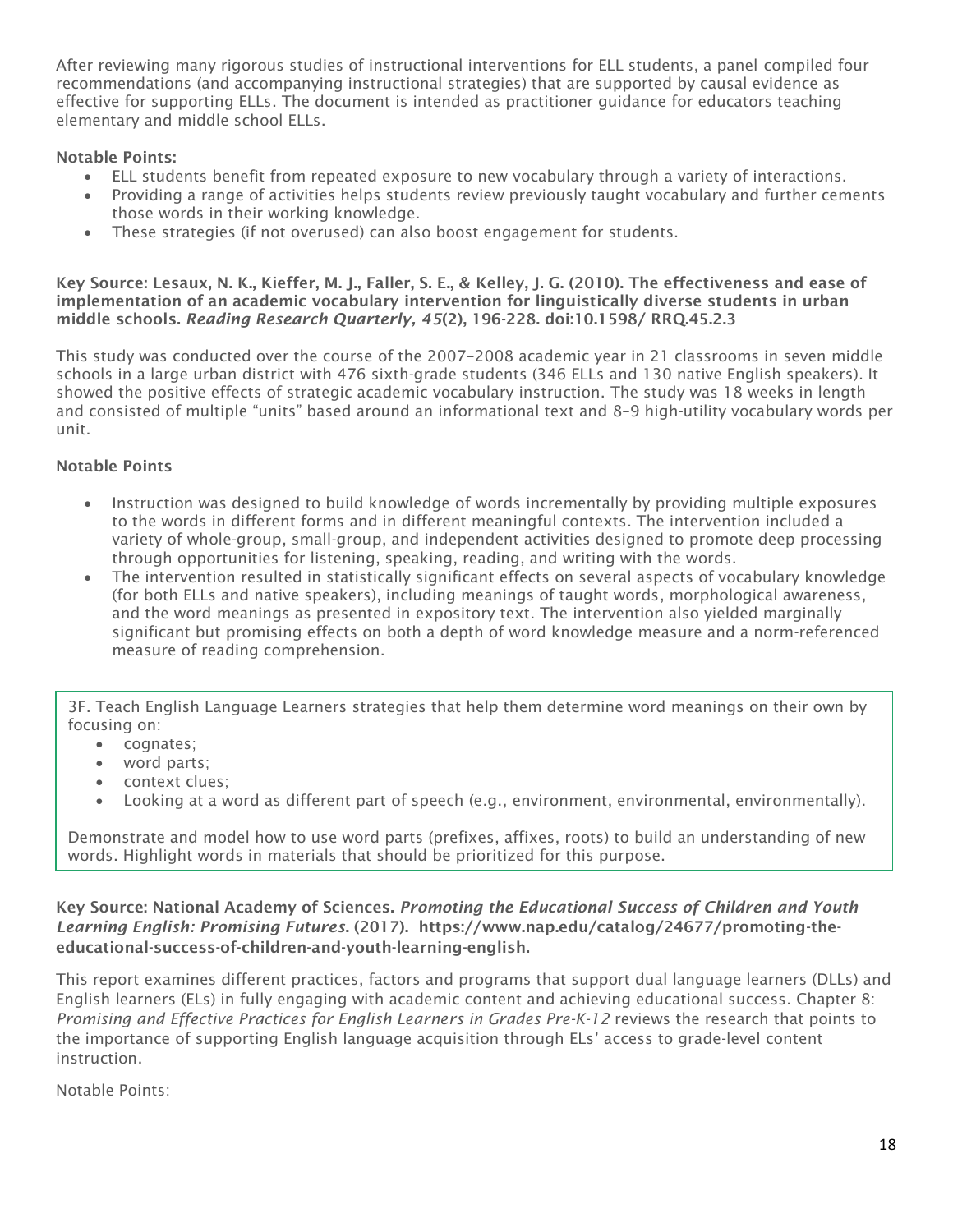• Explicit instruction on literacy components, including the use of affixes (p. 293) and being able to recognize cognates (p. 311), was found to be useful in helping students comprehend challenging texts.

Key Source: Francis, D., Rivera, M., Lesaux, N., Kieffer, M., & Rivera, H. (2006). *Practical guidelines for the education of English language learners: Research-based recommendations for serving adolescent newcomers* (Under cooperative agreement grant S283B050034 for U.S. Department of Education). Portsmouth, NH: RMC Research Corporation, Center on Instruction. Retrieved from: <https://www2.ed.gov/about/inits/ed/lep-partnership/newcomers.pdf>

These guidelines are based on a literature review for best practices in supporting adolescent newcomer ELL students.

### Notable Points:

- The research points to the need for students to learn meaning-making strategies for encountering new vocabulary. Teaching of definitions and copying sentences, while the most common strategies for vocabulary instruction are not sufficient. Strategies recommended by the authors include:
	- o Using glossaries and dictionaries.
	- $\circ$  Using cognates (estimates show that more than 30% of English words are cognates of Spanish words).
	- o Breaking up words.
	- o Using context.

#### Key Source: Echevarria, J., Vogt, M. J., & Short, D. J. (2012). *Making content comprehensible for English learners: The SIOP model* (4th edition). New York: Pearson Education.

The Sheltered Instruction Observation Protocol model (SIOP) is one model of instruction for ELLs. Based on empirical research, it aims to integrate content and language instruction for students learning a new language.

#### Notable Points:

- Features of the SIOP model related to helping students determine word meanings independently include:
	- $\circ$  Analyzing and using forms and patterns in English, such as the prefix + root + suffix pattern.
	- o Making logical guesses based on contextual and syntactic information.
	- o Purposefully grouping and labeling words.
	- $\circ$  Pointing out cognates to promote comprehension for students whose native language has a Latin base.

#### Key Source: Carlo, M., August, D., Snow, C., Dressler, C., McLaughlin, B., Lippman, D., Lively, T., & White, C. E. (2004). Closing the gap: Addressing the vocabulary needs of English language learners in bilingual and mainstream classrooms. *Reading Research Quarterly*, *39*(2), 188-215.

This 15-week study looked at literacy intervention for approximately 200 emerging bilingual and monolingual fifth-grade students. The intervention strategy focused on teaching strategically-chosen words and wordlearning strategies.

- Teachers taught 10–12 words weekly. Each day had a structure and flow to promote depth of word knowledge, and words were encountered several times in different tasks/contexts.
- Instruction focused on depth of meaning, polysemy, morphological structure, and cross-language relationships (cognates).
- Students received explicit instruction in using context to infer word meaning, including strategies to understand words with multiple meanings, using prefixes and affixes to determine meaning, and understanding subtle differences in usage and meaning.
- Students were tested in the fall and spring on:
	- o Reading comprehension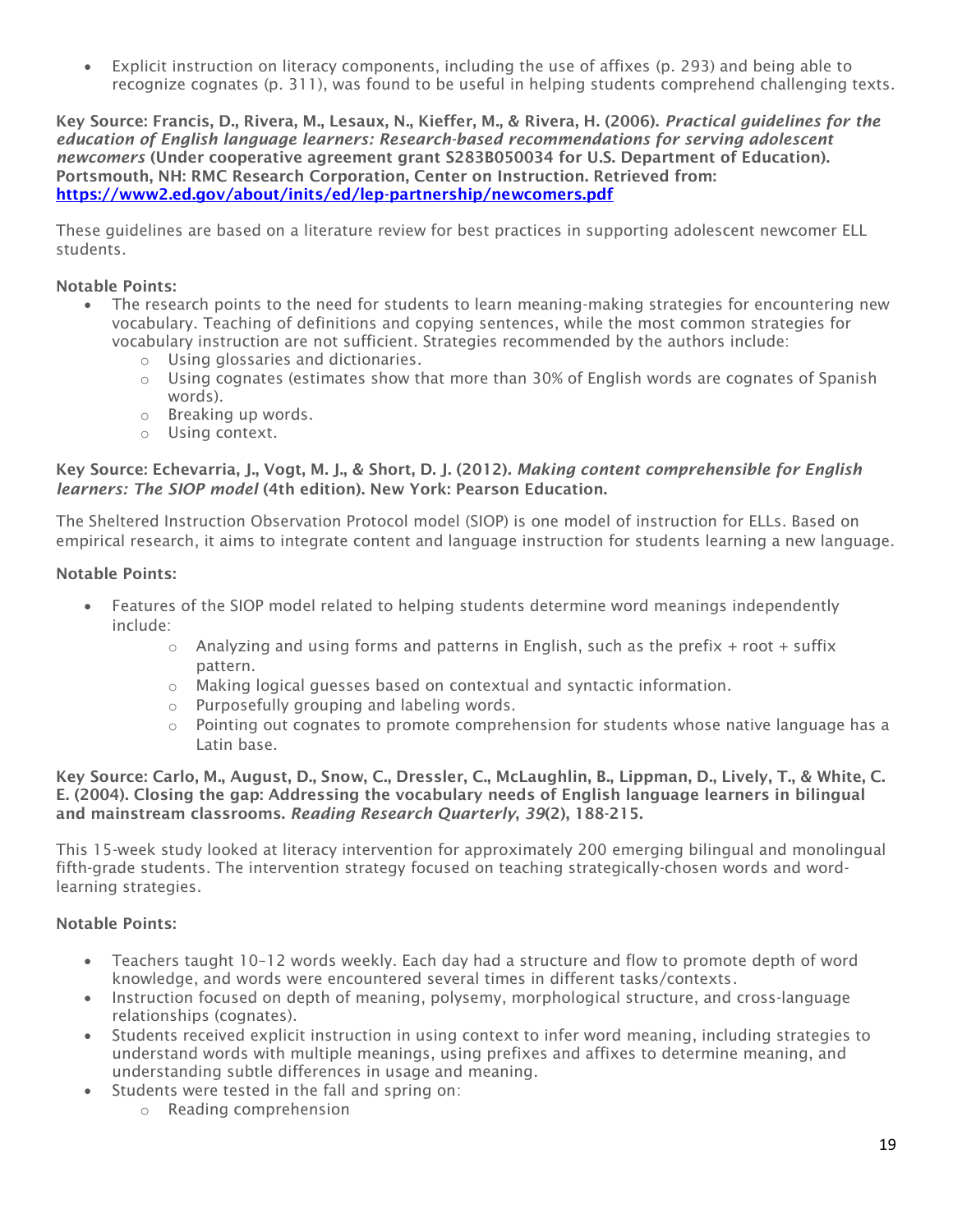- o Word mastery
- o Morphology
- o Word association
- Growth occurred for ELLs and English-only speakers in the tested areas and demonstrated the potential for increased vocabulary knowledge and comprehension by teaching word-analysis strategies.

3G. Provide student-friendly dictionaries that will allow English Language Learners to look up words essential to comprehending the texts they are reading.

Key Source: National Academy of Sciences. *Promoting the Educational Success of Children and Youth Learning English: Promising Futures*. (2017). https://www.nap.edu/catalog/24677/promoting-theeducational-success-of-children-and-youth-learning-english.

This report examines different practices, factors and programs that support dual language learners (DLLs) and English learners (ELs) in fully engaging with academic content and achieving educational success. Chapter 8: *Promising and Effective Practices for English Learners in Grades Pre-K-12* reviews the research that points to the importance of supporting English language acquisition through ELs' access to grade-level content instruction.

# Notable Point:

• Even when not implemented in a bilingual setting, use of bilingual glossaries and teacher explanations in students' home language led to positive outcomes for ELLs (August et al., 2009, 2014).

Key Source: Francis, D. J., Rivera, M., Lesaux, N., Kieffer, M., & Rivera, H. (2012). *Research-based recommendations for the use of accommodations in large-scale assessments: Practical guidelines for the education of English language learners.* Houston, TX: Texas Institute for Measurement, Evaluation, and Statistics at the University of Houston for the Center on Instruction.

These guidelines drew upon research looking at accommodations on large-scale assessments such as NAEP and state summative assessments.

# Notable Points:

• In looking at various accommodations, the researchers found that providing English dictionaries to students during assessments improved their performance and ability to access the test content.

|                                                       | <b>Results for Fixed Effects Analysis</b> |                                            |      |                             |                                      |          |                                                           |        |                |         |
|-------------------------------------------------------|-------------------------------------------|--------------------------------------------|------|-----------------------------|--------------------------------------|----------|-----------------------------------------------------------|--------|----------------|---------|
| <b>Accommodation</b>                                  | <b>Number</b><br>Ωf<br><b>Samples</b>     | Effect Size and 95%<br>Confidence Interval |      |                             | <b>Test of Mean</b><br>$F$ ffect = 0 |          | <b>Test of</b><br>Heterogeneity in<br><b>Fffect Sizes</b> |        |                |         |
|                                                       |                                           | Mean<br><b>Effect</b><br><b>Size</b>       | s.e. | Lower <sup>1</sup><br>Limit | Upper<br>Limit                       | Z        | p                                                         | Q      | df(Q)          | p(Q)    |
| <b>Bilingual Dictionary-</b><br>Glossary              | 5                                         | $-0.96$                                    | .065 | $-223$                      | .031                                 | $-1.479$ | .139                                                      | 13.53  | $\overline{4}$ | .009    |
| Dual Language<br><b>Booklet</b>                       | 1                                         | $-177$                                     | .148 | $-467$                      | .112                                 | $-1.199$ | 231                                                       |        |                |         |
| Dual Language<br>Questions + Read<br>Aloud in Spanish | 1                                         | .273                                       | .195 | $-109$                      | .654                                 | 1.401    | .161                                                      |        |                |         |
| <b>English Dictionary-</b><br>Glossary                | 11                                        | 146                                        | 043  | 063                         | .230                                 | 3.427    | 001                                                       | 14 804 | 10             | .139    |
| <b>Extra Time</b>                                     | $\overline{2}$                            | .209                                       | .142 | $-069$                      | .488                                 | 1.473    | .141                                                      | 0.155  | 1              | .693    |
| <b>Simplified English</b>                             | 15                                        | .020                                       | .043 | $-064$                      | .104                                 | .473     | .637                                                      | 19,830 | 14             | .136    |
| Spanish Versionh                                      | $\overline{2}$                            | $-263$                                     | .102 | $-463$                      | $-062$                               | $-2.572$ | .010                                                      | 14.465 | 1              | $-.001$ |
| <b>TOTAL WITHIN</b>                                   |                                           |                                            |      |                             |                                      |          |                                                           | 62.789 | 30             | < 0.001 |
| <b>TOTAL BETWEEN</b>                                  |                                           |                                            |      |                             |                                      |          |                                                           | 25.540 | 6              | $-.001$ |
| <b>OVERALL MEAN</b>                                   | 37                                        | $-.034$                                    | .025 | $-0.016$                    | .084                                 | $-1.342$ | .180                                                      | 87.330 | 36             | $-.001$ |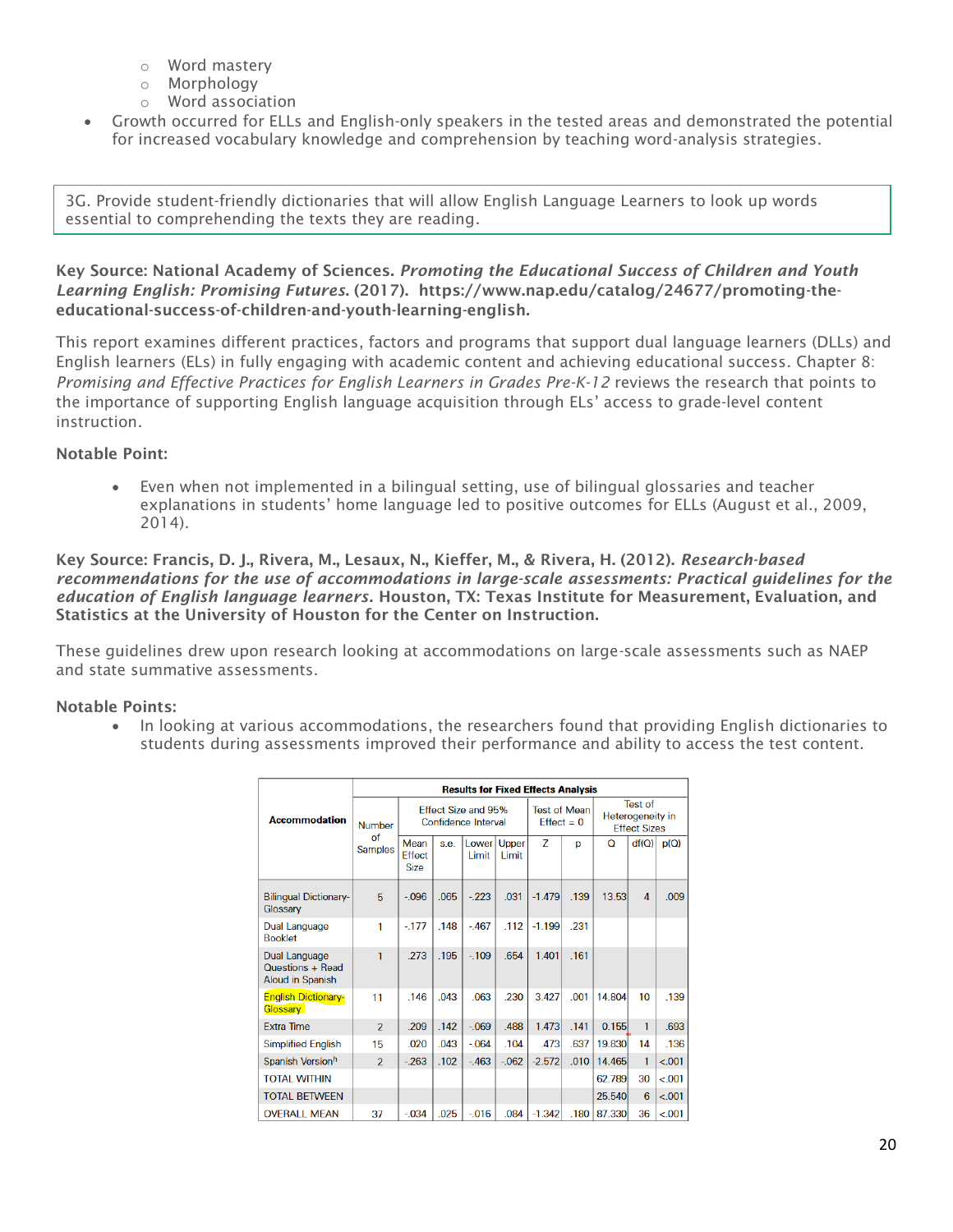## Key Source: Fenner, D. S. (2014). *Advocating for English learners: A guide for educators.* Thousand Oaks, CA: Corwin.

This book is dedicated to supporting teachers in advocating for ELLs inside and outside the classroom. It makes recommendations on strategic collaborations between classroom teachers and ELL specialists, offers ideas for working with school and district administrations, makes recommendations on how to involve families, and offers practical guidance on supporting ELLs through effective instruction and assessment.

# Notable Points:

- Student friendly-dictionaries can be organized in a variety of ways to help ELLs make meaning of new vocabulary, including:
	- o Presenting visuals to illustrate words.
	- o Providing straight explanations/student-friendly definitions.
	- o Providing synonyms.

Objective 4: Engage English Language Learners in instructional conversations in which their attention is drawn to words, phrases, and clauses in texts they are working with.

# Supporting Actions:

4A. Highlight "juicy" sentences that feature grade-appropriate complex structures, vocabulary, and language features. Guide students to break apart these sentences, analyze different elements, and determine meaning:

- Create questions that help to build English Language Learners' understanding of syntax and how it can be used to determine word meanings.
- Focus on pronouns and their use.

Key Source: Fillmore, L. W., & Fillmore, C. J. (2012). *What does text complexity mean for English language learners and minority students?* Retrieved from [http://ell.stanford.edu/sites/default/files/pdf/academic-papers/06-](http://ell.stanford.edu/sites/default/files/pdf/academic-papers/06-LWF%20CJF%20Text%20Complexity%20FINAL_0.pdf)

[LWF%20CJF%20Text%20Complexity%20FINAL\\_0.pdf](http://ell.stanford.edu/sites/default/files/pdf/academic-papers/06-LWF%20CJF%20Text%20Complexity%20FINAL_0.pdf)

In this white paper, the authors argue that complex text poses particular challenges to ELLs and other students who struggle with language. Because written and spoken language vary significantly, many students will only be exposed to the features of academic, written English at school. The paper explains why academic language acquisition is so important and offers recommendations for building language within the context of reading and writing.

- ELLS and Language Minority students (LMs) do not receive access to the academic language used in writing via conversational English.
	- o In a study of classroom transcripts from lesson videos compiled by the Trends in International Mathematics and Science Study (TIMSS), even the language spoken by teachers in the context of instruction doesn't constitute academic language.
- Written English includes many features not found in spoken English such as much greater informational density (each phrase is packed with information critical to making meaning), heavy noun phrases (phrases containing nouns which are modified or expanded upon), and metaphors.
	- $\circ$  Elaboration of nouns is far less common in spoken rather than written English. In informational and expository writing, 60% of nouns are elaborated upon, while in spoken English it is, on average, only 15%.
- After third grade, instructional texts shift from helping students learn to read to *learning from what is read.* This means that students are no longer scaffolded by features such as easily decodable words, simple sentences patterns, and high-frequency words learned mostly by sight.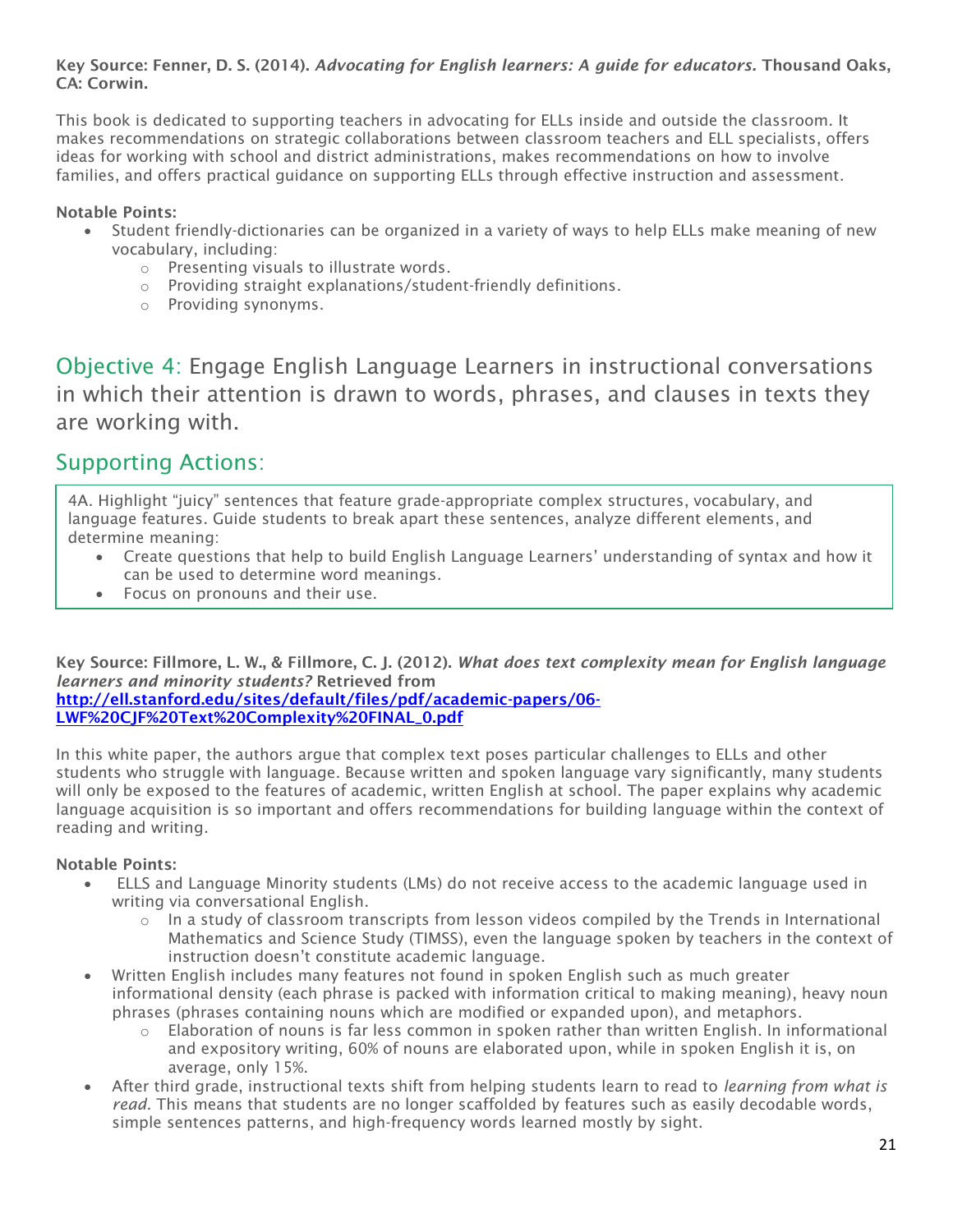- To ensure students are able to access the more complex writing they will see, it is important for students to engage in structured discussions around complex features of writing.
- Teachers in high school lab sites in New York saw increased numbers of ELLs passing the ELA proficiency test (and even outperforming non-ELLs) after engaging in 15–20 minutes per day of this kind of close analysis of a single sentence or phrase.

Key Source: August, D., Fenner, D. S., & Snyder, S. (2014). *Scaffolding instruction for English language learners: A resource guide for English Language Arts*. Washington, DC: American Institutes for Research. Retrieved from [https://www.engageny.org/resource/scaffolding-instruction-english-language-learners](https://www.engageny.org/resource/scaffolding-instruction-english-language-learners-resource-guides-english-language-arts-and)[resource-guides-english-language-arts-and](https://www.engageny.org/resource/scaffolding-instruction-english-language-learners-resource-guides-english-language-arts-and)

This resource guide outlines a series of research-cited best practices that help support ELLs in learning words, understanding complex sentences, and comprehending complex text. The document guidance is aimed at users of the EngageNY ELA curriculum, and several example lessons are included to illustrate what the recommendations look like in practice.

### Notable Points:

- ELLs will benefit from additional support because of the complexities of English language writing including reference chains where the same people, things, or events are linked throughout a text and the use of pronouns (e.g., he, they, it).
- An example of pronoun work to support ELL instruction is included below as a supplement to a traditional curriculum:

#### **Syntactic Awareness Activity**

#### **AIR Additional Supports**

Supplement the CK activities that teach singular personal pronouns with an activity that includes concrete objects. An example follows:

Ask three students to come to the front of the class. Make sure there is a mix of boys and girls. Give each student an object. Have each student enact the following routine: I am [1]. I have a I have it. He is [Robert]. He has a \_\_\_\_\_\_\_. He has it. She is [Maria]. She has a She has it. Let them switch objects and the next child talks through the routine.

Objective 5: Provide regular, structured writing opportunities anchored in content to build, extend, and solidify student learning and knowledge.

# Supporting Actions:

5A. Allow ELLs to use their home language as they prepare for writing—including researching, discussing, reading, and writing on the topic in their home language prior to writing in English.

Key Source: National Academy of Sciences. *Promoting the Educational Success of Children and Youth Learning English: Promising Futures*. (2017). https://www.nap.edu/catalog/24677/promoting-theeducational-success-of-children-and-youth-learning-english.

This report examines different practices, factors and programs that support dual language learners (DLLs) and English learners (ELs) in fully engaging with academic content and achieving educational success. Chapter 8: *Promising and Effective Practices for English Learners in Grades Pre-K-12* reviews the research that points to the importance of supporting English language acquisition through ELs' access to grade-level content instruction.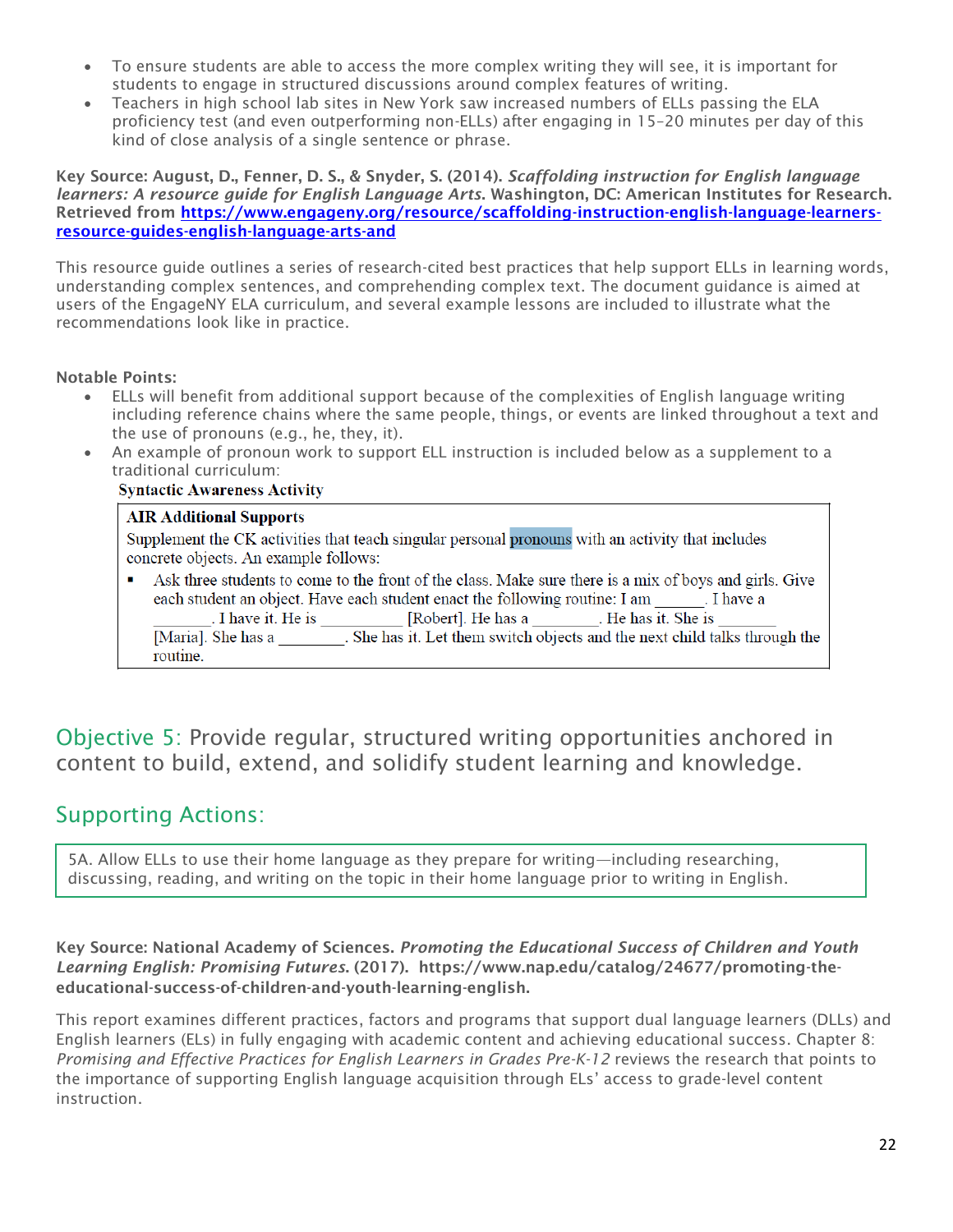### Notable Point:

• Several studies reviewed for the report (Carlo et al., 2004; Liang et al., 2016, Saunders and Goldenberg, 1999) point to the efficacy of instructional routines that draw on students' home language, knowledge, and cultural assets. Examples of these routines and practices are things like previewing or reviewing content in students' home language, allowing conversation in the home languages, providing vocabulary definitions in home language, and introducing word learning strategies that highlight cognates and connections to home language (297-298)

Key Source: Baker, S., Lesaux, N., Jayanthi, M., Dimino, J., Proctor, C. P., Morris, J., Gersten, R., Haymond, K., Kieffer, M. J., Linan-Thompson, S., & Newman-Gonchar, R. (2014). *Teaching academic content and literacy to English learners in elementary and middle school* (NCEE 2014-4012). Washington, DC: National Center for Education Evaluation and Regional Assistance (NCEE), Institute of Education Sciences, U.S. Department of Education. Retrieved from the NCEE website: [http://ies.ed.gov/ncee/wwc/publications\\_reviews.aspx](http://ies.ed.gov/ncee/wwc/publications_reviews.aspx)

After reviewing many rigorous studies of instructional interventions for ELL students, a panel compiled four recommendations (and accompanying instructional strategies) that are supported by causal evidence as effective for supporting ELLs. The document is intended as practitioner guidance for educators teaching elementary and middle school ELLs.

### Notable Points:

- In regard to supporting ELL students, the panel recommended frequent use of small group instruction for the following reasons:
	- $\circ$  It allows students "the opportunity to listen and speak through critical conversations about text and content in collaborative settings" (p. 51).
	- o It allows students to brainstorm and support each other in preparing for a writing activity they might otherwise struggle to prepare for alone.
	- o It allows them to provide feedback and react to others' ideas.
- Using different types of grouping is recommended to serve various learning goals for ELLs:
	- $\circ$  Homogeneous groupings allow for targeted support of a students' identified needs that would otherwise not be possible in a whole-class setting.
	- $\circ$  Heterogeneous groupings allow students to benefit from hearing the ideas and oral expression of students at different proficiency levels.
- When groups are composed of English Language Learners, the study recommends providing brief, fastpaced additional comprehension and vocabulary instruction connected to the content being covered.

5B. Provide students with meaningful exposure to writing exemplars/mentor texts that highlight specific elements of a well-structured response.

# Key Source: Council of the Great City Schools. (2017). *Re-envisioning English Language Arts and English language development for English language learners.*

This report from the Council of the Great City Schools explains what is needed to master content across grades and helps educators determine if their instructional materials are appropriate for ELLs, all while taking into consideration the requirements of college- and career-ready standards.

#### Notable Points:

• The report features criteria for materials to be used with English Language Learners. Criterion 6C reads: "Mentor texts across writing genres and registers are routinely used as vehicles for instruction and models for students, as they learn to determine the appropriate register for each writing task (e.g., formal, casual, content-specific)." (pg.26)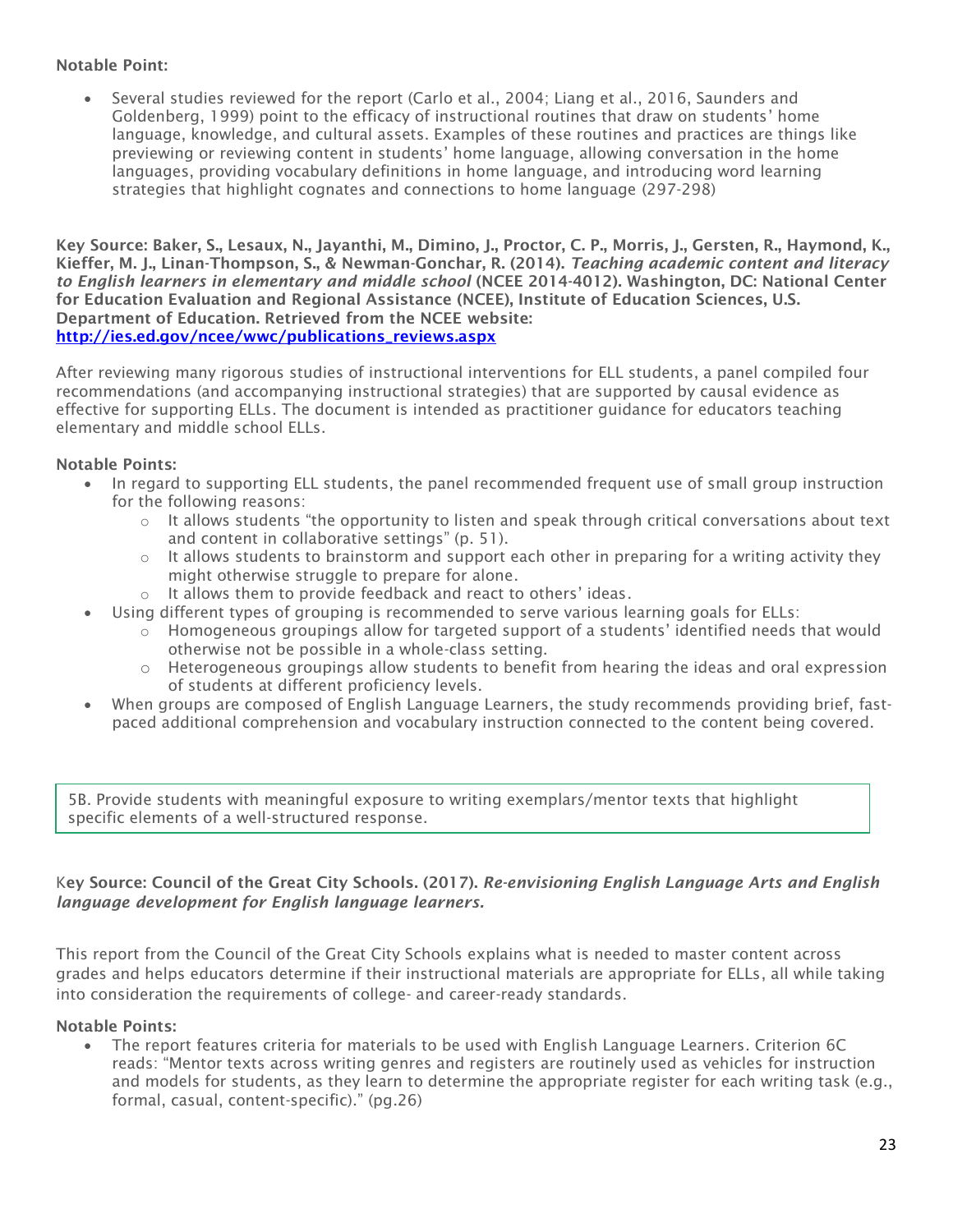#### Key Source: Bunch, G. C., Kibler, A., & Pimentel, S. (2012). *Realizing opportunities for English learners in the Common Core English Language Arts and Disciplinary Literacy Standards.*

This paper offers research-based recommendations for how to help English Language Learners achieve the requirements of college- and career-ready standards in ELA. The recommendations focus on four areas, one of which is writing.

### Notable Points:

• One of the recommendations is to "provide ELs with meaningful exposure to the types of texts they will be writing, guiding students through the linguistic and rhetorical patterns found in different genres" (p. 6).

5C. Provide language-based supports (e.g., linking phrases, sentence frames, word banks) to facilitate students' entry into, and continued development of, writing. (Note: These should not be mandated "fill in the blanks" exercises.)

Key Source: Baker, S., Lesaux, N., Jayanthi, M., Dimino, J., Proctor, C. P., Morris, J., Gersten, R., Haymond, K., Kieffer, M. J., Linan-Thompson, S., & Newman-Gonchar, R. (2014). *Teaching academic content and literacy to English learners in elementary and middle school* (NCEE 2014-4012). Washington, DC: National Center for Education Evaluation and Regional Assistance (NCEE), Institute of Education Sciences, U.S. Department of Education. Retrieved from the NCEE website: [http://ies.ed.gov/ncee/wwc/publications\\_reviews.aspx](http://ies.ed.gov/ncee/wwc/publications_reviews.aspx)

After reviewing many rigorous studies of instructional interventions for ELL students, a panel compiled four recommendations (and accompanying instructional strategies) that are supported by causal evidence as effective for supporting ELLs. The document is intended as practitioner guidance for educators teaching elementary and middle school ELLs.

#### Notable Points:

- In regard to supporting ELL students in developing writing skills, the panel recommends:
	- $\circ$  The use of language-based supports such as graphic organizers to support students at the start of writing assignments (e.g., a compare and contrast graphic organizer before a related writing prompt).
	- $\circ$  The use of sentence starters for text-based analytical writing to help students summarize and analyze material for the assignment.

### Key Source: National Academy of Sciences. *Promoting the Educational Success of Children and Youth Learning English: Promising Futures*. (2017). https://www.nap.edu/catalog/24677/promoting-theeducational-success-of-children-and-youth-learning-english.

This report examines different practices, factors and programs that support dual language learners (DLLs) and English learners (ELs) in fully engaging with academic content and achieving educational success. Chapter 8: *Promising and Effective Practices for English Learners in Grades Pre-K-12* reviews the research that points to the importance of supporting English language acquisition through ELs' access to grade-level content instruction.

# Notable Point:

• In a studies by August et al. in 2009 and 2014, inventions such as bilingual glossaries, teacher explanations in the home language, and partner work in home language were helpful for allowing beginning ELLs to access content-centered writing.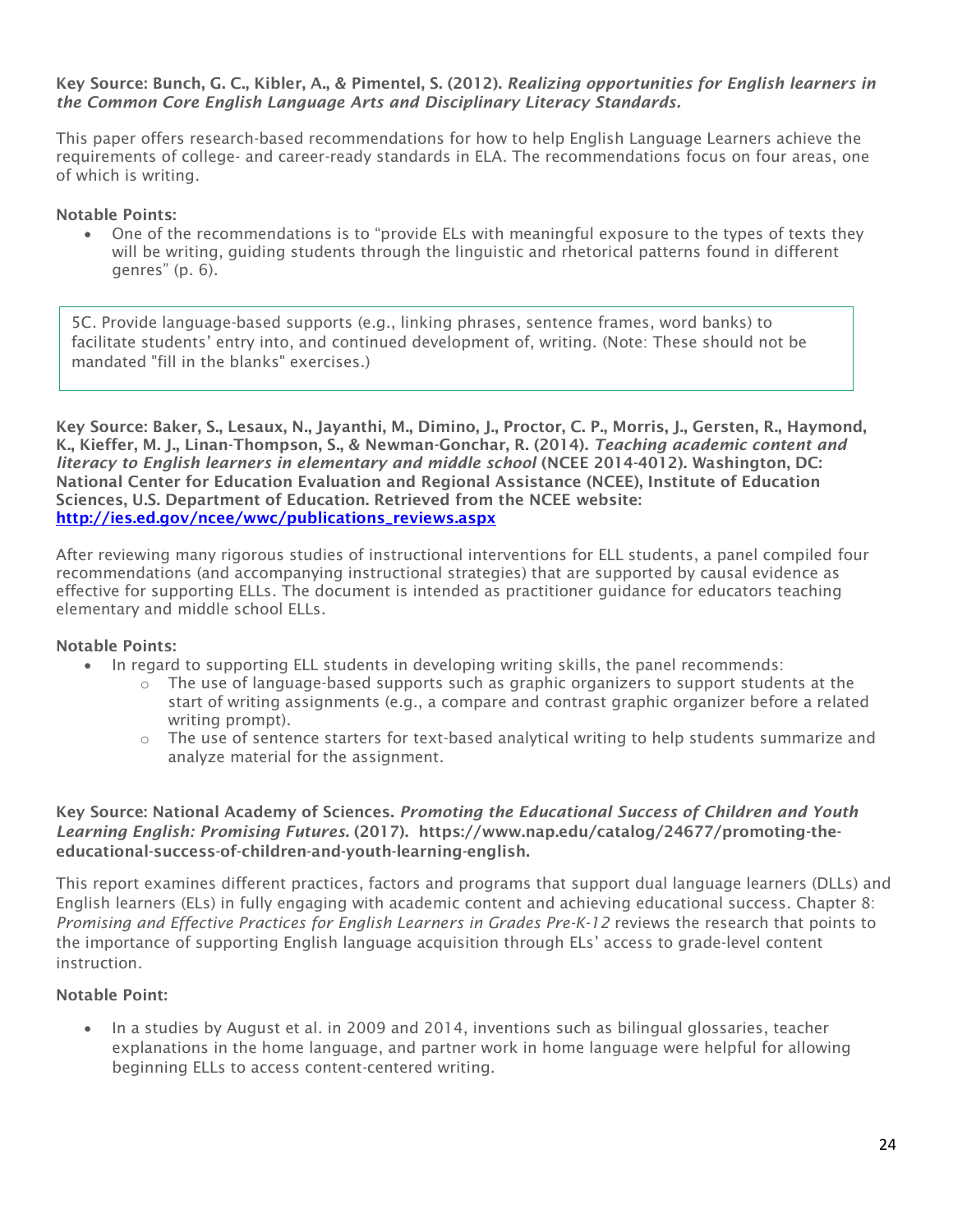5D. Provide positive substantive feedback that is specific, constructive, and narrowly tied to the lesson's or week's instructional objectives (i.e., do not assess spelling, grammar, and accuracy of understanding all in one piece of writing--that is an overwhelming amount of feedback).

Key Source: Baker, S., Lesaux, N., Jayanthi, M., Dimino, J., Proctor, C. P., Morris, J., Gersten, R., Haymond, K., Kieffer, M. J., Linan-Thompson, S., & Newman-Gonchar, R. (2014). *Teaching academic content and literacy to English learners in elementary and middle school* (NCEE 2014-4012). Washington, DC: National Center for Education Evaluation and Regional Assistance (NCEE), Institute of Education Sciences, U.S. Department of Education. Retrieved from the NCEE website: [http://ies.ed.gov/ncee/wwc/publications\\_reviews.aspx](http://ies.ed.gov/ncee/wwc/publications_reviews.aspx)

After reviewing many rigorous studies of instructional interventions for ELL students, a panel compiled four recommendations (and accompanying instructional strategies) that are supported by causal evidence as effective for supporting ELLs. The document is intended as practitioner guidance for educators teaching elementary and middle school ELLs.

# Notable Points:

- In regard to teacher feedback on writing assignments for ELLs, the panel recommends:
	- $\circ$  Providing feedback tied to the lesson's or week's instructional objective, rather than on multiple objectives (e.g., if the focus of the lesson is on subject-predicate agreement, then do not also provide feedback on spelling and capitalization).
	- o Assessing ELL students periodically using a set of pre-shared objectives to determine instructional focus needs.

5E. Focus explicit lessons on meaning-critical grammatical structures and text structure (e.g., transitions and linking phrases).

Key Source: Aguirre-Muños, Z., Park, J. E., Amabisca, A., & Boscardin, C. K. (2008). Developing teacher capacity for serving ELLs' writing instructional needs: A case for systematic functional linguistics. *Bilingual Research Journal, 31*, 295-322.

This study explains Systemic Functional Linguistics (SFL) Theory in the context of training teachers to use the features of the theory to support English Language Learners.

- The authors describe academic writing in terms of the lexical and grammatical choices made to create ideational, interpersonal, and textual meanings and advocate for explicit instruction on these choices/features:
	- $\circ$  Field: how ideas (or content) are expressed through content words such as participants (noun groups), processes (verbal groups), and adverbial expressions.
	- $\circ$  Tenor: the way that the writer (or speaker) conveys to the reader (or listener) a stance toward the text being created. Such interpersonal meanings are rendered through modal verbs/adverbs, evaluation-laden lexical choices, and constructions such as "I think that…"
	- $\circ$  Mode: the way that language is delivered, rendering textual meanings.
- The authors argue that the SFL approach benefits academic language growth because it deconstructs linguistic structures, making academic language linguistic expectations explicit and discernable to students.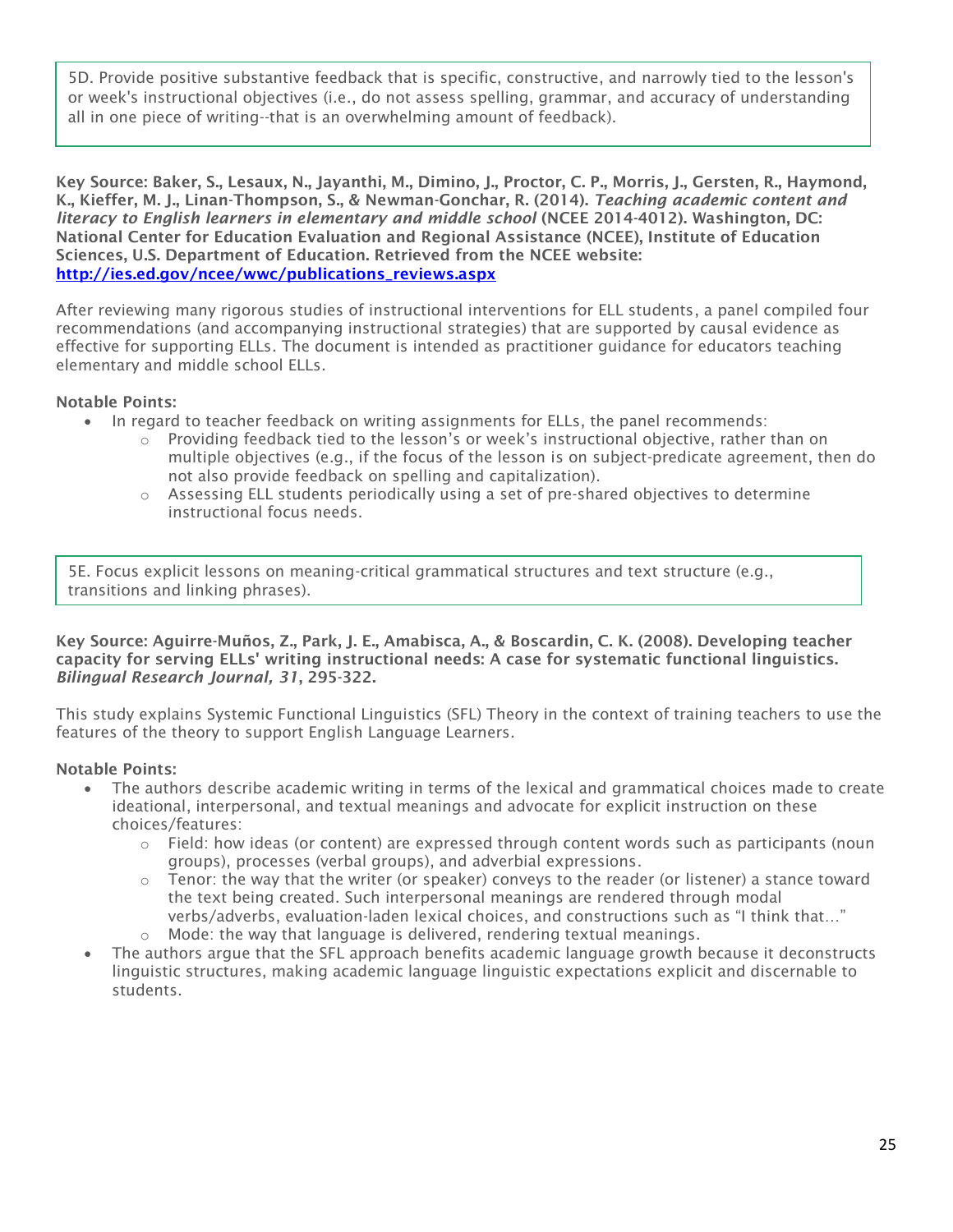Key Source: Francis, D., Rivera, M., Lesaux, N., Kieffer, M., & Rivera, H. (2006). *Practical guidelines for the education of English language learners: Research-based recommendations for serving adolescent newcomer*s (Under cooperative agreement grant S283B050034 for U.S. Department of Education). Portsmouth, NH: RMC Research Corporation, Center on Instruction. Retrieved from: <https://www2.ed.gov/about/inits/ed/lep-partnership/newcomers.pdf>

These guidelines are based on a literature review of best practices in supporting adolescent newcomer ELL students.

# Notable Points:

- In regard to writing instruction:
	- $\circ$  The report found that "explicit grammar instruction that is taught in isolation, outside of meaningful contexts—a fairly common practice in English-as-a-Second-Language classrooms has not been shown to be effective and can actually detract from writing proficiency" (p. 19).
	- $\circ$  The authors argue that a more effective method than isolated grammar instruction is to encourage students to use grammatical elements within the context of writing to communicate meaning. For example: sentence combing—a method by which students are encouraged to use more complex syntax through combining two or more sentences—can be more effective.

Objective 6: Provide focused direct instruction to English Language Learners using a systematic approach to phonological awareness, phonics, and reading fluency, even for those learners who don't have oral proficiency in English.

# Supporting Actions:

6A. Provide daily, targeted instruction to ELLs using a systematic scope and sequence for taught phonological awareness, phonics, and reading fluency skills for 30 to 50 minutes, depending on the need.

Key Source: National Academy of Sciences. *Promoting the Educational Success of Children and Youth Learning English: Promising Futures*. (2017). https://www.nap.edu/catalog/24677/promoting-theeducational-success-of-children-and-youth-learning-english.

This report examines different practices, factors and programs that support dual language learners (DLLs) and English learners (ELs) in fully engaging with academic content and achieving educational success. Chapter 8: *Promising and Effective Practices for English Learners in Grades Pre-K-12* reviews the research that points to the importance of supporting English language acquisition through ELs' access to grade-level content instruction.

- Twelve research studies on effective literacy instruction for ELLs found that the importance of phonemic awareness, phonics, and oral fluency which has been well documented for native speakers also holds true for ELLs. (293)
- ELLs in the primary grades who were struggling readers benefited from interventions focused on developing phonological awareness skills. (267)
- The promising practices from multiple studies provided practice in phoneme discrimination, phoneme, segmentation, and blending. (267)
- In most of the studies included in the report, oral language components were explicitly taught. (268)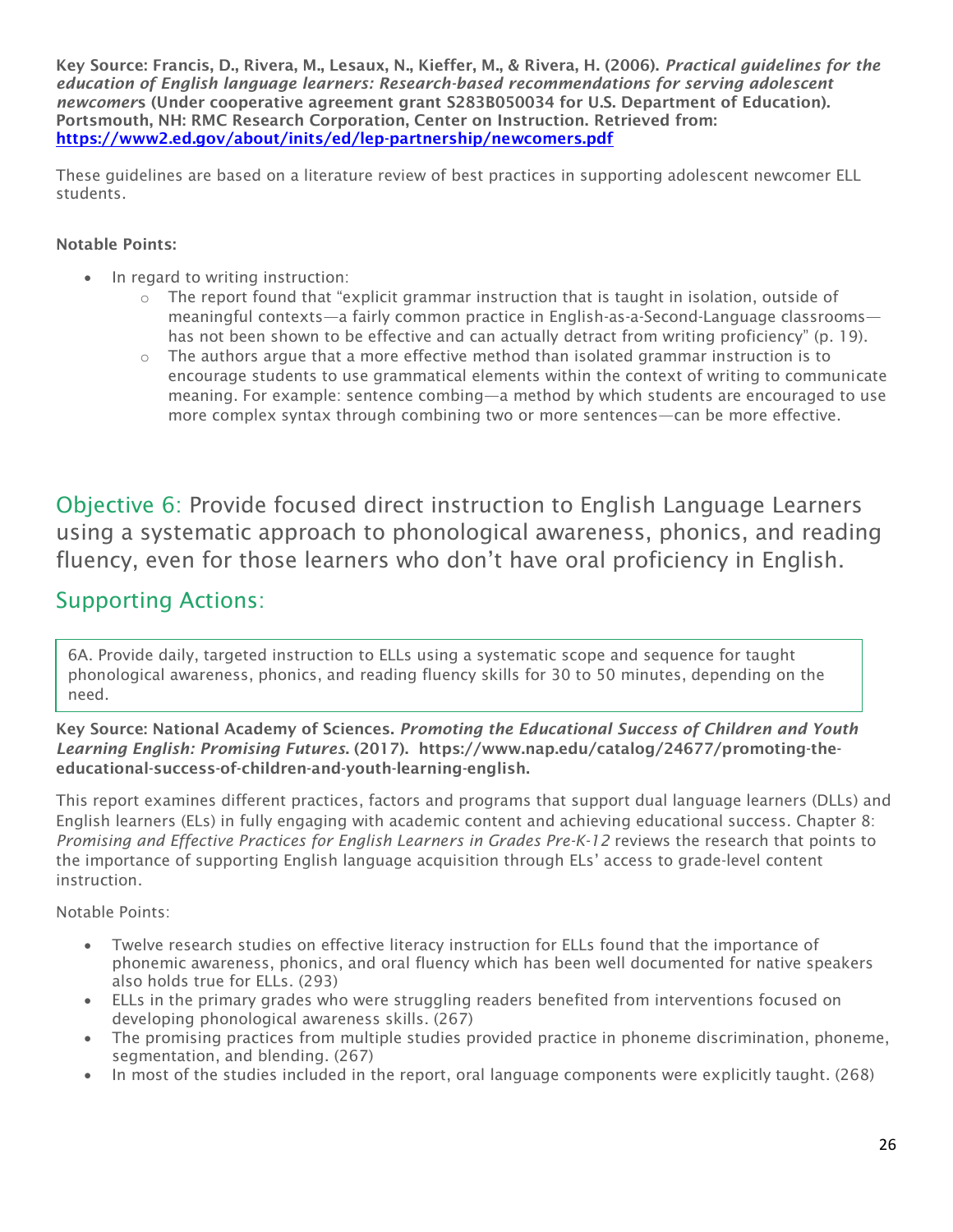Key Source: Gersten, R., Baker, S.K., Shanahan, T., Linan-Thompson, S., Collins, P., & Scarcella, R. (2007). *Effective literacy and English language instruction for English learners in the elementary grades: A practice guide* (NCEE 2007-4011). Washington, DC: National Center for Education Evaluation and Regional Assistance, Institute of Education Sciences, U.S. Department of Education. Retrieved from <https://ies.ed.gov/ncee/wwc/Docs/PracticeGuide/20074011.pdf>

In this Institute of Education Sciences practice guide, the authors formulate specific and coherent evidencebased recommendations for use by educators. They outline actionable recommendations to improve outcomes for English Language Learners. Relevant recommendations include use of formative assessment, targeted small group intervention, and time for student practice (recommendations 1 and 2).

# Notable Points:

- For students in kindergarten and grade 1, use early screening for phonological awareness, letter knowledge and letter-sound correspondence, and assessment of single word reading and phonics rules. For middle first grade and beyond, assess accurate and fluent reading of connected text. In grades 2 through 5, screen for oral reading fluency.
- Provide additional instructional support for students who demonstrate areas of need and continue to monitor progress.
- Provide intensive, small-group, explicit, direct reading instruction daily, starting in grade 1. These small groups should be made of students at the same reading skill level but can be a mix of both ELLs and native speakers. This should take place for 30 to 50 minutes depending on the degree of risk or weakness. For these students, explicit and direct instruction should be the primary means of instructional delivery. These groups should utilize an intervention program with explicit instruction on the five core reading elements (phonological awareness, phonics, reading fluency, vocabulary and comprehension) and multiple practice opportunities for students.
- Emphasize vocabulary instruction throughout all content areas. Teach essential selected words, connected to core content, in depth and explicitly. Instruct on the meaning and use of everyday words.
- Schedule about 90 minutes a week in which pairs of students at different English language proficiencies work together on academic tasks that practice and extend what has been taught.

6B. Utilize focused, intensive small group direct reading instruction in phonics, phonological awareness, and reading fluency in small homogeneous groups (made-up of ELLs and native speakers).

### Key Source: National Academy of Sciences. *Promoting the Educational Success of Children and Youth Learning English: Promising Futures*. (2017). https://www.nap.edu/catalog/24677/promoting-theeducational-success-of-children-and-youth-learning-english.

This report examines different practices, factors and programs that support dual language learners (DLLs) and English learners (ELs) in fully engaging with academic content and achieving educational success. Chapter 8: *Promising and Effective Practices for English Learners in Grades Pre-K-12* reviews the research that points to the importance of supporting English language acquisition through ELs' access to grade-level content instruction.

- Twelve research studies on effective literacy instruction for ELLs found that the importance of phonemic awareness, phonics, and oral fluency which has been well documented for native speakers also holds true for ELLs. (293)
- ELLs in the primary grades who were struggling readers benefited from interventions focused on developing phonological awareness skills. (267)
- The promising practices from multiple studies provided practice in phoneme discrimination, phoneme, segmentation, and blending. (267)
- In most of the studies included in the report, oral language components were explicitly taught. (268)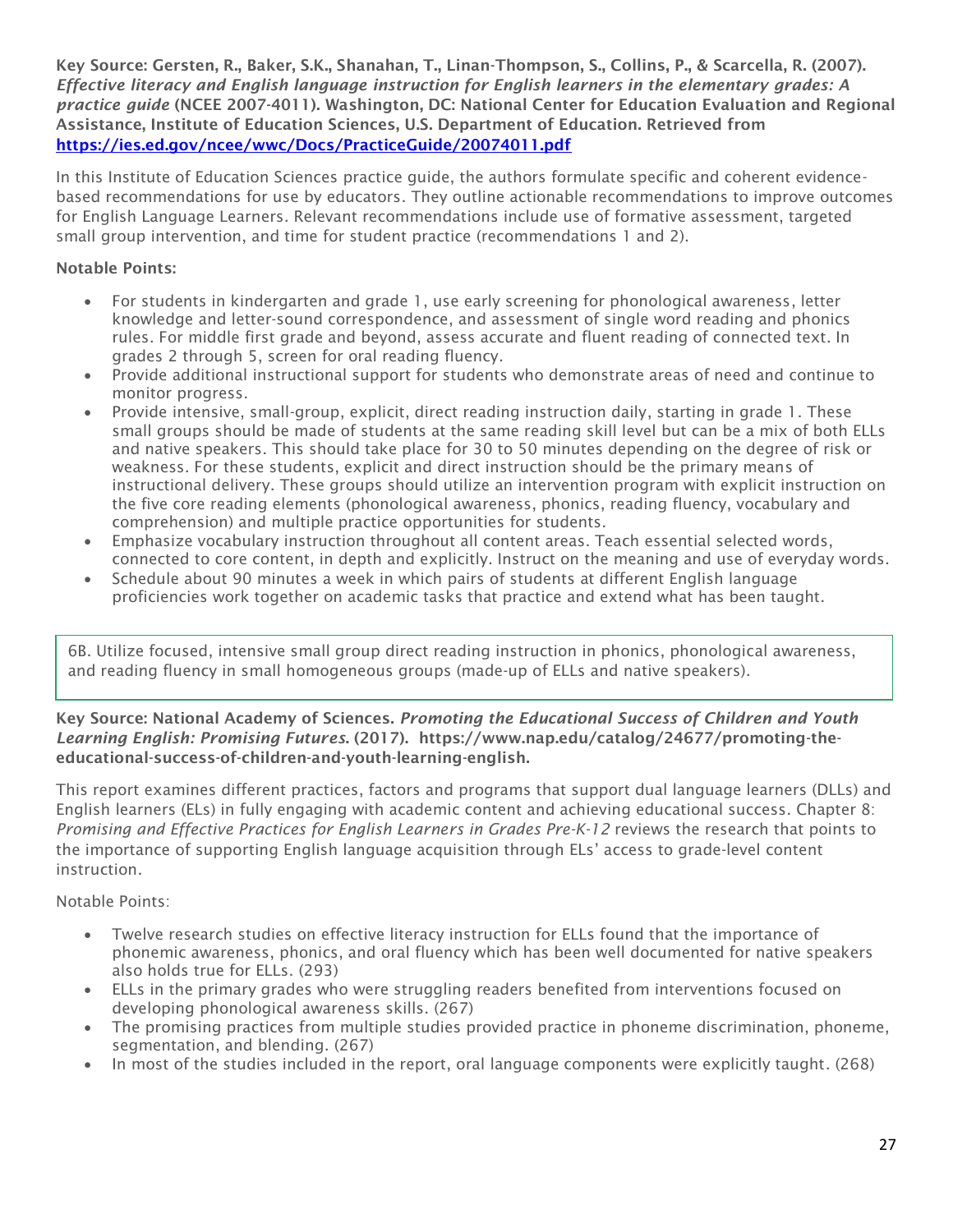Key Source: Baker, S., Lesaux, N., Jayanthi, M., Dimino, J., Proctor, C. P., Morris, J., Gersten, R., Haymond, K., Kieffer, M. J., Linan-Thompson, S., & Newman-Gonchar, R. (2014). *Teaching academic content and literacy to English learners in elementary and middle school* (NCEE 2014-4012). Washington, DC: National Center for Education Evaluation and Regional Assistance (NCEE), Institute of Education Sciences, U.S. Department of Education. Retrieved from the NCEE website: [http://ies.ed.gov/ncee/wwc/publications\\_reviews.aspx](http://ies.ed.gov/ncee/wwc/publications_reviews.aspx)

After reviewing many rigorous studies of instructional interventions for ELL students, a panel compiled four recommendations (and accompanying instructional strategies) that are supported by causal evidence as effective for supporting ELLs. The document is intended as practitioner guidance for educators teaching elementary and middle school ELLs.

# Notable Points:

- In regard to supporting ELL students, the panel recommended frequent use of small group instruction for the following reasons:
	- $\circ$  It allows students "the opportunity to listen and speak through critical conversations about text and content in collaborative settings" (p. 51).
	- $\circ$  It allows students to brainstorm and support each other in preparing for a writing activity they might otherwise struggle to prepare for alone.
	- o It allows them to provide feedback and react to others' ideas.
- Using different types of grouping is recommended to serve various learning goals for ELLs:
	- $\circ$  Homogeneous groupings allow for targeted support of a students' identified needs that would otherwise not be possible in a whole-class setting.
	- o Heterogeneous groupings allow students to benefit from hearing the ideas and oral expression of students at different proficiency levels.
- When groups are composed of English Language Learners, the study recommends providing brief, fastpaced additional comprehension and vocabulary instruction connected to the content being covered.
- For students who struggle with foundational skills such as phonemic awareness and decoding, use small-group time to bolster these skills. Couple foundational skills support with vocabulary development, listening, and reading comprehension.

# 6C. Use systematic assessment, weekly or biweekly, to monitor ELLS at high risk of reading problems.

### Key Source: National Academy of Sciences. *Promoting the Educational Success of Children and Youth Learning English: Promising Futures*. (2017). https://www.nap.edu/catalog/24677/promoting-theeducational-success-of-children-and-youth-learning-english.

This report examines different practices, factors and programs that support dual language learners (DLLs) and English learners (ELs) in fully engaging with academic content and achieving educational success. Chapter 8: *Promising and Effective Practices for English Learners in Grades Pre-K-12* reviews the research that points to the importance of supporting English language acquisition through ELs' access to grade-level content instruction.

- Numerous studies recommend that districts provide training and create policies for schools to screen ELLs for reading problems, collect data more than three times a year for ELLs at risk of reading problems, and use screening and monitoring data to make instructional decisions. (298)
- For kindergarten and 1<sup>st</sup> grade ELLs, assessment measures should include familiarity with the alphabet, phonological awareness, ability to read single words, and knowledge of basic phonics. (298)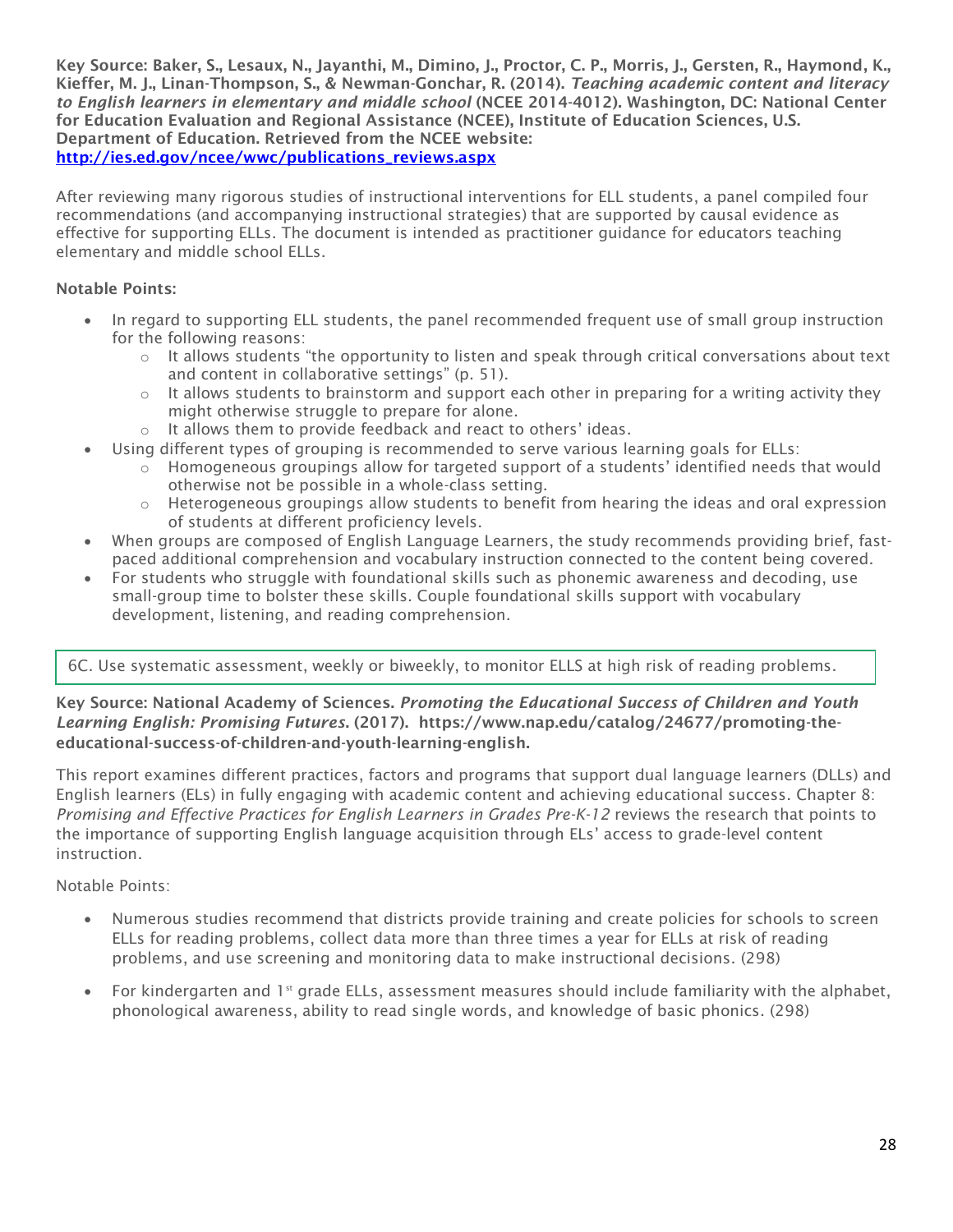Key Source: Gersten, R., Baker, S. K., Shanahan, T., Linan-Thompson, S., Collins, P., & Scarcella, R. (2007). *Effective literacy and English language instruction for English learners in the elementary grades: A practice guide* (NCEE 2007-4011). Washington, DC: National Center for Education Evaluation and Regional Assistance, Institute of Education Sciences, U.S. Department of Education. Retrieved from <https://ies.ed.gov/ncee/wwc/Docs/PracticeGuide/20074011.pdf>

In this Institute of Education Sciences practice guide, the authors formulate specific and coherent evidencebased recommendations for use by educators. They outline actionable recommendations to improve outcomes for English Language Learners. Relevant recommendations include use of formative assessment, targeted small group intervention, and time for student practice (recommendations 1 and 2).

- For students in kindergarten and grade 1, use early screening for phonological awareness, letter knowledge and letter-sound correspondence, and assessment of single word reading and phonics rules. For middle first grade and beyond, assess accurate and fluent reading of connected text. In grades 2 through 5, screen for oral reading fluency.
- Provide additional instructional support for students who demonstrate areas of need and continue to monitor progress.
- Provide intensive, small-group, explicit, direct reading instruction daily, starting in grade 1. These small groups should be made of students at the same reading skill level but can be a mix of both ELLs and native speakers. This should take place for 30 to 50 minutes depending on the degree of risk or weakness. For these students, explicit and direct instruction should be the primary means of instructional delivery. These groups should utilize an intervention program with explicit instruction on the five core reading elements (phonological awareness, phonics, reading fluency, vocabulary and comprehension) and multiple practice opportunities for students.
- Emphasize vocabulary instruction throughout all content areas. Teach essential selected words, connected to core content, in depth and explicitly. Instruct on the meaning and use of everyday words.
- Schedule about 90 minutes a week in which pairs of students at different English language proficiencies work together on academic tasks that practice and extend what has been taught.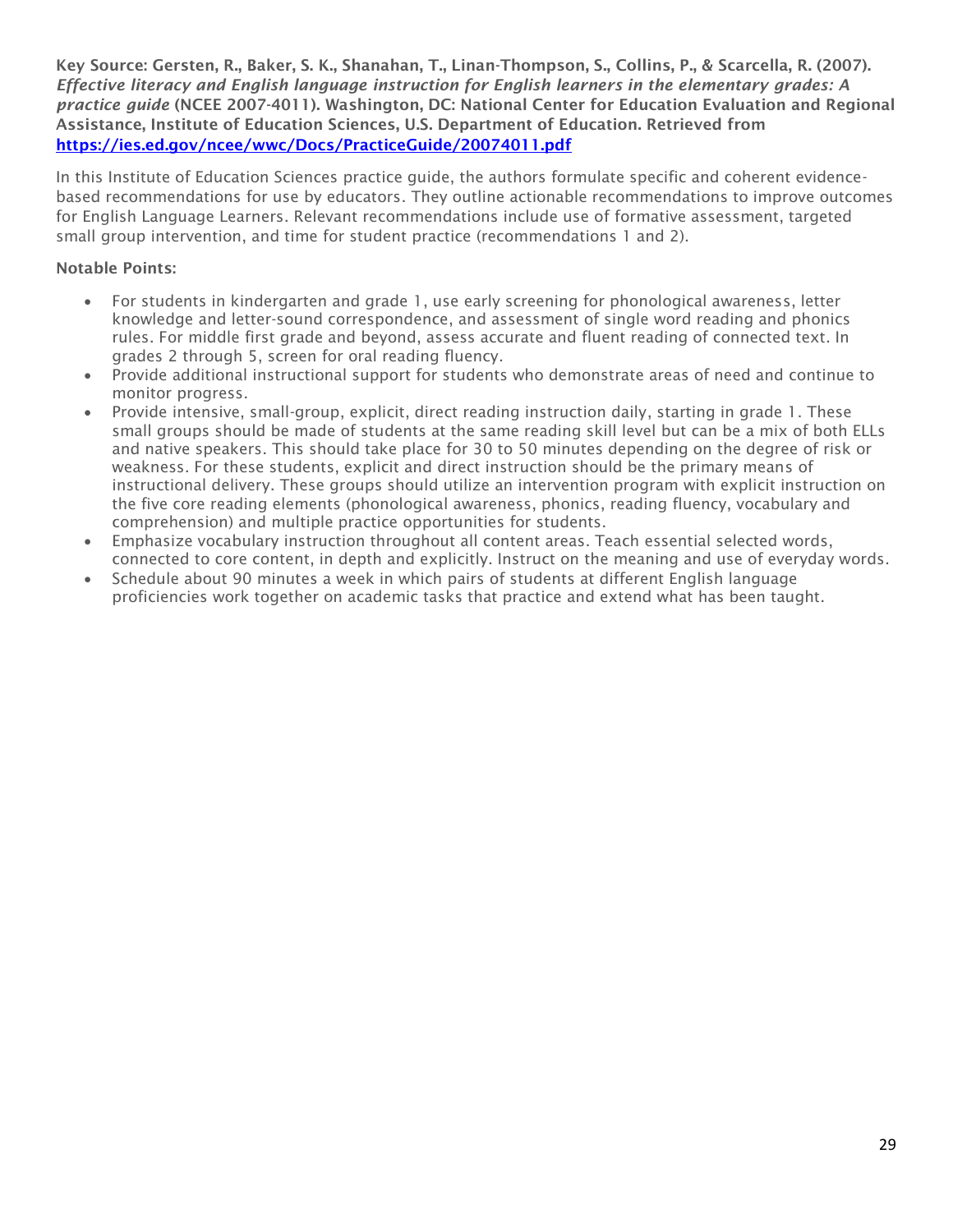# Math English Language Learner Objectives

In mathematics, the Objectives are grounded in two underlying concepts:

- 1. ELL students must be given access to grade-level appropriate, standards-aligned mathematics content. All adaptations and guidance must be in service of helping ELLs access mathematics content. Watereddown or extraneous activities not tied to the mathematics itself are not acceptable.
- 2. All routines and activities to support ELLs must have a mathematical purpose (i.e., they should enhance, not distract from, the mathematics learning).

Objective 1: Support the majority of mathematical language acquisition within the context of the mathematical learning. Limit explicit language instruction to the occasions when the necessary terminology is a prerequisite for engaging with the content. $<sup>7</sup>$ </sup>

# Supporting Actions

1A. Provide, and invite students to produce, multi-modal representations of terms and concepts, including: pictures, diagrams, presentations, written explanations, gestures, and non-examples.

# Key Source: Council of the Great City Schools. (2016). *A framework for re-envisioning mathematics instruction for English language learners.*

This document seeks to define a new vision for mathematics instruction that addresses the learning needs of ELLs. Based on the belief that grade-level mathematics are for ALL students, the framework articulates a theory of action for allowing ELLs to participate fully in grade-level instruction, identifies instructional practices that allow ELLs to participate, and lays out criteria that should be present in instructional materials supportive of ELLs.

# Notable Points:

l

Specifically related to the concepts of multi-modal representations, the framework says that:

- "Students' understanding deepens when they are given the opportunity to create and analyze diagrams, tables, and graphs to represent a problem concretely or pictorially, as well as verbally or in writing, and to make explicit connections between and among these various representations" (p. 14).
- Developing a classroom culture that frequently makes use of multi-modal communication and representations in teacher talk, problem annotations, written explanations, and classroom discourse support and advance students' understanding of mathematics.
- "It is important to keep in mind that 'multi-modal' and 'multiple representations' mean more than just listening, speaking, reading, and writing. For example, teachers' use of visual representations—such as gestures, drawings, mathematical symbols, models, and diagrams—can support mathematical thinking for ELLs and other students with language-related needs" (p. 14).

 $<sup>7</sup>$  Note: Not all strategies must be addressed in every set of adaptations.</sup>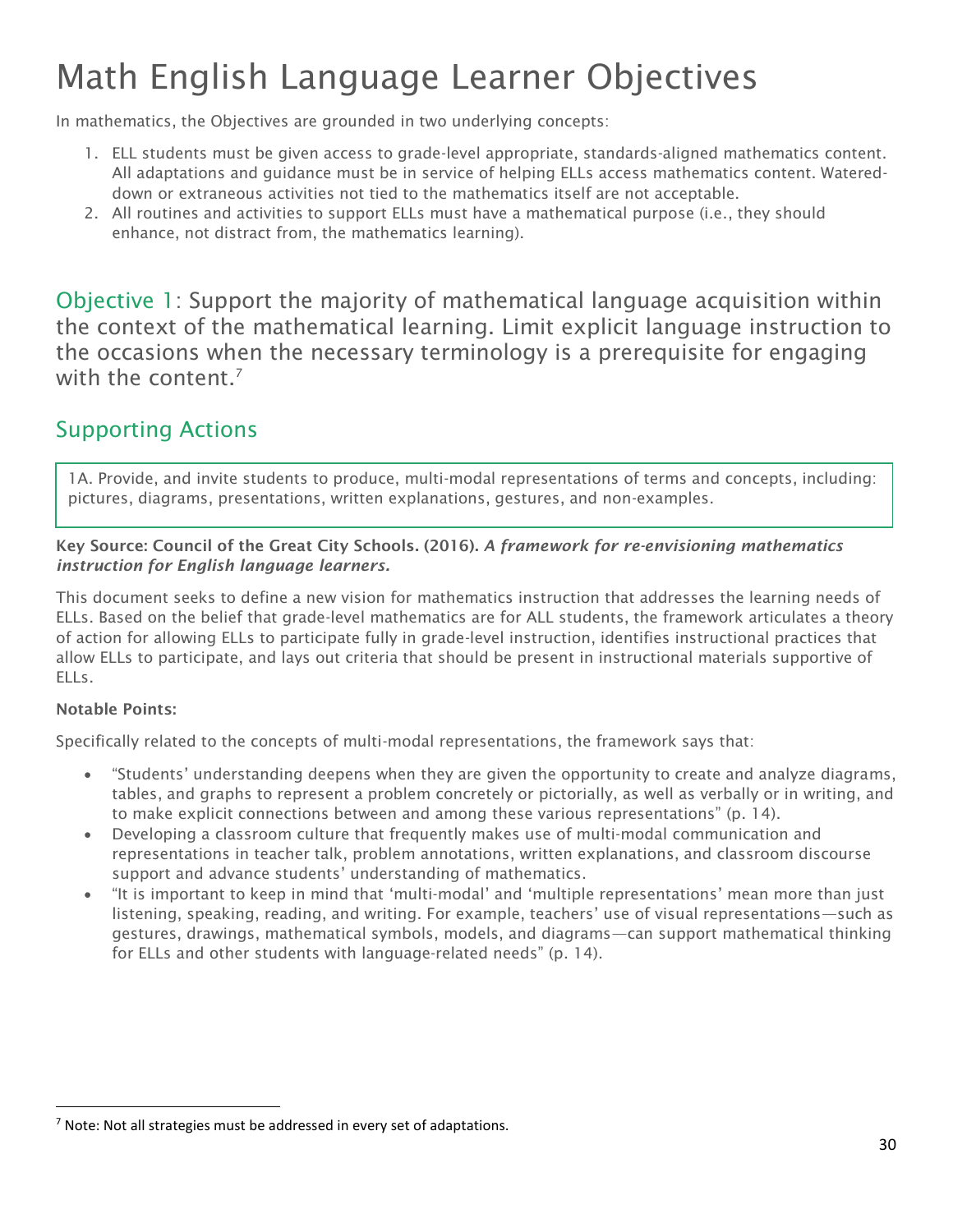1B. Acknowledge words with multiple meanings (polysemy) and support students in identifying which is the mathematical definition (e.g. round, left, product).

# Key Source: Key Source: Driscoll, M., Nikula, J., & DePiper, J. N. (2016). *Mathematical thinking and communication access for English learners.* Portsmouth, NH: Heinemann.

Created out of a decade of work with mathematics teachers, this book explores the role of language in learning mathematics.

# Notable Points:

- In discussing the development of academic language in context, the authors clarify the various components of mathematical language within classroom discourse.
- The words and phrases in mathematics take on a variety of forms: "words referring to thinking and communicating (e.g., analysis, deny); words common across subjects but with different meanings depending on subject (e.g., base, element); and words that have common meanings that differ from discipline-specific meanings (e.g., prove, property)" (Driscoll, Heck, and Malzahn, 2012, p. 170).
- They introduce a language routine entitled Clarifying Vocabulary that requires teachers to anticipate which terms or phrases in a problem need clarification and which do not, and when and how during the lesson specific terms or phrases should be clarified. Identifying when clarity and formal definitions are necessary within a lesson aids students in acquiring new language related to the problem at hand while providing them freedom to use imprecise language as they develop mathematical understanding.
- "Defining terms should not replace students' involvement in the mathematical work of the lesson but instead should help students understand formal or informal definitions of words to strengthen both students' communication and their understanding of the task."

1C. Listen for students' articulation of concepts and do not penalize students for using imprecise language. Build on students' contributions through revoicing imprecise student language into precise mathematical language.

# Key Source: Khisty, L., & Chval, K. (2002). *Pedagogic discourse and equity in mathematics: When teachers' talk matters.*

This paper analyzes the pedagogy of a fifth-grade math teacher and her "rich and powerful use of talk" within the classroom to support students develop language and mathematical meaning.

- "Ms. Martinez frequently used mathematical words in her talk and students began using these same words in written and oral discourse." She helps students construct meaning of mathematical language in the context of a problem. Through mathematical discourse, the teacher then builds off of imprecise student language to more formal mathematical language.
- The teacher generalizes student thinking for the benefit of the class, extends that thinking and connects it to meaning of mathematical vocabulary from the problem. She is "teaching the academic second language through content."
- "Ms. Martinez guides her entire class in thinking via her questions and when she provides oral examples of mathematical discourse – and in general, academic talk in their second language….She has made speaking mathematically a critical part of learning mathematics."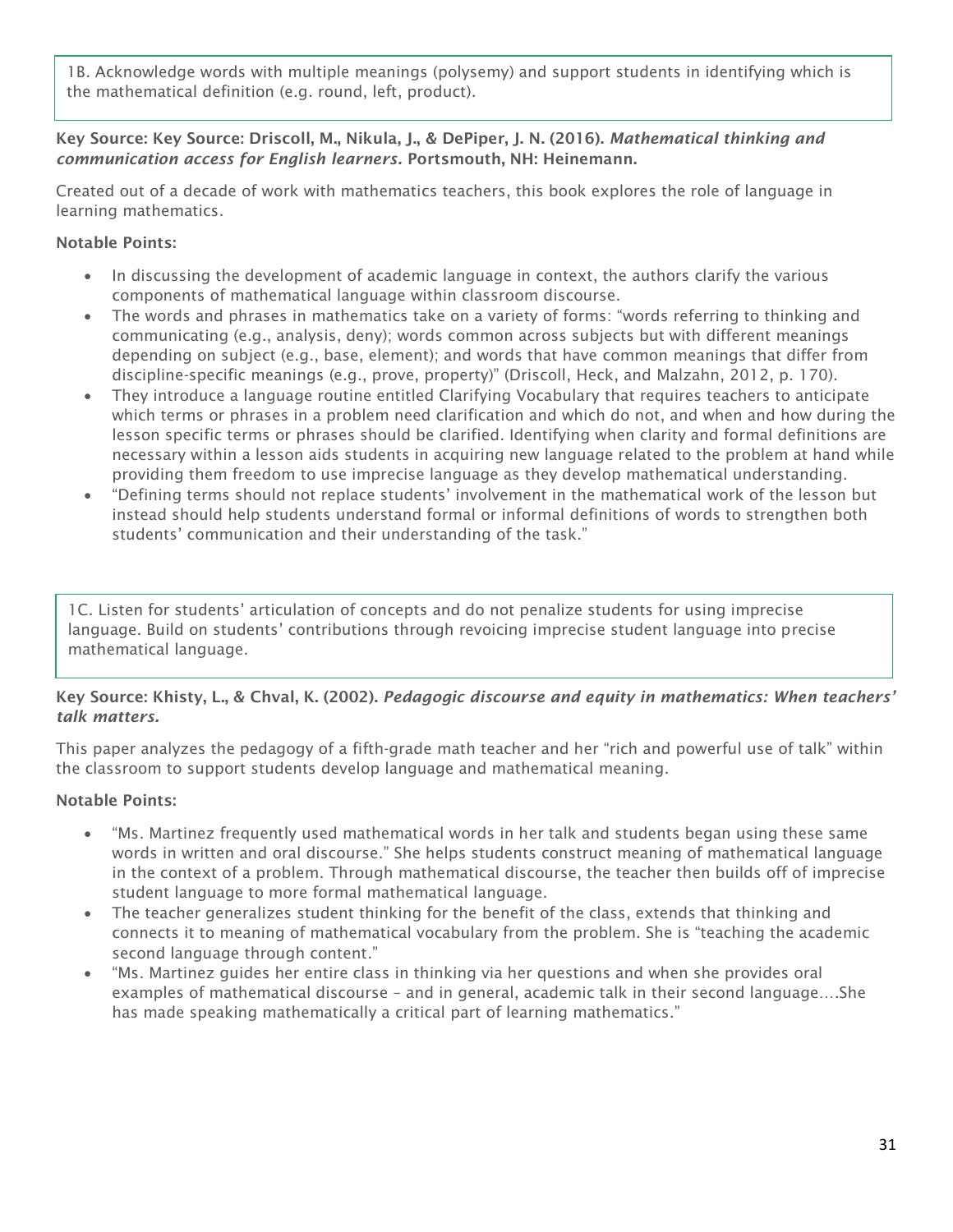Key Source: Moschkovich, J. (2012). *Mathematics, the Common Core, and language: Recommendations for mathematics instruction for ELs aligned with the Common Core*. Retrieved from [http://ell.stanford.edu/sites/default/files/pdf/academic-papers/02-](http://ell.stanford.edu/sites/default/files/pdf/academic-papers/02-JMoschkovich%20Math%20FINAL_bound%20with%20appendix.pdf) [JMoschkovich%20Math%20FINAL\\_bound%20with%20appendix.pdf](http://ell.stanford.edu/sites/default/files/pdf/academic-papers/02-JMoschkovich%20Math%20FINAL_bound%20with%20appendix.pdf)

This paper outlines recommendation for designing college- and career-ready math instruction for ELLs. The recommendations are not intended to be "quick-fixes" but rather principles to help educators, curriculum developers, and teacher trainers to develop their own principles based on a strong foundation of research.

# Notable Points:

- The first recommendation, aimed at connecting mathematics content to language, is to "Focus on students' mathematical reasoning, not accuracy, in using language." Moschkovich explains that when engaging in the mathematical practices, students are likely to use imperfect English. Teachers should not be sidetracked by correcting language but instead focus on the meaning of students' contributions and their ability to exhibit the mathematical practices.
- Eventually, after students have exhibited proficiency in the mathematical practices, teachers can move students toward accuracy in language.
- It can be difficult to understand what errors in students' contributions are due to language development and which are due to lack of conceptual understanding, but teachers can employ strategies such as asking for clarification, re-phrasing student statements, accepting and building on what students say, and probing what students mean. It is important, when probing or clarifying, to focus on the content, not directly on vocabulary.

1D. Provide opportunities for students to practice and refine their use of mathematical language through using the Four Skills approach: Reading, Writing, Speaking, and Listening (e.g., in modalities such as small group and class discussion, written work, classroom activities).

# Key Source: Zwiers, J., Dieckmann, J., Rutherford-Quach, S., Daro, V., Skarin, R., Weiss, S., & Malamut, J. (2017) *Principles for the design of mathematics curricula: Promoting language and content Development*. Retrieved from

[http://ell.stanford.edu/sites/default/files/u6232/ULSCALE\\_ToA\\_Principles\\_MLRs\\_\\_Final\\_v2.0\\_030217.pd](http://ell.stanford.edu/sites/default/files/u6232/ULSCALE_ToA_Principles_MLRs__Final_v2.0_030217.pdf) [f](http://ell.stanford.edu/sites/default/files/u6232/ULSCALE_ToA_Principles_MLRs__Final_v2.0_030217.pdf)

Developed by faculty from Stanford University's Graduate School of Education, this report offers guidance to mathematics teachers as they support students' "language development processes in the context of mathematical sense making." Four design principles (support sense making, optimize output, cultivate conversation, maximize linguistic and cognitive meta-awareness) are the framework put forth to guide curriculum development and planning, and execution of instruction. From these design principles a series of eight language routines were developed for teachers to use in the classroom.

- Mathematical Language Routine 1: Stronger and Clearer Each Time
	- $\circ$  In this routine, "students think or write individually about a response, use a structured pairing strategy to have multiple opportunities to refine and clarify the response through conversation, and then finally revise their original written response. Throughout this process, students should be pressed for details, and encouraged to press each other for details. Subsequent drafts should show evidence of incorporating or addressing new ideas or language. They should also show evidence of refinement in precision, communication, expression, examples, and/or reasoning about mathematical concepts." (pg. 9)
- Mathematical Language Routine 4: Information Gap
	- $\circ$  In this routine, "teachers facilitate meaningful interactions by giving partners or team members different pieces of necessary information that must be used together to solve a problem or play a game. With an information gap, students need to orally (and/or visually) share their ideas and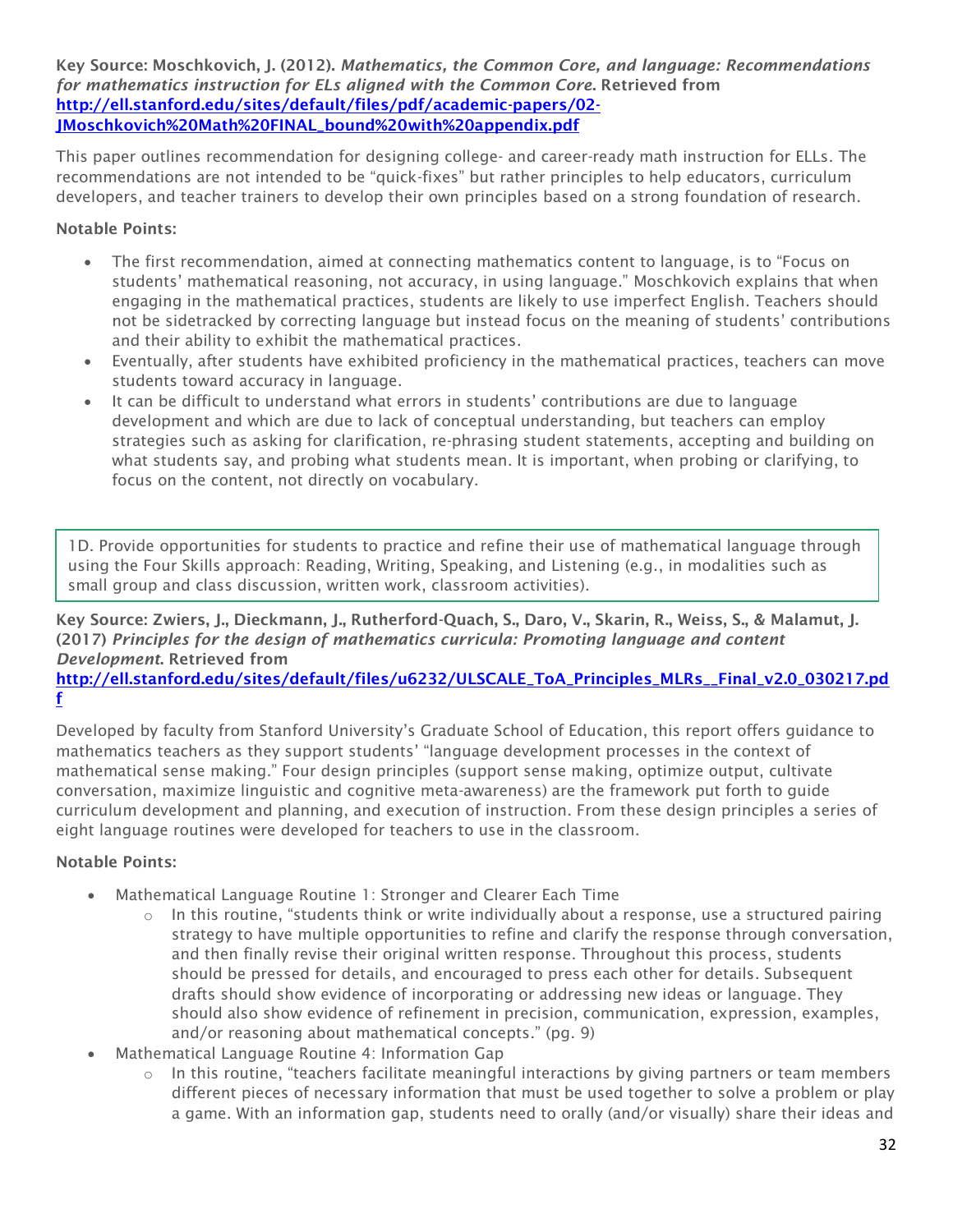information in order to bridge the gap and accomplish something that they could not have done alone. Teachers should model how to ask for and share information, clarification, justification, and elaboration. This routine cultivates conversation." (pg. 13)

# Key Source: Kelemanik, G., Lucenta, A., & Creighton, S. (2016). *Routines for reasoning.* Portsmouth, NH: Heinemann.

This book outlines practical mathematical routines teachers and students can do repeatedly "until the steps to follow, thinking skills to employ, and questions to ask become automatic — enabling *all* students to engage more fully in learning opportunities while building crucial mathematical thinking habits."

# Notable Points:

- The authors highlight *providing a language-rich learning environment* as one of five guiding principles of instruction that promote the Standards for Mathematical Practices, with a particular focus on the needs of ELLs and students with learning disabilities.
- "Providing opportunities through instructional techniques such as think-pair-share and turn-andtalks is not only critical to student sense making, it is essential to developing two of the math practices – *construct viable arguments and critique the reasoning of others* and *attend to precision."*
- The authors introduce four instructional routines that promote mathematical thinking and reasoning through a repetitive structure. All routines contain core elements, including:
	- o individual think time
	- o partner work
	- o full-group discussion of ideas

Key Source: Chval, K. B., & Chávez, O. (2011). Designing math lessons for English language learners. *Mathematics Teaching in the Middle School*, *17*(5), 261-265. Retrieved from <http://www.jstor.org/stable/10.5951/mathteacmiddscho.17.5.0261>

The authors of this paper provide recommendations for mathematics teachers to enhance and adapt their pedagogy and curricular materials for English Language Learners through a four-part instructional practice routine.

- The relevant step of this four-part process is: "establish, facilitate, and maintain productive classroom interactions." (pg. 264)
- One recommendation is for teachers to look for opportunities for ELLs to share their work during whole-class discussions, for example, by displaying tasks on the SMART Board while students share their solution strategies. To implement this specific strategy, the teachers needed to change their beliefs that such experiences would make ELLs feel uncomfortable.
- Teachers must also change their expectations and adjust their practice to take into account highlighted research-based strategies. For example, teachers should carefully select partnerships, recognizing that some students who dominate partnerships would not help ELLs gain confidence in group activities.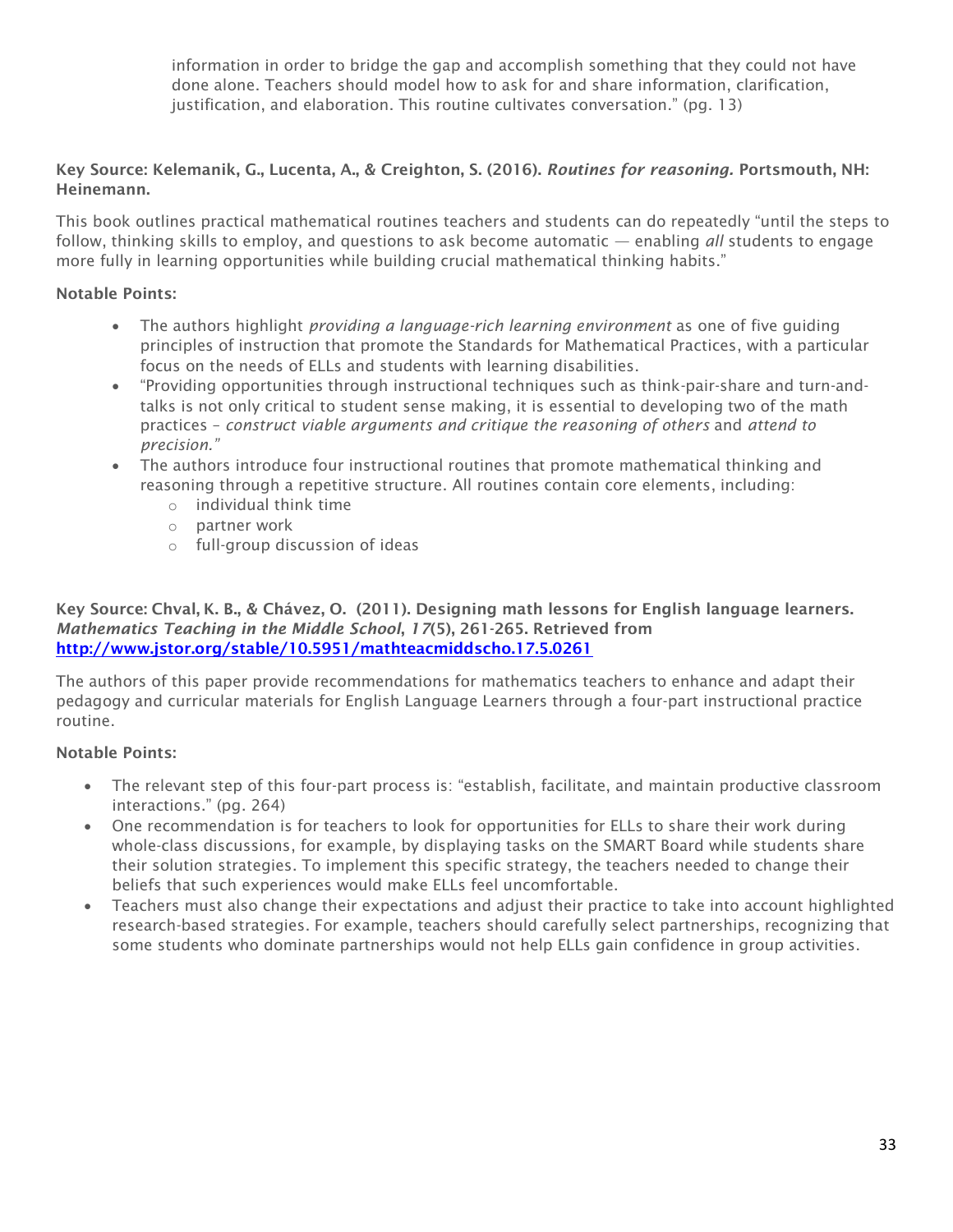# Objective 2: Provide supports to allow all English Language Learners access to the mathematical concepts being introduced.<sup>8</sup>

2A. Build in opportunities for students to demonstrate understanding through activities tailored to student needs

- 1. Check for understanding by encouraging students to rephrase or demonstrate (via acting out or drawing) their understanding of the problem.
- 2. Encourage use of pictures/graphics (e.g. graphs, tables, formulas) as a way to make sense of a task versus only as a method for getting an answer.
- 3. Build in opportunities for whole class, small group, and paired discussion for the purpose of developing mathematical concepts and language.
- 4. Integrate structures and frames within student-facing work to help them demonstrate their mathematical work and thinking, while being careful to avoid over-scaffolding or overproceduralization of tasks.

# Key Source: Chval, K. B., & Chávez, O. (2011). Designing math lessons for English language learners. *Mathematics Teaching in the Middle School*, *17*(5), 261-265. Retrieved from <http://www.jstor.org/stable/10.5951/mathteacmiddscho.17.5.0261>

The authors of this paper provide recommendations for mathematics teachers to enhance and adapt their pedagogy and curricular materials for English Language Learners through a four-part instructional practice routine.

# Notable Points:

l

- The steps in the process are:
	- o Support the development of mathematics.
		- Use gestures, drawings, or students' native language to make meaning of the mathematics.
		- Develop language skills and vocabulary in the context of mathematical learning.
	- o Support the development of language.
		- Do not reduce the rigor or complexity of the content.
		- Create a language-rich classroom, writing essential terminology on the board, and having students discuss and revise their work.
		- Do not avoid using math vocabulary when discussing problems; build it over time.
		- Discuss multiple meanings of words, including the mathematical definition.
	- o Enhance mathematical tasks.
		- Use visual supports to help build contextual meaning.
		- **•** Create problem sets that have a single context to allow the focus to be on the mathematics, not understanding varied contexts and vocabulary.
		- Build and enhance vocabulary within the context of the mathematics.
	- $\circ$  Establish, facilitate, and maintain productive classroom interactions.
		- Strategically select groups and partnerships to allow ELLS to gain confidence and engage in group work.
		- Create opportunities for ELLs to share their work during whole-class discussions.

# Key Source: Brooks, F. B., & Donato, R. (1994). Vygotskyan approaches to understanding foreign language learner discourse during communicative tasks. *Hispana, 77*(2), 262-274.

In this study of third-year high school students, student pairs sat opposite from each other with a wooden barrier between them & were directed to work together in a second language on an information-gap, jigsaw

<sup>8</sup> Note: Not all strategies must be addressed in a set of adaptations.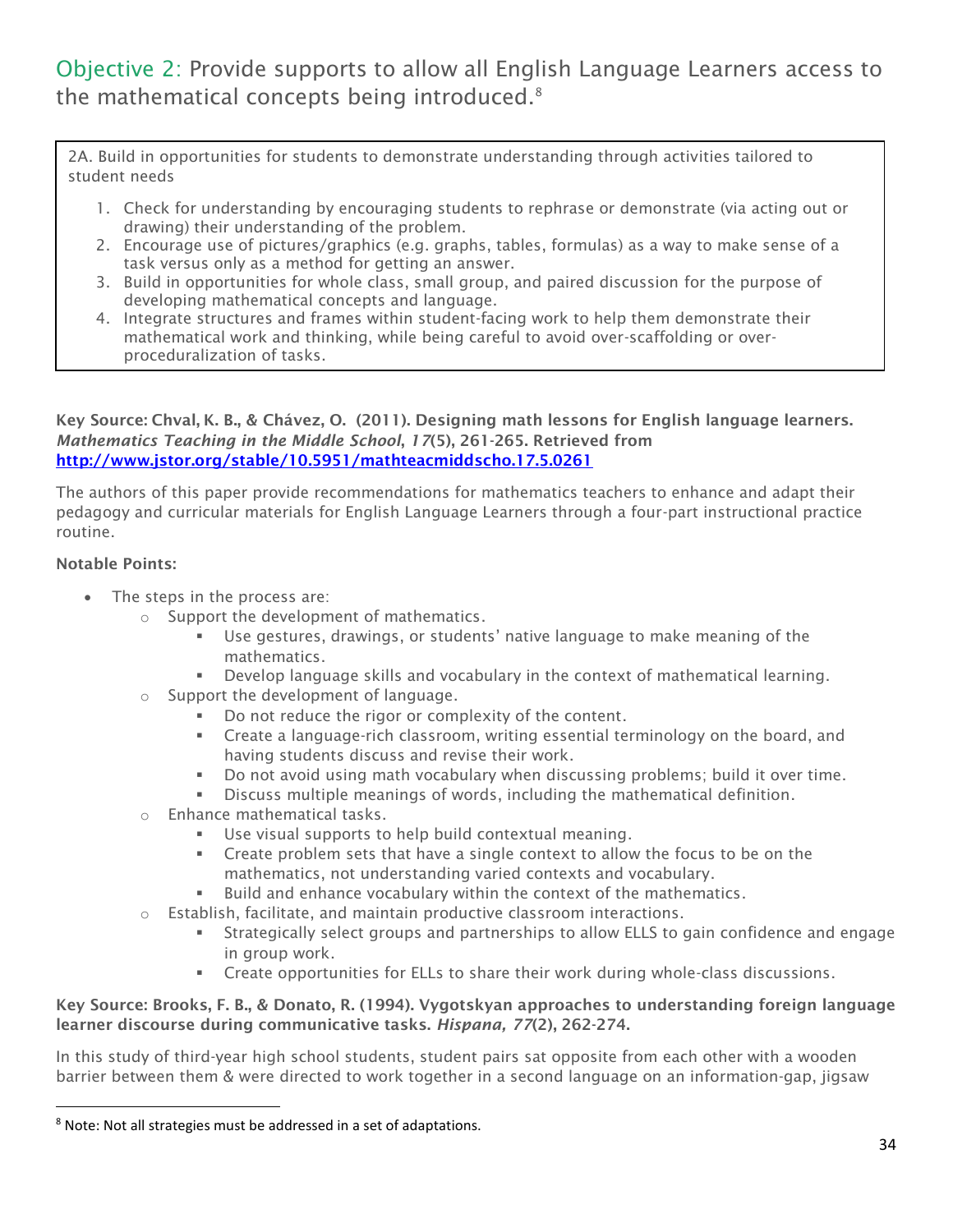task to find and draw in what the other had on his or her part of a diagram that was both similar to and different from the other's diagram. When finished, the partners (theoretically) will each have drawn a representation of the same diagram.

# Notable Points

- When individuals are faced with a task, they sometimes need to speak in their own language to externalize the goal or end result of their activity. Even though teachers (and researchers) often provide task goals, there are moments where confusion still exists.
	- o An example from the data shows a participant who—after being given instructions—felt compelled to interrupt his own talk and use his first language to reacquaint himself with the purpose of the activity. He took control of the activity to reorient himself to the task goal.
- The authors agree that use of the first language during an assignment intended to be done in a second language is a natural and necessary part of the process, and actually supports use of the second language in the long-term.
- Allowing use of the second language increases student engagement and gives students control over the communicative interactions—thus allowing them to engage more meaningfully with the tasks rather than simply using a second language.

2B. Highlight the tier two words that cut across all subjects that may be challenging for ELLs (describe, illustrate, etc.). Prompt teachers with strategies to help students practice tier two vocabulary in an authentic way within the math classroom.

- 1. Use synonyms when introducing new tier two words.
- 2. Model the action described by a tier two word before asking students to engage in it (e.g. model what it means to "interpret" data).

Key Source: Francis, D., Rivera, M., Lesaux, N., Kieffer, M., & Rivera, H. (2006). *Practical guidelines for the education of English language learners: Research-based recommendations for serving adolescent newcomers* (Under cooperative agreement grant S283B050034 for U.S. Department of Education). Portsmouth, NH: RMC Research Corporation, Center on Instruction. Retrieved from <https://www2.ed.gov/about/inits/ed/lep-partnership/newcomers.pdf>

In this literature review, the authors outline several evidence-based practices for helping ELLs develop the academic language skills they need in order to access content across subject areas

- Content-area instruction must include support for the language and literacy demands of material. A content-based literacy approach incorporates explicit instruction in language and literacy, addresses the needs of all adolescent learners, and can draw on the cognitive skills and knowledge of many newcomers.
- Content-based support for language acquisition features several components:
	- o Pre-identification of potential sources of students' comprehensions difficulties.
	- $\circ$  Explicit instruction on language and literacy skills within the context of meaningful contentspecific work.
	- o Instruction focused on the demands facing students in their grade-level work, not remediation of "basic" reading skills.
	- o Planning that includes pre-identification of the content knowledge and concepts students need to learn in a particular lesson and then identification of potential challenges.
	- $\circ$  Development of two goals for each lesson: a content knowledge goal and a language/literacy objective.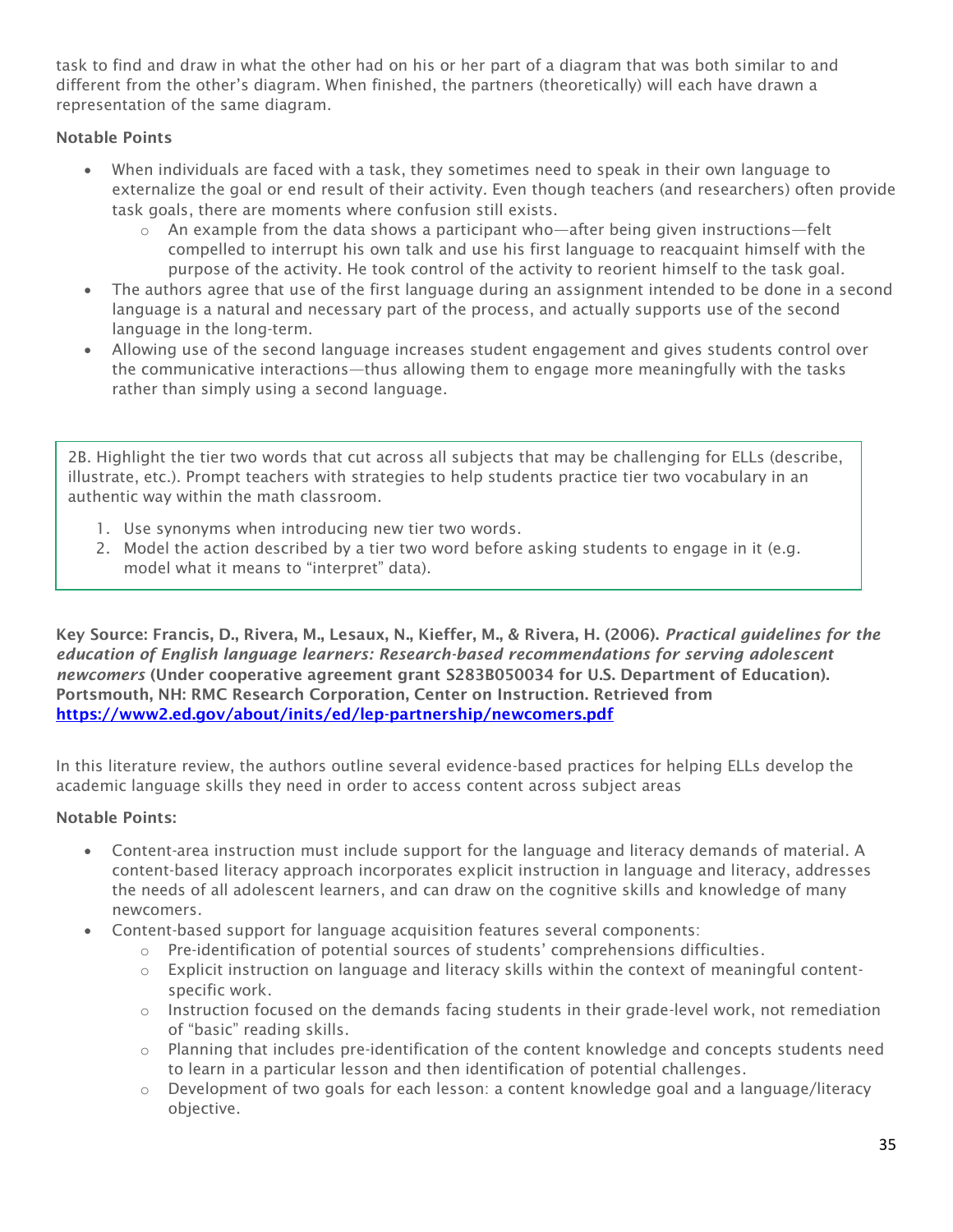2C. Write essential ideas/concepts on the board as a reference for students.

Key Source: Chval, K. B., & Chávez, O. (2011). Designing math lessons for English language learners. *Mathematics Teaching in the Middle School*, *17*(5), 261-265. Retrieved from <http://www.jstor.org/stable/10.5951/mathteacmiddscho.17.5.0261>

The authors of this paper provide recommendations for mathematics teachers to enhance and adapt their pedagogy and curricular materials for English Language Learners through a four-part instructional practice routine.

# Notable Points:

• The authors develop a four-part process for designing math lessons for ELLs. Based on experience working with teachers, the array of supports can seem overwhelming, so these inter-connected steps are intended to streamline support. The authors cite seven research-backed strategies to support the different stages of the process. The sixth strategy is "Write essential ideas, concepts, representations, and words on the board without erasing so that students can refer to them throughout the lesson."



2D. Point out metacognitive strategies, such as making connections to other concepts and prior learning.

Key Source: Zwiers, J., Dieckmann, J., Rutherford-Quach, S., Daro, V., Skarin, R., Weiss, S., & Malamut, J. (2017) *Principles for the design of mathematics curricula: Promoting language and content development*. Retrieved from

[http://ell.stanford.edu/sites/default/files/u6232/ULSCALE\\_ToA\\_Principles\\_MLRs\\_\\_Final\\_v2.0\\_030217.pd](http://ell.stanford.edu/sites/default/files/u6232/ULSCALE_ToA_Principles_MLRs__Final_v2.0_030217.pdf) [f](http://ell.stanford.edu/sites/default/files/u6232/ULSCALE_ToA_Principles_MLRs__Final_v2.0_030217.pdf)

Developed by faculty from Stanford University's Graduate School of Education, this report offers guidance to mathematics teachers as they support students' "language development processes in the context of mathematical sense making." Four design principles (support sense making, optimize output, cultivate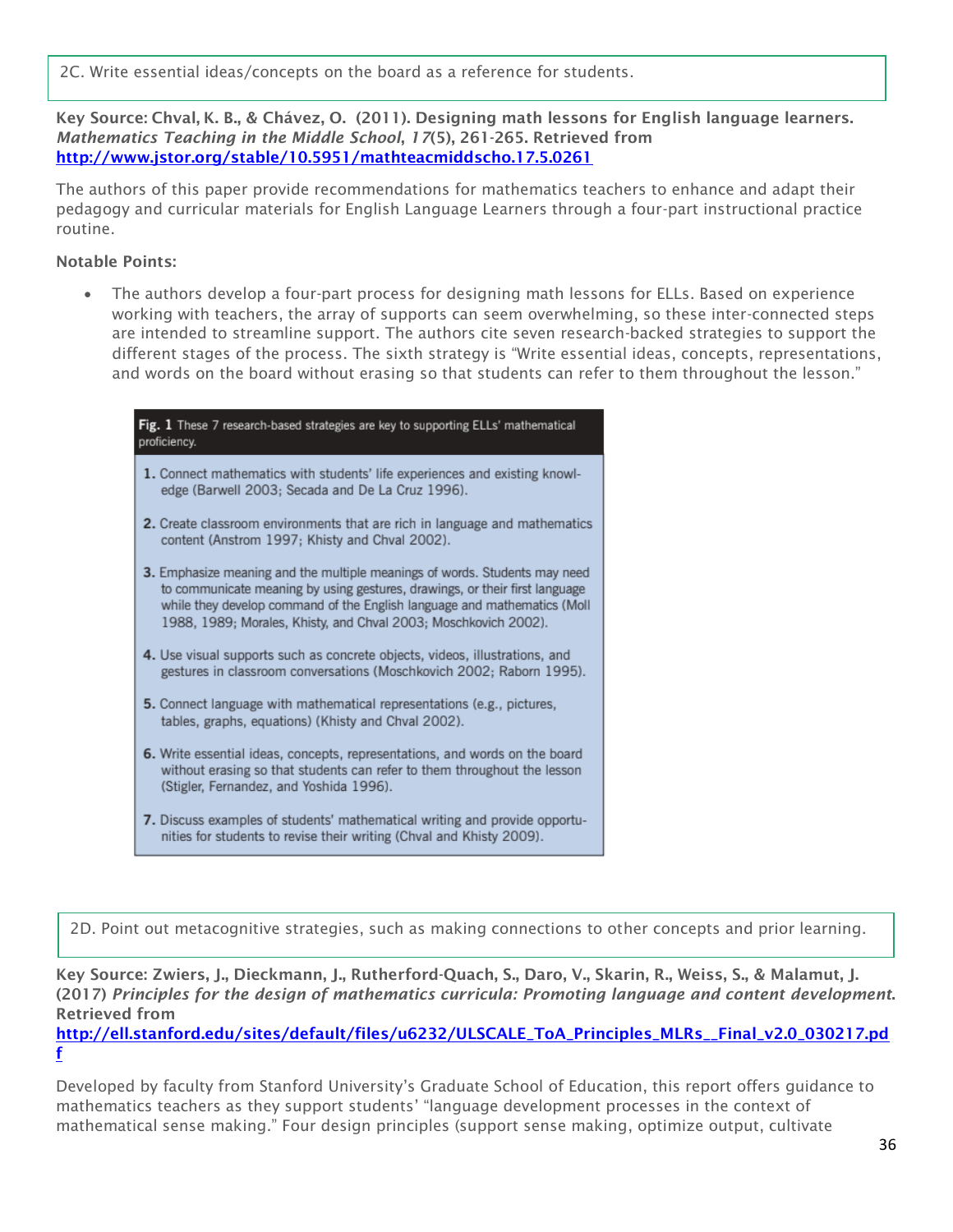conversation, maximize linguistic and cognitive meta-awareness) are the framework put forth to guide curriculum development and planning, and execution of instruction. From these design principles a series of eight language routines were developed for teachers to use in the classroom.

- Principle 4 is: Maximize Meta-Awareness: Strengthen the meta-connections and distinctions between mathematical ideas, reasoning, and language.
	- o "Meta-awareness is consciously thinking about one's own thought processes or language use." (pg. 8)
	- o Meta-awareness is developed through classroom activities or discussion about how students can improve communication and reasoning about mathematical concepts.
	- $\circ$  An example of a meta-awareness activity is to ask students to explain their strategies in solving a multi-step problem since students must think about how to convey their thought processes.
	- $\circ$  Metacognitive questions (e.g., How does yesterday's method connect with the method we are learning today?) help students reflect on their own and others' learning.
	- o Students can also compare the language they use to describe their work to that of their peers; this is known as meta-linguistic work.
- The Mathematical Language Routines are a "structured but adaptable format for amplifying, assessing, and developing students' language," (pg. 9) and they support students in learning mathematical content, practices, and language. Each MLR is accompanied by example scenarios derived from educators and researchers to support classroom implementation. There are eight MLRs in total, two of which include:
	- $\circ$  Mathematical Language Routine 2: Collect and Display "The teacher listens for, and scribes, the language students use during partner, small group, or whole class discussions using written words, diagrams and pictures. This collected output can be organized, revoiced, or explicitly connected to other language in a display that all students can refer to, build on, or make connections with during future discussion or writing…This routine provides feedback for students in a way that increases sense-making while simultaneously supporting meta-awareness of language." (pg. 11)
		- Example 1 Gather and Show Student Discourse (Dieckmann, 2017) "During pair/group work, circulate and listen to student talk during pair work or group work, and jot notes about common or important words and phrases, together with helpful sketches or diagrams. Scribe students' words and sketches on visual display to refer back to during whole class discussions throughout the unit. Refer back to these words, phrases, and diagrams by asking students to explain how they are useful, asking students to clarify their meaning, and asking students to reflect on which words and visuals help to communicate ideas more precisely." (pg. 11)
	- o Mathematical Language Routine 7: Compare and Connect "Students should be prompted to reflect on and linguistically respond to these comparisons (e.g., exploring why or when one might do/say something a certain way, identifying and explaining correspondences between different mathematical representations or methods, wondering how an idea compares or connects to other ideas and/or language.) Teachers should model thinking out loud about these questions. This routine supports meta-cognitive and meta-linguistic awareness, and also supports mathematical conversation." (pg. 16)
		- **Example 2 Which One Doesn't Belong? "Pairs of students are provided with sets of four** numbers, equations, expressions, graphs, or geometric figures. They must decide together how to group the sets so that three of the items fit within a category they have created and one does not. Both partners should be prepared to explain to a different group how they agreed on a category and justify which item did not fit." (pg. 17)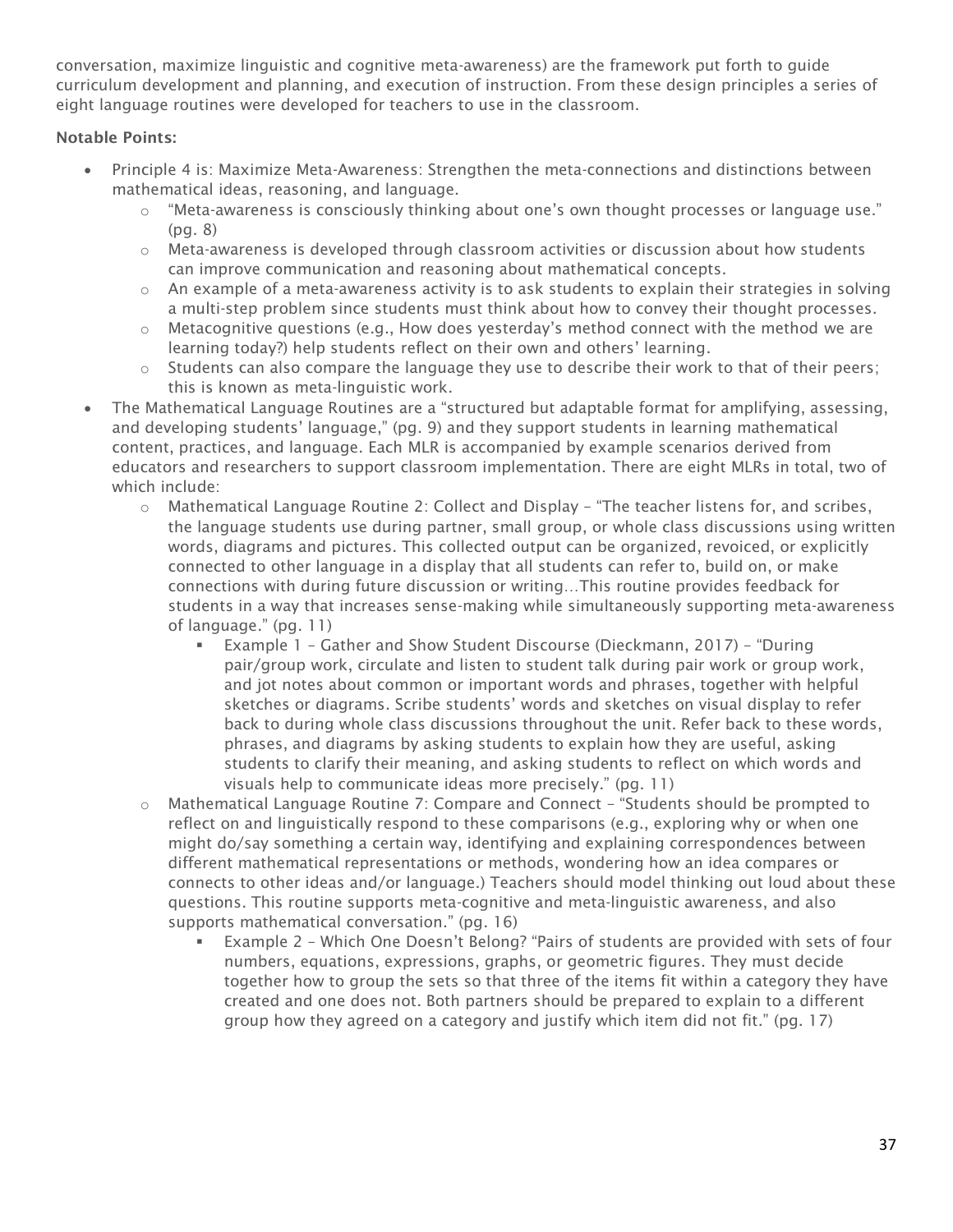# Key Source: Kelemanik, G., Lucenta, A., & Creighton, S. (2016). *Routines for reasoning.* Portsmouth, NH: Heinemann.

This book outlines practical mathematical routines teachers and students can do repeatedly "until the steps to follow, thinking skills to employ, and questions to ask become automatic — enabling *all* students to engage more fully in learning opportunities while building crucial mathematical thinking habits."

# Notable Points:

- The authors introduce four instructional routines that promote mathematical thinking and reasoning through a repetitive structure, including Connecting Representations. This routine is used to support students in the metacognitive work of identifying and connecting equivalent representations with a focus on mathematical structure through a series of consistent steps (e.g., launch routine, interpret and connect representations, create representations, discuss representations, and reflect on your thinking).
	- $\circ$  This routine is designed to help students see mathematical connections between representations to support learning.
	- $\circ$  The sentence starters and sentence frames that are embedded in this routine help students communicate structural elements of representations.
	- $\circ$  "The same language that supports the development of structural thinking poses challenges for ELLs. However, throughout this routine, whenever language is spoken, it is also supported with gestures, annotation, and/or recording."

2E. Provide students with support in negotiating written word problems through multiple reads and multimodal interactions with the problem.

# Key Source: Driscoll, M., Nikula, J., & DePiper, J. N. (2016). Mathematical thinking and communication access for English learners. Portsmouth, NH: Heinemann.

Created out of a decade of work with mathematics teachers, this book explores the role of language in learning mathematics. The authors introduce four principles for designing instruction: challenging tasks, multimodal representations, development of mathematical communication, and repeated structure practice are meant to serve as guidance for teachers to create access to mathematics for English Language Learners.

# Notable Points:

- "Multimodal mathematical communication refers to the various ways in which students convey their mathematical thinking, including language, gestures, drawings, or the use of tools (e.g., physical models, manipulatives, and technology)."
- Acting Out and Realia are two language routines described in the book wherein students and teachers can use physical objects or simply pretend as they act out a mathematical problem. Seeing objects and actions as students listen to the vocabulary of the problem in context supports meaning making for English Language Learners.

# Key Source: Kelemanik, G., Lucenta, A., & Creighton, S. (2016). *Routines for reasoning.* Portsmouth, NH: Heinemann.

This book outlines practical mathematical routines teachers and students can do repeatedly "until the steps to follow, thinking skills to employ, and questions to ask become automatic — enabling *all* students to engage more fully in learning opportunities while building crucial mathematical thinking habits."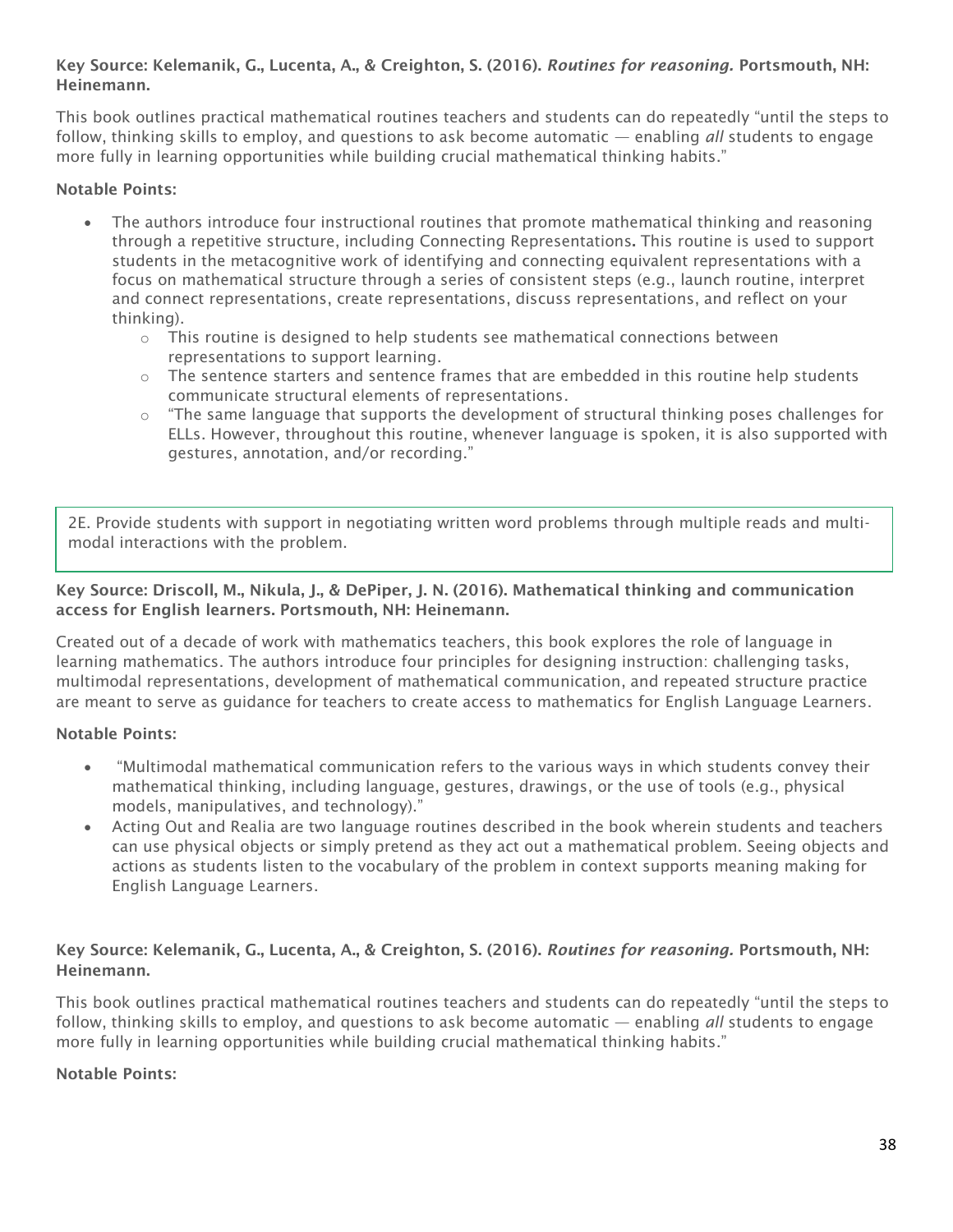- The authors introduce four instructional routines that promote mathematical thinking and reasoning through a repetitive structure, including:
	- $\circ$  Three Reads This routine is used to support students to make sense of word problems and is typically used when introducing a mathematics problem to a class. Between each read there is a time for partner and full group share-out.
		- **•** The first read is to get a sense of what the problems is about. Students should not focus on the quantities or relationships between them during this reading.
		- **•** The second read is to figure out the question. The problem is read again in its entirety, looking specifically for information that answers the question, "What am I trying to find out?"
		- The third read is to identify important information that is needed to solve the problem.

# Objective 3: Write tasks with care to allow English Language Learners to engage with the mathematical concepts.

3A. Avoid unnecessarily complex language that impedes students from accessing the mathematics of the lesson and consider:

- 1. Using active instead of passive voice.
- 2. Using short, simple sentences -- splitting apart complex sentences or ones that have conditional clauses into two sentences.
- 3. Including terms that point directly to what is being asked for in the mathematics (e.g. "what fraction of the pasta is left?" if the answer should be a fraction.
- 4. Using present tense and simple past tense verbs instead of more complex tenses.

Key Source: Young, J. W., Pitoniak, M. J., King, T. C., & Ayad, E. (2012). *Smarter Balanced Assessment Consortium: Guidelines for accessibility for English language learners*. Retrieved from [https://portal.smarterbalanced.org/library/en/guidelines-for-accessibility-for-english-language](https://portal.smarterbalanced.org/library/en/guidelines-for-accessibility-for-english-language-learners.pdf)[learners.pdf](https://portal.smarterbalanced.org/library/en/guidelines-for-accessibility-for-english-language-learners.pdf)

This presentation lays out best practices for allowing ELLs to access large-scale, grade-level assessments.

- The authors make the following recommendations within the presentation:
	- $\circ$  Design test directions to maximize clarity and to minimize the potential for confusion.
	- $\circ$  Use vocabulary in test items that is widely accessible to all students and avoid unfamiliar vocabulary that is not directly related to the construct (August, Carlo, & Snow, 2005; Bailey, Huang, Shin, Farnsworth, & Butler, 2007).
	- $\circ$  Avoid the use of syntax or vocabulary that is above the test's target grade level (Borgioli, 2008). The test item should be written at a vocabulary level no higher than the target grade level, and preferably at a slightly lower grade level, to ensure that all students understand the task presented (Young, 2008).
	- $\circ$  Keep sentence structures as simple as possible while expressing the intended meaning. In general, ELLs will find a series of simpler, shorter sentences to be more accessible than longer, more complex sentences (Pitoniak, Young, Martiniello, King, Buteux, & Ginsburgh, 2009).
	- $\circ$  Consider the impact of cognates (words with a common etymological origin) when developing test items. More importantly, be particularly aware of false cognates (or more precisely, false friends), which are word pairs or phrases that appear to have the same meaning in two or more languages, but in fact, do not. Spanish and English share literally thousands of cognates, and because the large majority of ELLs speak Spanish as their first language (nationally, more than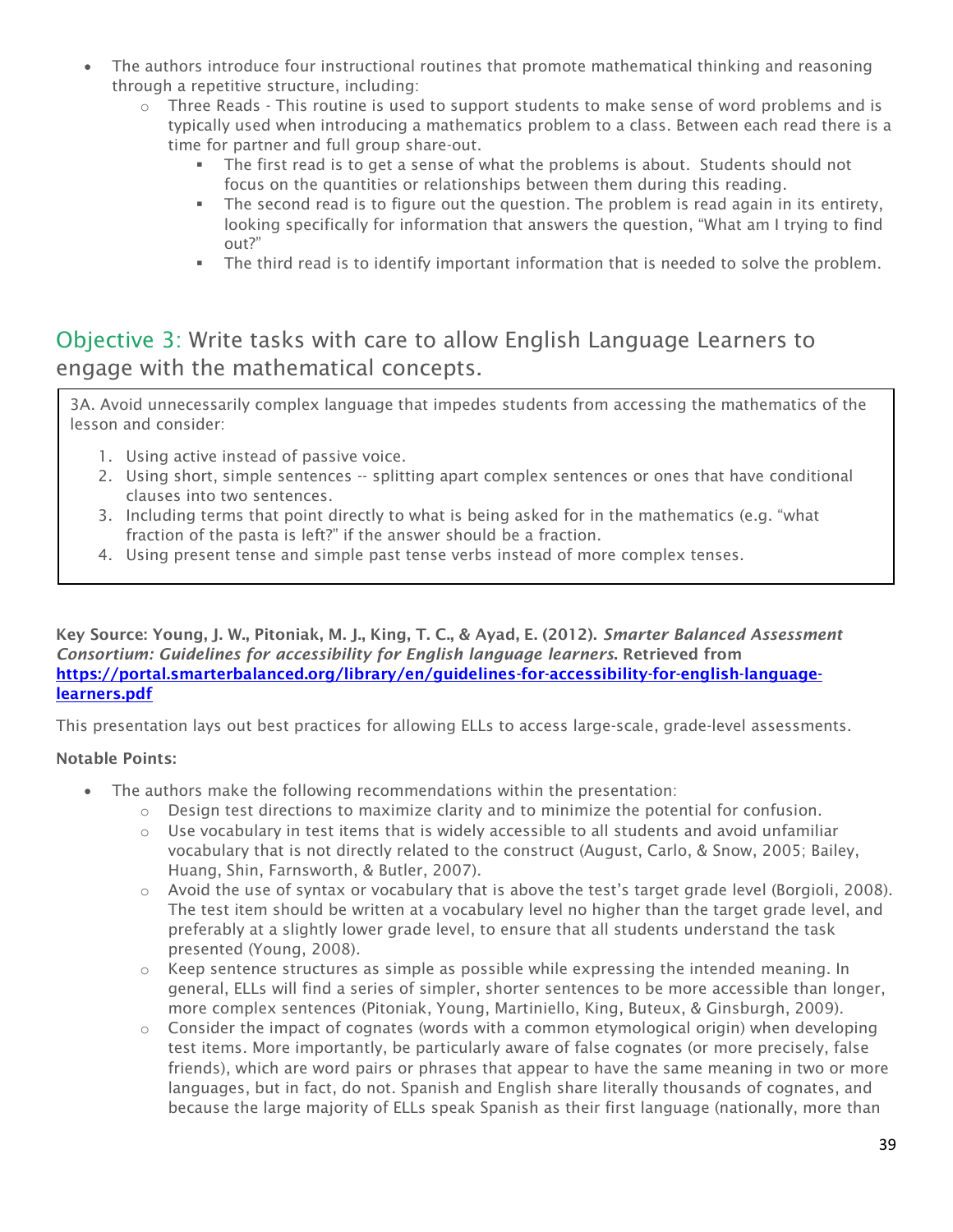75%), the presence of cognates can inadvertently confuse students and alter the skills being assessed by a test item. Examples of false cognates include: billion (the correct Spanish word is *mil millones*; not billón, which means trillion); deception (*engaño*; not decepción, which means disappointment); large (*grande*; not largo, which means long); library (*biblioteca*; not librería, which means bookstore).

- $\circ$  Do not use cultural references or idiomatic expressions (such as "being on the ball") that are not equally familiar to all students (Bernhardt, 2005).
- $\circ$  Avoid sentence structures that may be confusing or difficult to follow, such as the use of passive voice or sentences with multiple clauses (Abedi & Lord, 2001; Forster & Olbrei, 1973; Schachter, 1983).
- $\circ$  Do not use syntax that may be confusing or ambiguous, such as using negation or double negatives in constructing test items (Abedi, 2006; Cummins, Kintsch, Reusser, & Weimer, 1988).
- o Minimize the use of low-frequency, long, or morphologically complex words and long sentences (Abedi, 2006; Abedi, Lord & Plummer, 1995).

### 3B. Allow for multi-modal representations

# Key Source: Council of the Great City Schools. (2016). *A framework for re-envisioning mathematics instruction for English language learners.*

This framework lays out research-based criteria that should be present in instructional materials supportive of ELLs.

- Criteria related to multi-modal representations include:
	- $\circ$  1.8 Materials reference and require students to make connections between linguistic and nonlinguistic representations. This includes using a student's primary language, mathematical symbols, and using a variety of representations such as pictures, diagrams, drawings, graphs, tables, etc.
	- $\circ$  2.5 Materials strategically use a variety of representations for students to make meaning of procedural skills as they engage in repeated practice.
	- $\circ$  3.6 Materials facilitate students making sense of quantities expressed in different representations for solving problems.
	- o 3.7 Materials reference and require students to make connections between linguistic and nonlinguistic representations.
	- $\circ$  4.5 Materials highlight opportunities for students to make connections between representations, generate and discuss multiple representations of mathematical concepts or procedures, communicate their thinking about multiple representations, and justify their reasoning while using multiple representations.
	- $\circ$  5.7 Materials prompt teachers to prepare for a lesson by considering ahead of time how students might use multiple representations to describe, analyze, critique mathematical reasoning, and correct errors in problem solving.
	- $\circ$  5.8 Materials encourage students to relate multiple representations to academic language by requiring them to use multiple approaches and mathematical representations in solving problems and describing their reasoning.
	- $\circ$  6.8 Materials provide alternative ways to acquire new information, share mathematical reasoning, and participate in mathematical practices such as listening, reading, speaking, and writing in addition to engaging students in multiple modes of input (e.g., visual, kinesthetic).
	- $\circ$  6.9 Materials use multi-modal representations to support development of academic language and mathematical concepts, and materials model for students how to use the various representations to communicate their knowledge.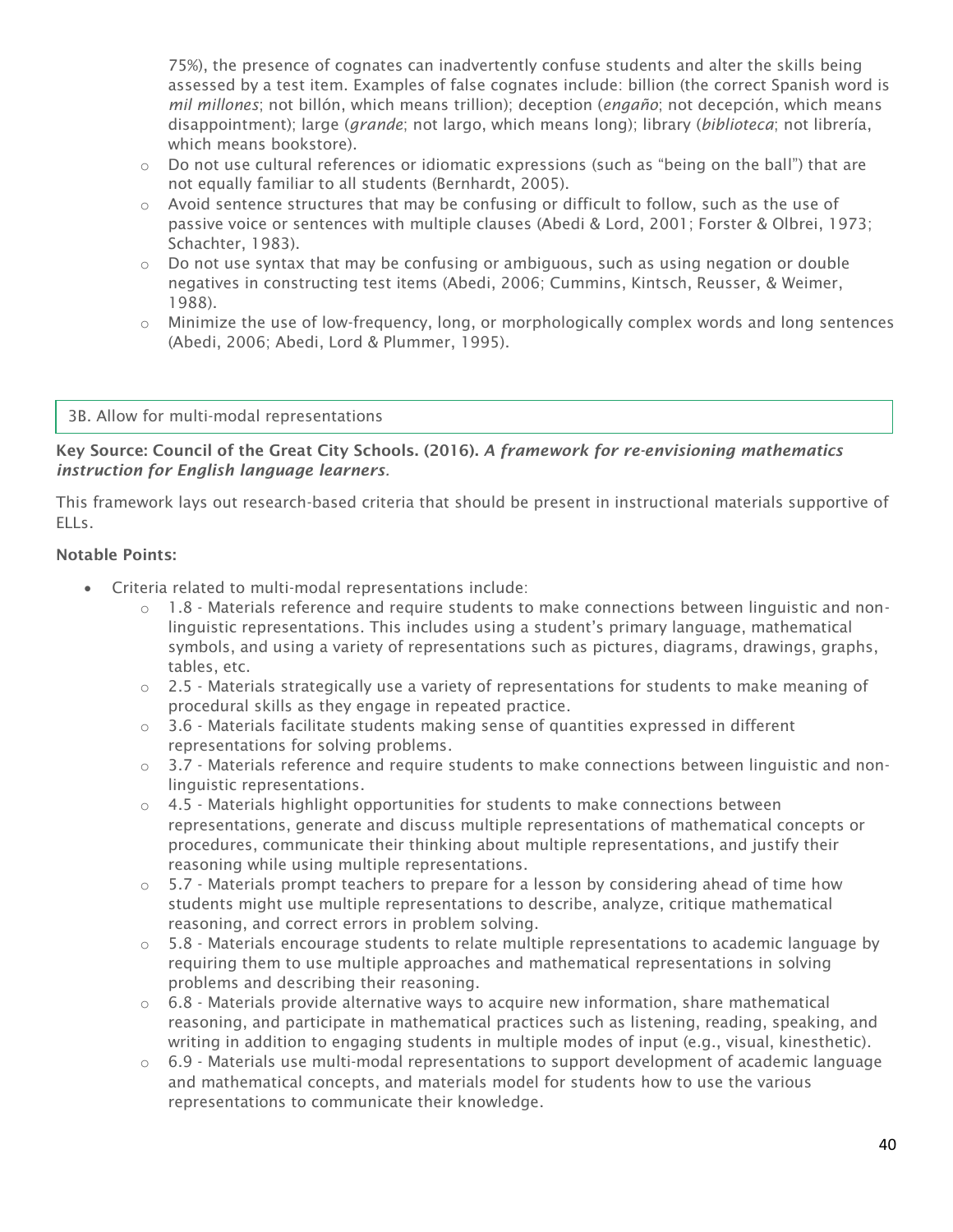$\circ$  6.10 - Materials require that students use multiple representations (talk, text, drawings, diagrams, math symbols, graphs, tables, etc.) as an intermediate step between the text (for example, a word problem or textbook passage) and the symbolic (math symbols such as numbers, operations, or variables) phases of solving a mathematical task.

3C. Elicit evidence of thinking both verbally and in written form (e.g., explain your thinking, draw a picture to illustrate your solution).

Key Source: Moschovich, J. (2012). *Mathematics, the Common Core, and language: Recommendations for mathematics instruction for ELs aligned with the Common Core*. University of California, Santa Cruz. Retrieved from [http://ell.stanford.edu/sites/default/files/pdf/academic-papers/02-](http://ell.stanford.edu/sites/default/files/pdf/academic-papers/02-JMoschkovich%20Math%20FINAL_bound%20with%20appendix.pdf) [JMoschkovich%20Math%20FINAL\\_bound%20with%20appendix.pdf](http://ell.stanford.edu/sites/default/files/pdf/academic-papers/02-JMoschkovich%20Math%20FINAL_bound%20with%20appendix.pdf)

This paper outlines recommendation for designing college- and career-ready math instruction for ELLs. The recommendations are not intended to be "quick-fixes" but rather principles to help educators, curriculum developers, and teacher trainers to develop their own principles based on a strong foundation of research.

- Recommendation three is: Recognize and support students to engage with the complexity of language in math classrooms.
	- $\circ$  Language in mathematics classrooms should involve multiple modes (oral, written, receptive, expressive).
	- o Language needs to go beyond talking and consider the interaction of: natural language, mathematics symbol displays, and visual displays.
- Mathematical Language Routine 1, Stronger and Clearer Each Time, provides a "structured and interactive opportunity for students to revise and refine both their ideas and their verbal and written output" (Zwiers, 2014).
- This routine provides a purpose for student conversation as well as fortifies output. The main idea is to have students think or write individually about a response, use a structured pairing strategy to have multiple opportunities to refine and clarify the response through conversation, and then finally revise their original written response.
- Throughout this process, students should be pressed for details, and encouraged to press each other for details….They should also show evidence of refinement in precision, communication, expression, examples, and/or reasoning about mathematical concepts.
	- o Example 2 Convince Yourself, a Friend, a Skeptic: "Students create three iterations of a mathematical argument or justification for three different audiences.
		- 1. For the first draft, students explain or justify their argument in whatever way initially makes sense to them.
		- 2. In the second draft, students are encouraged to explain WHAT they know and HOW they know it is true. Their explanations should include words, pictures, and numbers. They trade their written arguments with a peer who acts as a 'friend' giving feedback on these components (WHAT and HOW).
		- 3. In the third draft, students are encouraged to explain WHY what they know is true by supporting their claims with evidence. Their explanations should include words, pictures, numbers, and examples. They should include examples that look like they might not be true but actually are. They should anticipate and address counterarguments. They trade their written arguments with a peer who acts as a 'skeptic' giving feedback on these components (WHY, examples, counter-arguments)."